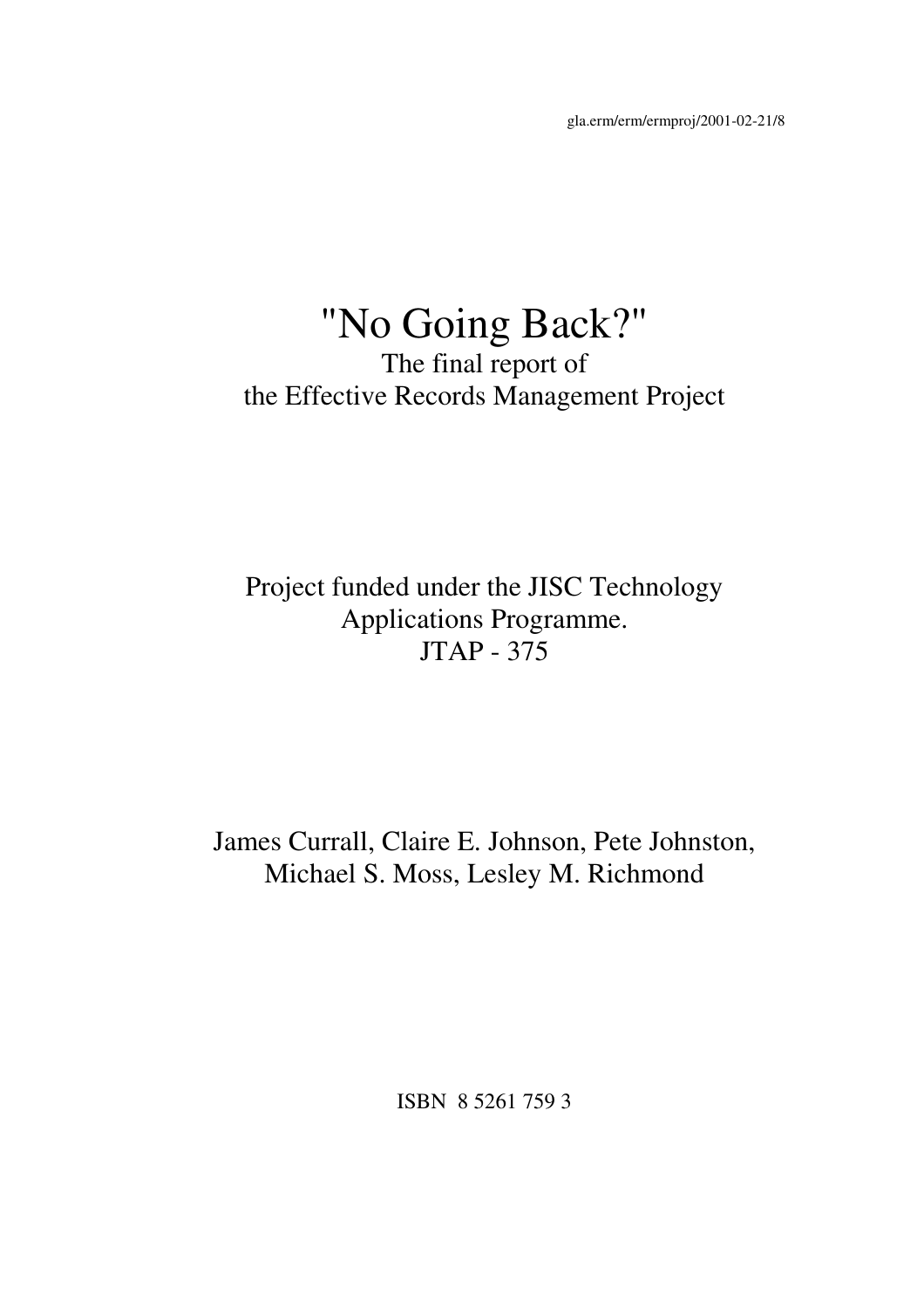# Acknowledgements

University of Glasgow Information Strategy Working Group JISC JTAP especially Tish Roberts and Tom Franklin Arthur Allison Neil Beagrie Julie Cargill Colin Farrow Peter Ford Peter Kemp (original co-grant holder) Jane Lee Neil Leitch Linda McCormick Dugald Mackie Lynne Moss Tony Prosser Seamus Ross Alec Scrimgeour Ellen Stewart

Alistair Tough

All the people who attended the seminars and offered advice.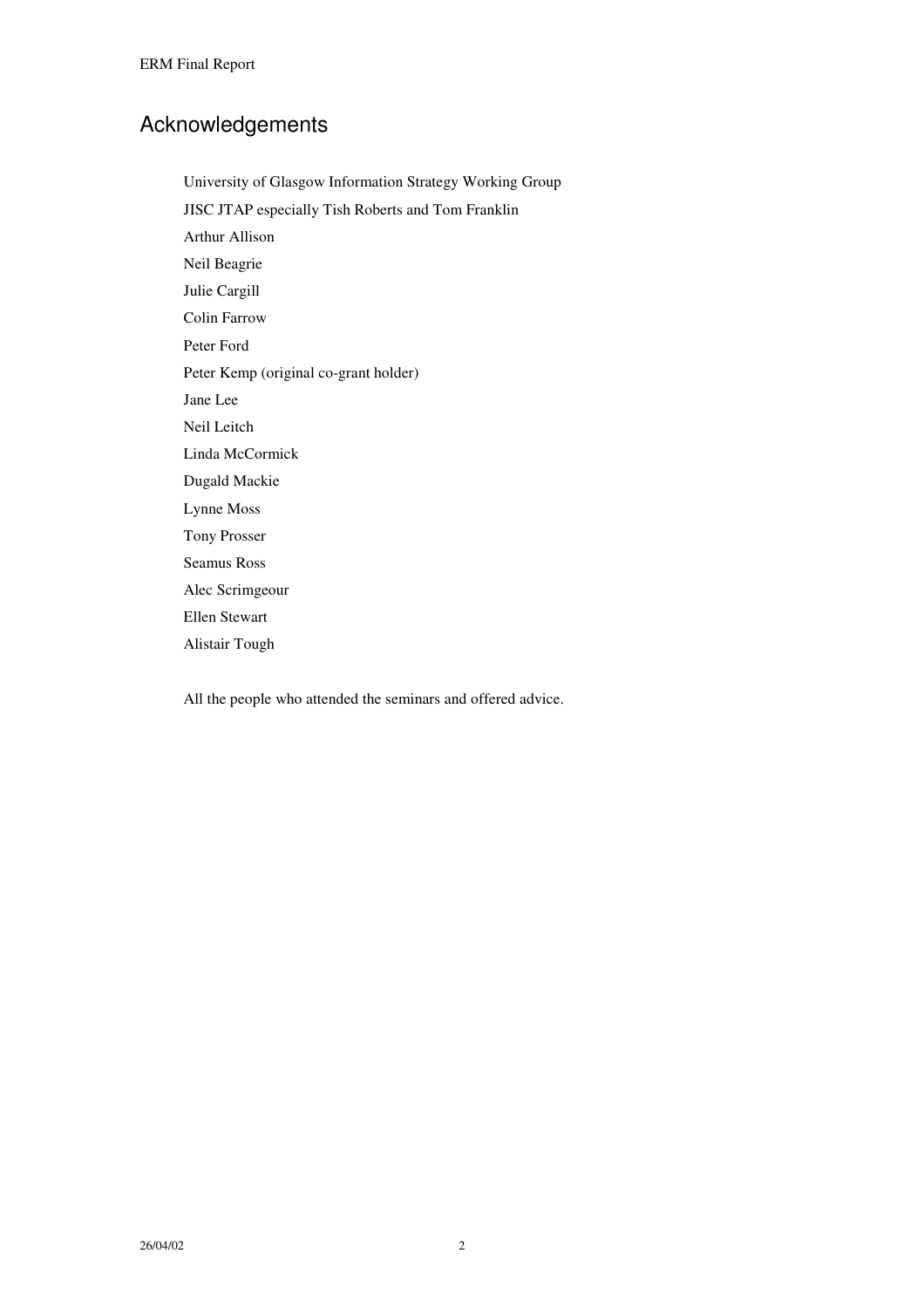# **Contents**

| 4. REQUIREMENTS FOR A DIGITAL DOCUMENT RECORD SYSTEM 19                                                                                                       |  |
|---------------------------------------------------------------------------------------------------------------------------------------------------------------|--|
|                                                                                                                                                               |  |
|                                                                                                                                                               |  |
|                                                                                                                                                               |  |
|                                                                                                                                                               |  |
|                                                                                                                                                               |  |
|                                                                                                                                                               |  |
|                                                                                                                                                               |  |
|                                                                                                                                                               |  |
|                                                                                                                                                               |  |
|                                                                                                                                                               |  |
| 5.5 THE CREATION AND DISTRIBUTION OF THE INFORMATION COMMITTEE'S PAPERS  29<br>$5.6$ THE CDOCS TOOLS FOR THE CREATION AND DISTRIBUTION OF COMMITTEE PAPERS 30 |  |
|                                                                                                                                                               |  |
|                                                                                                                                                               |  |
|                                                                                                                                                               |  |
|                                                                                                                                                               |  |
|                                                                                                                                                               |  |
|                                                                                                                                                               |  |
|                                                                                                                                                               |  |
|                                                                                                                                                               |  |
|                                                                                                                                                               |  |
|                                                                                                                                                               |  |
|                                                                                                                                                               |  |
|                                                                                                                                                               |  |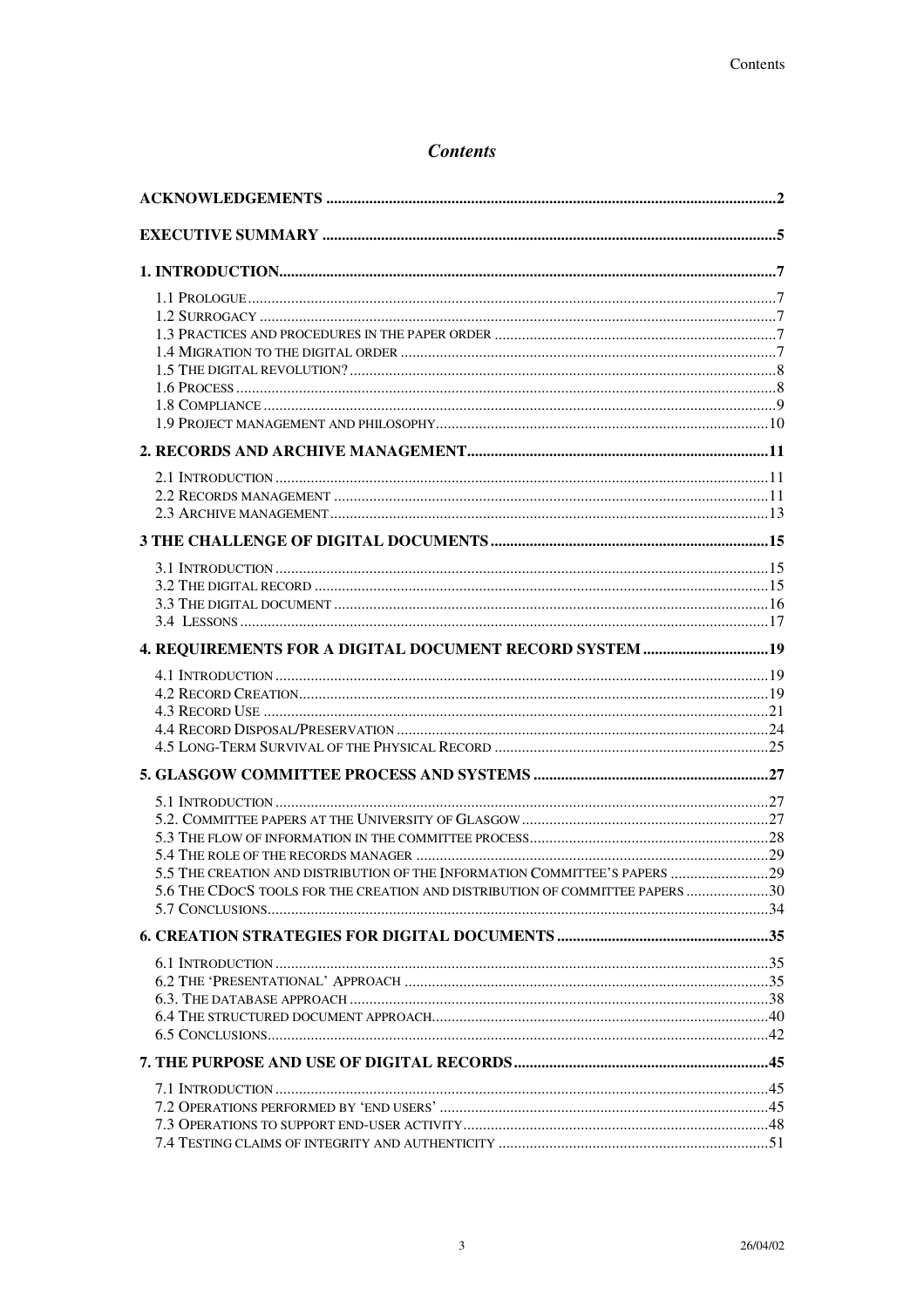| 8. THE MANAGEMENT AND PRESERVATION OF DIGITAL DOCUMENTS 57 |  |
|------------------------------------------------------------|--|
|                                                            |  |
|                                                            |  |
|                                                            |  |
|                                                            |  |
|                                                            |  |
|                                                            |  |
|                                                            |  |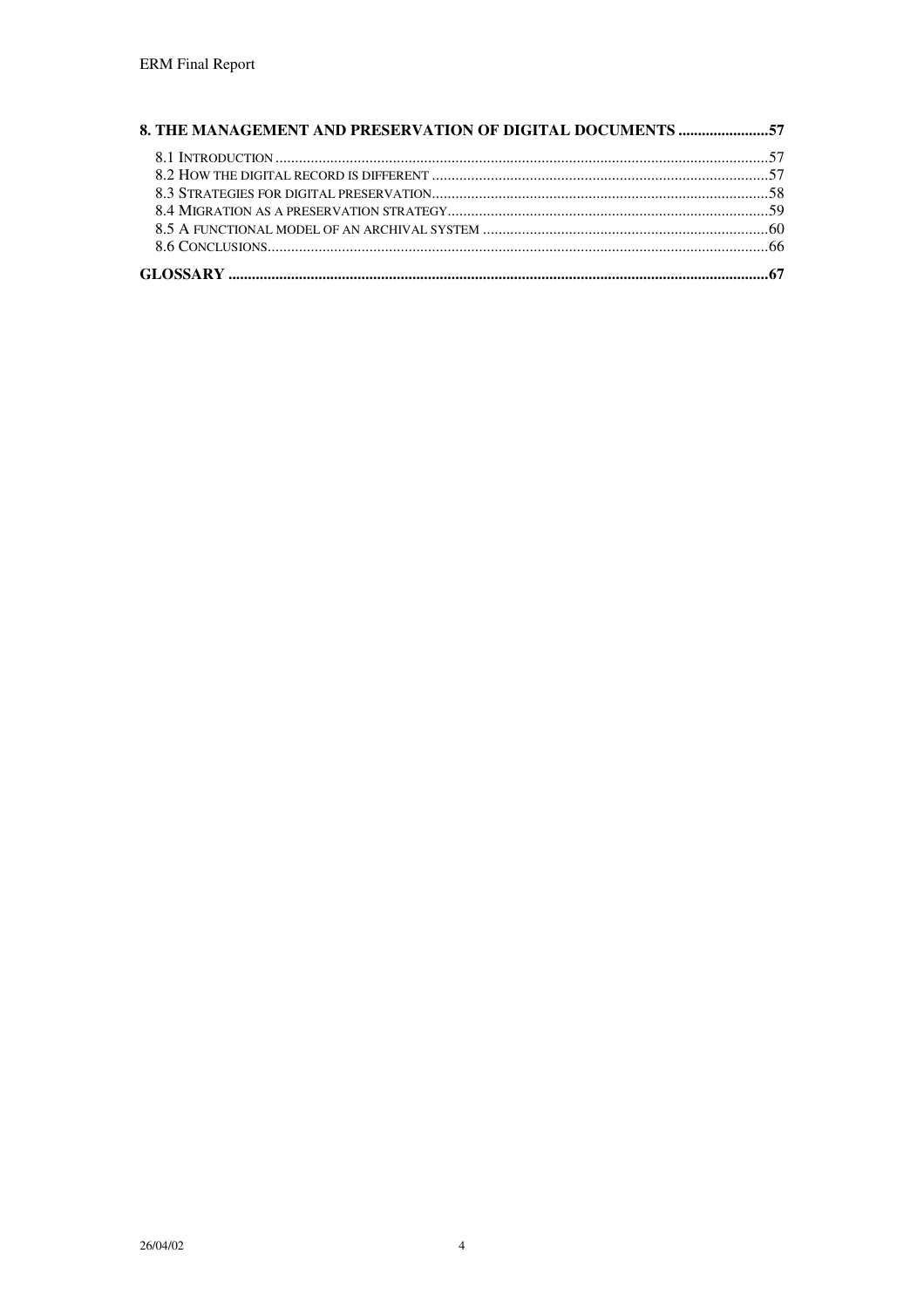# Executive Summary

-

This report covers both project methodology and exploration of underlying intellectual issues of improved information management in the digital order.

Record creation, management and long-term storage in the digital order requires a diverse skill set drawn from a number of disciplines, which have not traditionally communicated with each other:- administrator, computer scientist, archivist, librarian and information services manager. Attention needs to be paid to record keeping in the digital order because:-

- An increasing proportion of records in Universities are now produced digitally (albeit with printing in mind),
- More flexible distribution and consultation methods are possible,
- There is a need for a reduction in paper storage,
- A high level of 'consistency' is desirable,
- A better integration of record keeping with other aspects of process can now be achieved.

The requirements for an effective digital record system are developed in Chapter 4. The overall objective of the ERM project was the provision of 'protocols and tools for the effective management of information in the digital order, with particular attention to information held in a document-based form<sup>1</sup>. The project developed a demonstrator system which addressed the full range of issues involved in the management of a 'testbed' of digital records in the form of documents, from their creation through distribution and use to their final disposal or permanent retention. The testbed selected was the records of a subset of the university's committees and was used to develop ideas and to assess how well they worked in practice. This testbed system and the way in which it fits into the Glasgow Committee system is discussed in Chapter 5, with additional technical details in Appendix 2.

A brief outline of the relevant issues in archiving and records management is provided in Chapter 2 and the key challenges presented by the digital order and discussed in chapter 3 with further development in Appendix 4 are:-

- Digital documents can only be viewed using computer hardware and software, which is constantly changing, placing the documents at risk. This issue is discussed in Chapter 3 and the steps that need to be taken to minimise this risk discussed in Chapter 7.
- The media that digital documents are stored on degrades over a relatively short timescale (a small number of years), placing the documents at risk. This issue is developed and the steps that need to be taken to minimise this risk discussed in Chapter 7.
- Traditional markers within documents that allow reference to be made to particular parts of the document (such as page numbers) are not necessarily reliable in the digital world, as different programs, browsers, printers, etc. render the same document differently. This issue is discussed in Chapter 3.
- Digital documents may be moved from one computing environment to another. It is necessary to be able to refer unambiguously to a particular document wherever it is and not to spend a large amount of time dealing with name clashes as documents are moved around. This issue is discussed in Chapters 3 and 4 and the solutions developed during the project are outlined in Chapter 7.
- Digital documents are much more easily tampered with than paper ones. Measures need to be adopted which reduce the likelihood of falsification of digital records. This issue and the approaches to solving it are discussed in Chapter 8.

The ERM project wished to exploit the benefits of reusability which accrue from a structured approach to document creation. It was recognised, however, that it was not feasible to demand

<sup>1</sup> Effective Records Management Project, *Project aims and deliverables*, (University of Glasgow ERM Project, April 1998). http://www.gla.ac.uk/InfoStrat/ERM/Docs/deliv.htm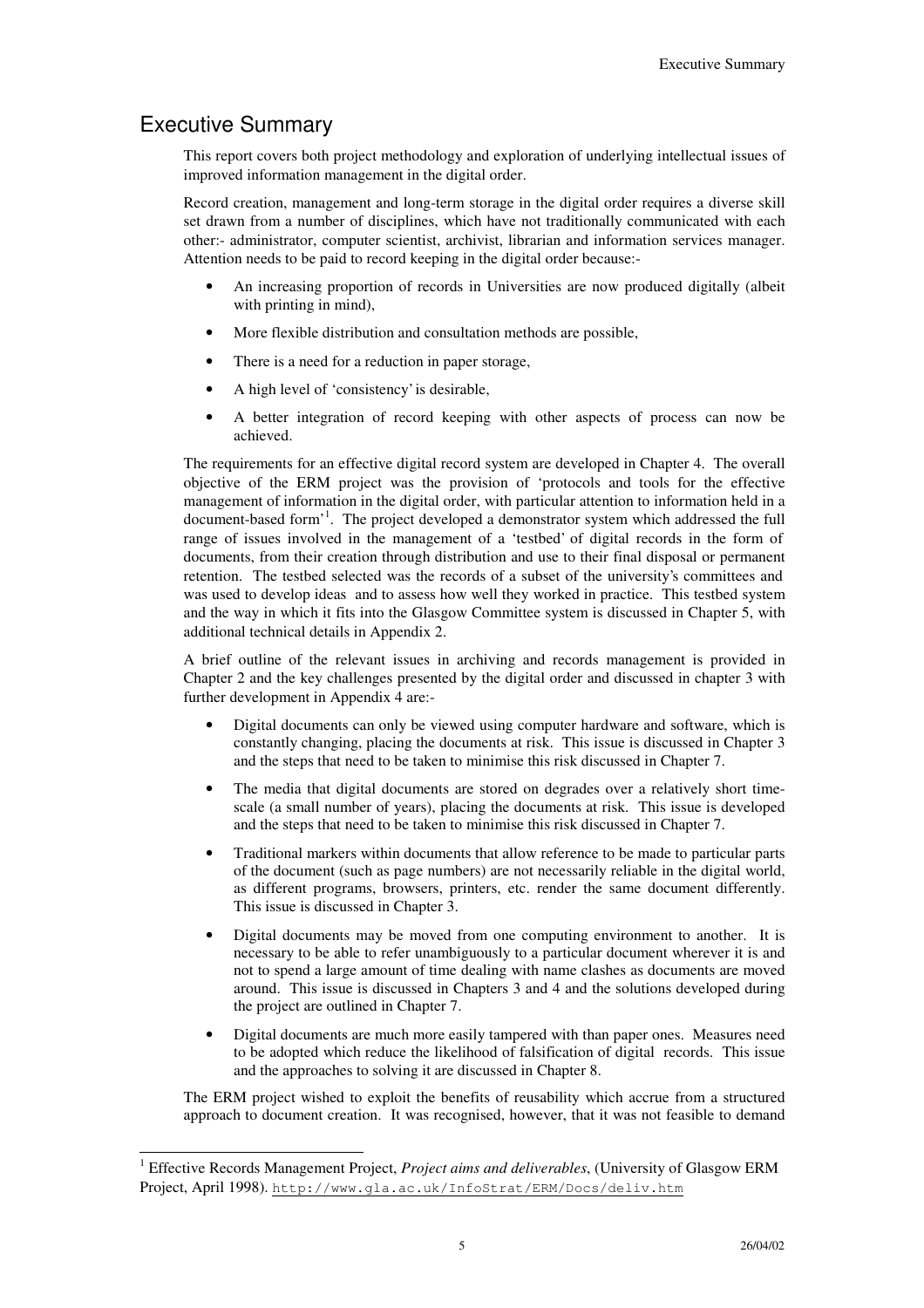that a large number of record creators of varying skills and backgrounds should adopt the use of a new set of software tools specifically for this purpose. Our approach has been to make it easy for document creators to meet the requirement of the developing digital world, by enhancing the tools that they already use, rather than requiring them to learn to use new ones. A variety of different approaches to this problem are evaluated in Chapter 6.

In documents on which the ERM project has concentrated, making the structure explicit is a first step to the documents adding value to the processes of which they are part. A document in the digital order can and should be used for further processing within the transactions of which it forms a part, rather than simply being a step in the creation of a representation of information on paper. In the paper order documents do not have this potential. If advantage is not taken of these possibilities, we are simply using a more expensive set of tools to create the documents that we previously created with typewriters, with few advantages to show for the additional expense.

The project ensures the following benefits:

- clearer identification of the roles and responsibilities for key records creators
- improved understanding of record creators about the creation, use, dissemination and disposal of digital records
- training of users in good practice of digital record management
- improved retrieval speed for documents and elements within them
- increased accuracy for items within a document and the individual document within a collection
- reduction of organisational risk from unmanaged records
- appropriate retention of records and better resource management

This project report indicates that the ERM project provides an investment in the future, opportunities for better information use or re-use, identification of legal risks and identification of good practice whether you be an administrator, a computing scientist, an archivist, a librarian or an information services manager.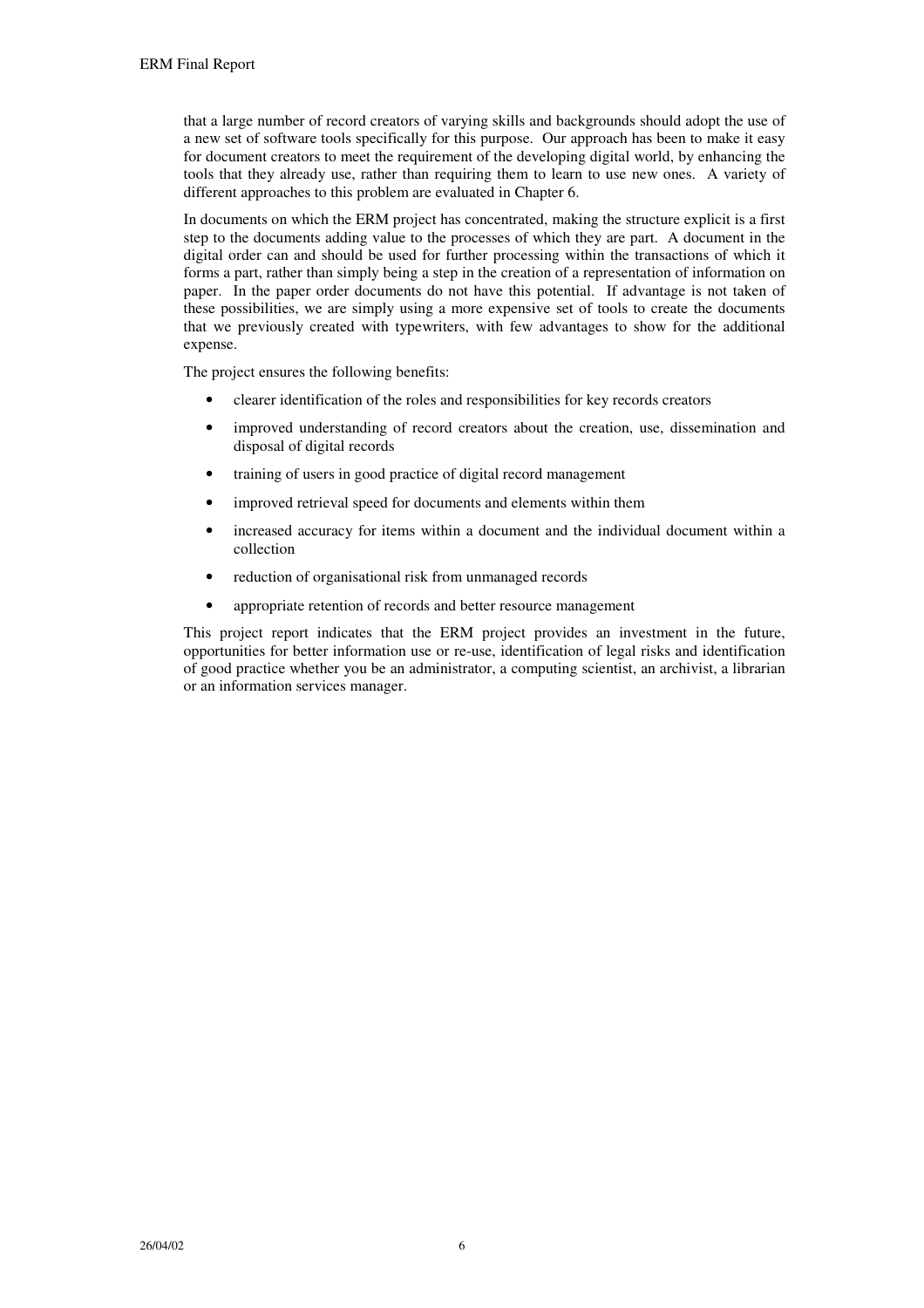# 1. Introduction

# **1.1 Prologue**

Until the beginning of the twentieth century, documents created as records were treated as single objects, and referenced in registers, sometimes with multiple entries. The First World War multiplied the information flow and made speedy retrieval critical, which lead to the introduction of the file, where related documents were collected together sequentially. The drawback of the file is that documents, even if they do not relate to more than one subject, have to be filed in more than one place. For example, letters relating to more than one subject have to be filed under each topic.

This replication was made possible by technological change – the development of the typewriter and means of copying documents.

# **1.2 Surrogacy**

Copying documents raised issues of the difference between originals and surrogates. Where documents were deemed to be 'significant', for example a treaty, a legal agreement, private ledgers and so on, they were accorded special protection to ensure that the 'original' or authentic copy could always be located. This was achieved by locking them up, sometimes in containers where two or more keyholders had to be present before retrieval was possible. In some institutions the system of retaining the originals as the record of a transaction persisted, even if copies were filed elsewhere. This reflected the fact that information contained therein related largely to one transaction.

In most file series, originals along with surrogates were filed without discrimination, although references were often attributed to indicate the author and creator (if internal) or the provenance (if external). Instead of each document being registered, the file became the unit of reference. Like the system they replaced, files were on the whole managed by third parties (registries mostly, but also secretaries). The integrity of this fiduciary model was guaranteed by the fact that the authors of the information mostly used a third party to create the document, secretaries, clerks and so on. It would be wrong to suggest that the file entirely replaced the old system of recording each document as a single unit. In some organisations this system persists or persisted until recently.

# **1.3 Practices and procedures in the paper order**

Over the centuries conventions and protocols became embedded in the paper order. For example, it is easy to distinguish between a letter and a memorandum or between a formal letter and an informal letter, both from their language and content (vocabulary and structure). For example a personal letter may be signed 'love Basil' whereas a formal letter may be signed 'yours sincerely, Basil Bulstrode, Professor of Ancient History'. From the user's perspective there was value in these conventions if they addressed the problem of provenance, authenticity and verification and facilitated retrieval. These elements were documented by archivists in their practices and procedures. This became the study of *Diplomatics*, to test authenticity and veracity, and became their stock in trade. Names for groups of documents or elements within a document acquired precise meanings that were understood, albeit implicitly.

It was known that the act of transferring a document to a registry or an archive guaranteed survival, retrieval and strengthened authenticity in a way that placing it in a desk drawer did not. In other words it became endowed with evidential value.

# **1.4 Migration to the digital order**

These systems had begun to break down by the 1990s. The arrival of the word-processor blurred the distinction between author, creator and editor without any consideration being given to the consequences for authentication, verification and retrieval. With the advent of networked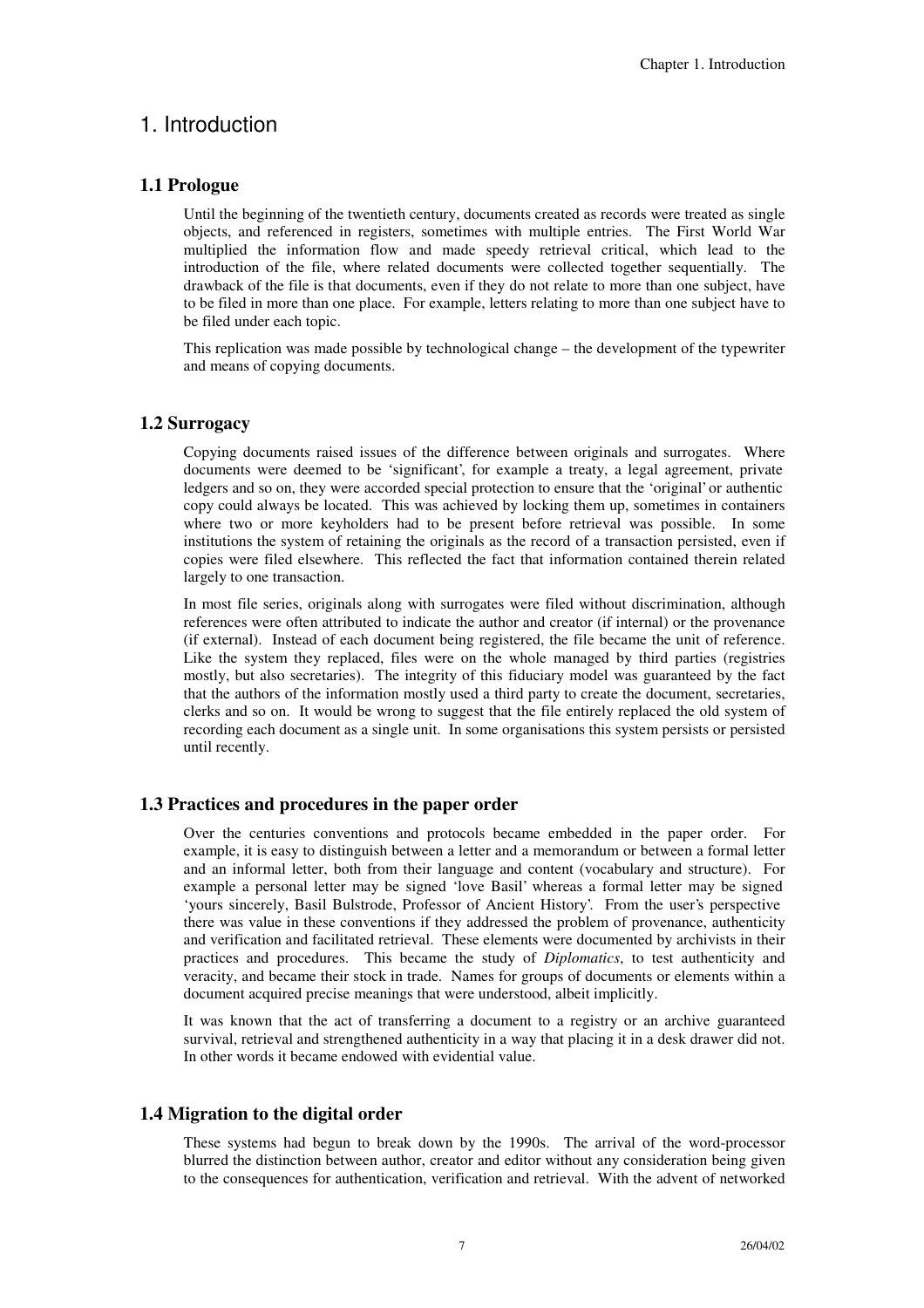PCs in the late 1990s, many author-creators began to distribute information digitally, usually as a means of reallocating costs – saving on their photocopying budgets and the tedium of filling envelopes, with little thought to filing, referencing and future use.

This practice often leads to frustration. The document may be unopenable because platforms across user communities are hardly ever uniform. If a document can be opened and printed, pagination is infrequently the same between print-outs. Since there is rarely consistent internal referencing (section numbering) in the paper order, this hampers committee work. Users are naturally irritated by such difficulties and either revert to the paper order or simply turn up to meetings ill-prepared.

Even more confusing was the unthinking of paper terminology by the digital but without its precision of meaning. The word 'file' is used in the digital order to mean what the Americans quaintly but accurately call a 'bunch of data', without necessarily implying any common factor or effective means of retrieval. A file can be 'archived', which means transferring it to an external disc or tape that has an uncertain life and does not endow it with evidential value. Files can also be placed in digital directories that bear no resemblance to the directories that are the well structured finding aids of the paper order. The digital order's use of this vocabulary has led to much misunderstanding between information technologists and information professionals.

# **1.5 The digital revolution?**

The situation at Glasgow when the ERM project began work resembled that described in section 1.4. The team brought together practitioners drawn from a variety of backgrounds, to ensure that concepts of practice and procedure were fully understood. It was recognised that the issue was not one of the enabling technology, but of the information itself. In some senses new technology is not new but just a further step in a process which started when writing began. Such an evolutionary viewpoint reduces the risk of claiming too much for the technology, the cardinal sin of those who see it as a revolution and talk grandly of an 'information society'. Today there are those who advocate that all records should be created and distributed digitally. At the most extreme the apostles of the 'new age' propose retro-conversion from paper to digital<sup>2</sup> on a massive and wholly unaffordable scale. This is at present an unworkable option, as are suggestions that all information will be read from the screen. The idea of snuggling up in bed with a portable is laughable. The two orders, like those of handwriting and printing, will endure.

Such an understanding has important consequences in the design of protocols and procedures for the digital order. The users' need for paper outputs, which are consistent one with another, remains paramount. However if all the digital order provides is a more convenient postal system then it will be condemned as a massive waste of money.

Compared to the paper order it is expensive to maintain the digital order. The digital order must add value; ease of retrieval, navigability*,* and record linkage are all much trumpeted as powerful features of even the most basic software. This is perhaps best characterised as the 'you can do things quicker' syndrome.

# **1.6 Process**

The intellectual management of information in the digital order is addressed by several international projects (for example InterPARES led by Luciana Duranti<sup>3</sup>). The premise that information should be preserved for reference for as long as it has value remains unchallenged, but the questions that are still largely unanswered are those which relate to who is to be entrusted to evaluate, manage, protect and ensure access.

l

<sup>&</sup>lt;sup>2</sup> A Meta-Evaluation of Electronic Document Management Systems University of Manchester (August 2000). http://www.man.ac.uk/intra/subproj/proj17.htm

with Heather MacNeil, 'The Preservation of the Integrity of Electronic Records: an Overview of the UBC-MAS Research Project,' Archivaria 42 (Spring 1997): 46-67.

<sup>&#</sup>x27;The Concepts of Reliability and Authenticity and Their Implications,' Archivaria 39 (1995): 5-10.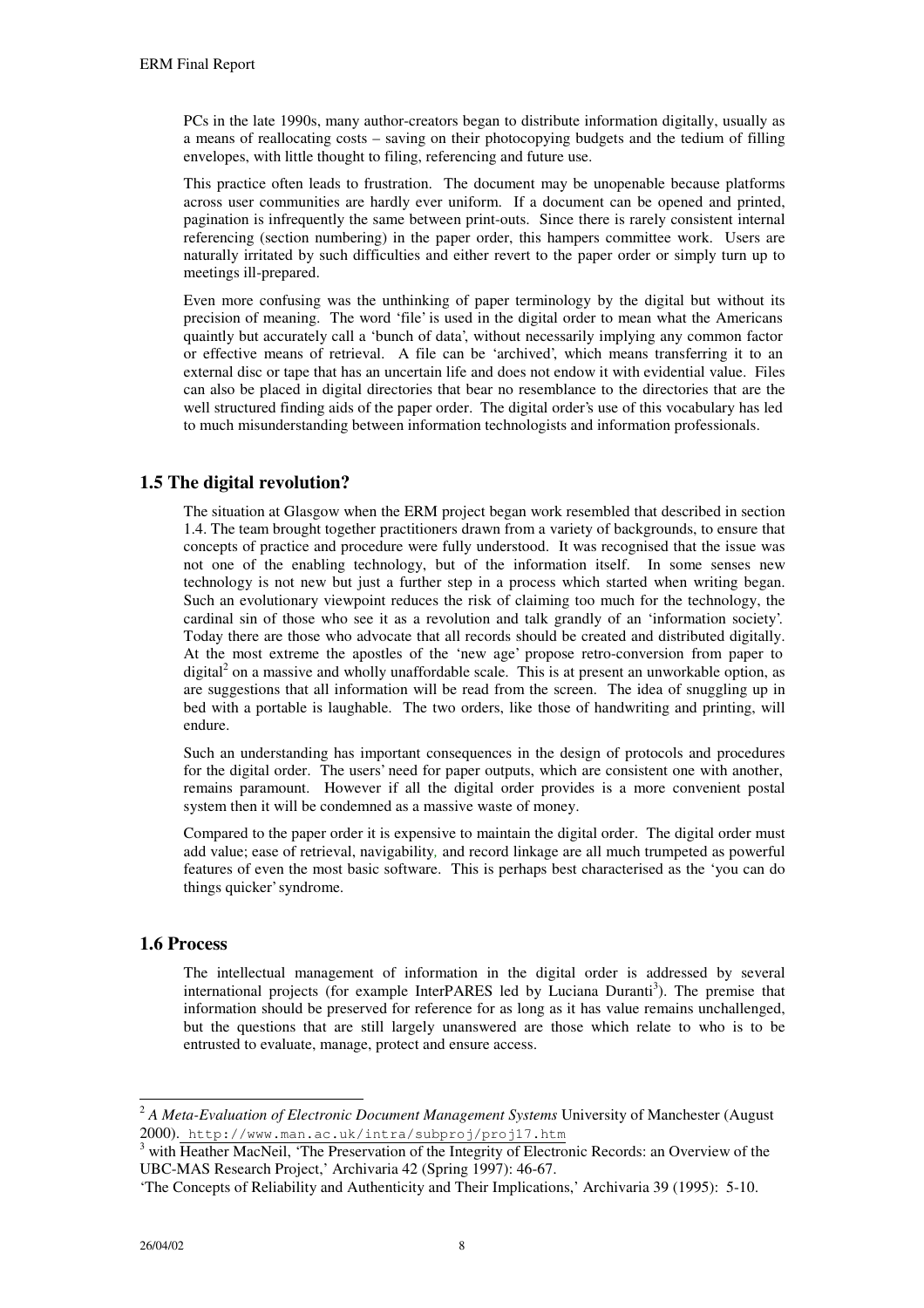As discussed, the file emerged about a century ago through convergence of technological innovations, the typewriter, the duplication process and the resulting growing volume of paper. Its introduction was informed by and informed changes in the way business was transacted. At present there is a similar combination of imperatives which is linked to the question of the legal admissibility of records which may not be consistent with the medium on which it was created<sup>4</sup>. This may then conflict with which media provides the most durable form of long-term preservation. The requirements of the Data Protection Act (1998) mean that while some records may be preserved for historical use, elements within them may have to be deleted or erased within a specific, shorter, timescale. For the archivist and records manager this legal or compliance environment reinforces the continuing need for their services in the digital order to determine the evidential value of a record and ensure appropriate retention/ disposal.

Records management systems need to be customised to meet the current and future needs of the organisation. In all sectors the document environment has changed so dramatically that attention has been diverted from such concerns by the overwhelming volume of documents in the digital and the accompanying problems of poor security and long-term preservation of the media. Choices in technology make the preservation of records more complex. Specifically it means record creators as well as archivists have to make an assessment about what constitutes the complete file and how to integrate its disparate parts across media. It cannot be expected that all the documents will reside in one medium alone. When this is coupled with a poor general understanding of archival or preservation requirements, it is not surprising that information is being negligently lost. Within active record systems vast quantities of paper and digital documents are being kept unnecessarily often in a confused filing structure that does not assist access, let alone the process of appraisal and preservation. The penalties for not managing records properly range from increased administrative costs resulting from inefficient working practices to serious legal liability and a damaged reputation, for example mis-filing records containing defamatory text or revealing information given in confidence.

# **1.8 Compliance**

-

As the ERM project was being conceived there were increasing external constraints and concerns affecting the management of information by organisations that had their origins in consumer protection. Already data protection legislation was in place, but this only related to personal information held in electronic form and the penalties were relatively innocuous. By the time the project began work the current government had signalled its intention of signing the European conventions on human rights and much tougher data protection legislation embracing both the paper and the digital orders was under consideration by the EC. Consumer expectations were also changing rapidly in the wake of pension mis-selling and other scandals. This required all organisations to be much more disciplined about retaining records of the process underlying transactions, for example in *Higher Education Institutions* (HEIs) procedures for admissions, examinations, and classification of degrees. This required a review of systems for managing such records in the digital order.

As the project progressed it became increasingly clear that the evolving compliance regime, as it came to be known, would have a major impact on the information landscape. It demanded that many of the practices for managing information that have been carelessly abandoned in the migration to the digital order needed to be reintroduced. The risk of being non-compliant both in terms of reputation and of penalties far outweighed the increased associated costs. The problem for HEIs and other government bodies was that unlike the private sector and even *Non-Governmental Organisations* (NGOs) these costs could not be passed on to the customer through the price mechanism. The consequence for the project was that practices and procedures had to be devised which could be accommodated, as far as possible, within existing staffing structures.

Compliance also had the effect of concentrating attention much more firmly on issues of surrogacy. This is a particular problem in HEIs where often for very good reasons additional information is added to a record with little regard to the core (or original data), for example, information about class prizes is added to student records held in departments but not the record

<sup>&</sup>lt;sup>4</sup>, see for example, 'Recordkeeping and electronic mail policy: the state of thought and the state of practice' David A Wallace 1998.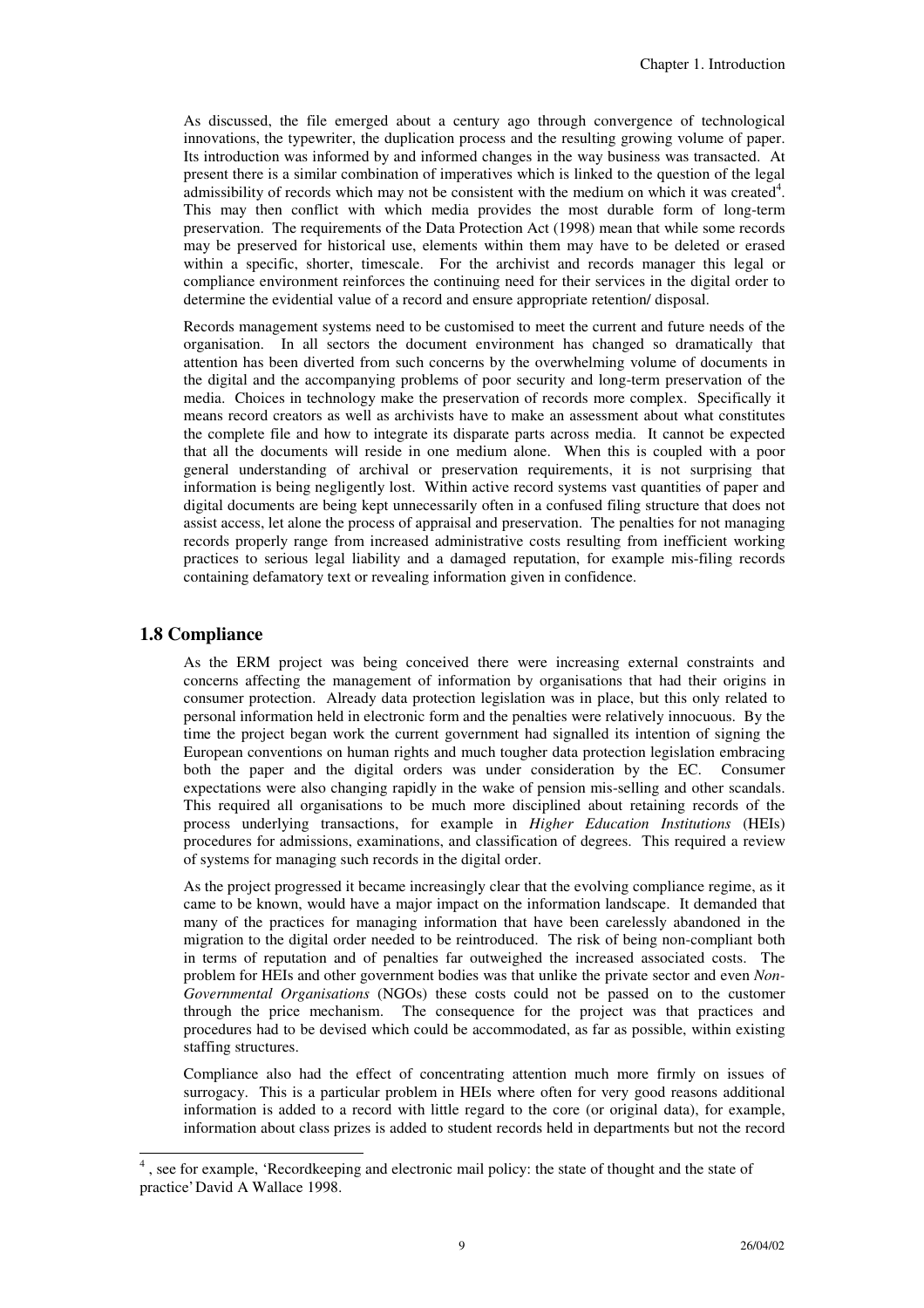held by Registry. Moreover a record can itself be a compilation, being made up of surrogates of other records, where, typically in an HEI, the decision making and ratification process are embedded in complex hierarchies. A good example is the design of new courses by Boards of Studies and their subsequent ratification by Faculties and finally Senate. Although it is well known that the original may be located in a subsidiary record, this is rarely transparent as the cross-referencing may not be adequate. This makes hard-wired linkages<sup>5</sup> in the digital order almost impossible without a change of culture and practices. Moreover compliance demands much more attention to the effective disposal of records in the digital medium.

# **1.9 Project management and philosophy**

As a result of all these pressures the ERM project had to address from the outset a much more complex set of questions than had been originally anticipated. The project was based in the University Archives, the traditional custodian of records in the paper order. The team comprised Michael Moss, professor of archival studies, Dr. James Currall, user services manager in the Computing Service, Lesley Richmond, acting university archivist, Claire Johnson, senior records manager, and Pete Johnston, the document analyst and programmer. They were supported by two records managers and later ancillary technical staff with programming and training responsibilities. The experience of developing the JISC funded Information Strategy in 1997 as one of ten pilot sites had reinforced the view that in an organisation as large and complex as the University of Glasgow, the development and implementation of any system would of necessity have to be incremental. Consequently it was decided to concentrate on committee papers and to adopt an 'exemplar' approach using the committee system of Information Services (of which the University Archives is a part) as a 'testbed'. As practices and procedures were developed and proven, it was anticipated that other parts of the university would actively seek to adopt them for their own committees and this is what happened.

This report reviews the issues which the team addressed and sets out to explain how they can be answered. Inevitably the discussion is complex and at times theoretical. The key issues that reappear fall within the following themes:

#### **Technologies**

How new theories and applications of information technology are shaping and reshaping our information preferences and expectations, information systems and services.

#### **Knowledge**

How discourse communities, fields of knowledge and information ecologies are defining and redefining themselves in changing technological, social and political contexts.

#### **People**

How individuals, and their many diverse communities, interact with their information environments, both technological and intellectual, at a cognitive, cultural or intellectual level.

These three themes interact in a complex web that is not, at present, fully revealed.

-

 $<sup>5</sup>$  This is where a direct hypertext link is made between sites or specific elements.</sup>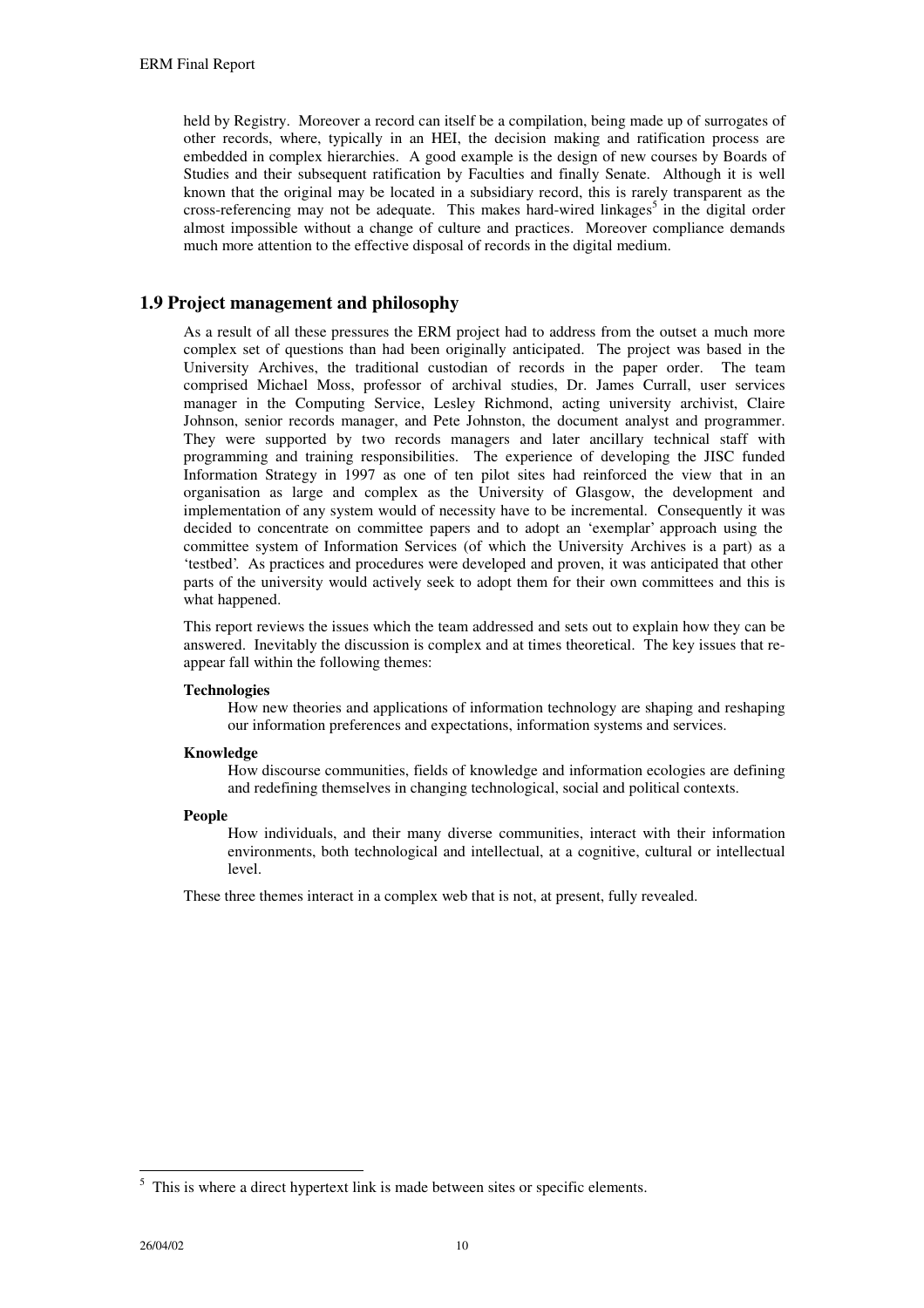# 2. Records and Archive Management

# **2.1 Introduction**

Records and archive management have their own precise terminology which has been hijacked by the information technology profession. The words '*record*' and '*file*' have a different meaning in each domain. Data can be 'archived' in an IT system in a way that is not recognised by a records or archive management system, so much so, that the latter system would identify that the data had not been 'archived'. The ERM project team, consisting of information professionals from a variety of backgrounds, had to ensure in discussion that concepts of practices and procedures were fully understood by their colleagues in order to avoid misunderstandings. The processes and purposes of records and archive management and clarification of associated terminology are described in this chapter.

# **2.2 Records management**

#### *2.2.1 Records management and record definitions*

Records management is an activity established by an organisation to achieve economy, efficiency and effectiveness in the **creation, distribution, use, maintenance, storage, and disposition** of all types of records created or received by that organisation in the course of its business<sup>6</sup>. These functions enable processes within the system to achieve the objective of maximising information benefits while minimising related costs. In essence a records management system provides the right information, to the right person at the right time, for the right length of time, at the lowest possible cost.

A *record* is a piece of recorded evidence or information, created or received by an organisation or person for use in the course of business and subsequently kept as evidence of such business. Records are created to communicate decisions, to provide evidence and to collect and process information. A record has certain characteristics. It forms part of the activity that creates it and is evidence of that activity. It is related to other records that perform the same function or contain similar information (see 2.3.2). It has permanence; an action that changes it creates a new record.

Because records are related one to another they are stored with systems which recognise such fundamental relationships<sup>7</sup>. Alphanumeric documents are normally held in files organised by subject and with contents in date order. Accounting transactions are nowadays stored in databases that allow them to be aggregated according to a number of typologies. The underlying paper transactions, if they exist, are stored sequentially and referenced in the database. The file is a recognisable entity within a records management system and is constructed in accordance with an over-arching file plan or a scheme of classification. However all systems are of necessity dynamic, reflecting the changing needs and functions of the owning institution.

*Active records* are ones that are used on a regular basis; *semi-active records* are ones used on an irregular basis; and inactive records are ones that are rarely used but are still required as compliance or fiduciary evidence.

#### *2.2.2 The purpose of records management*

Records management systems are put in place to provide cost-effective creation, exploitation and access to the records of an organisation. It enables cost reduction or containment, legal protection, disaster recovery, efficient storage, effective retrieval, and maximise information use and value. Records management will provide competitive advantage, improved customer

 6 See BS ISO 15489-1:2001 for *Information and documentation - Records management*

<sup>7</sup> See Jay Kennedy and Cherryl Schauder *Records management a guide to corporate record keeping,*  $2<sup>nd</sup>$  ed. 1998.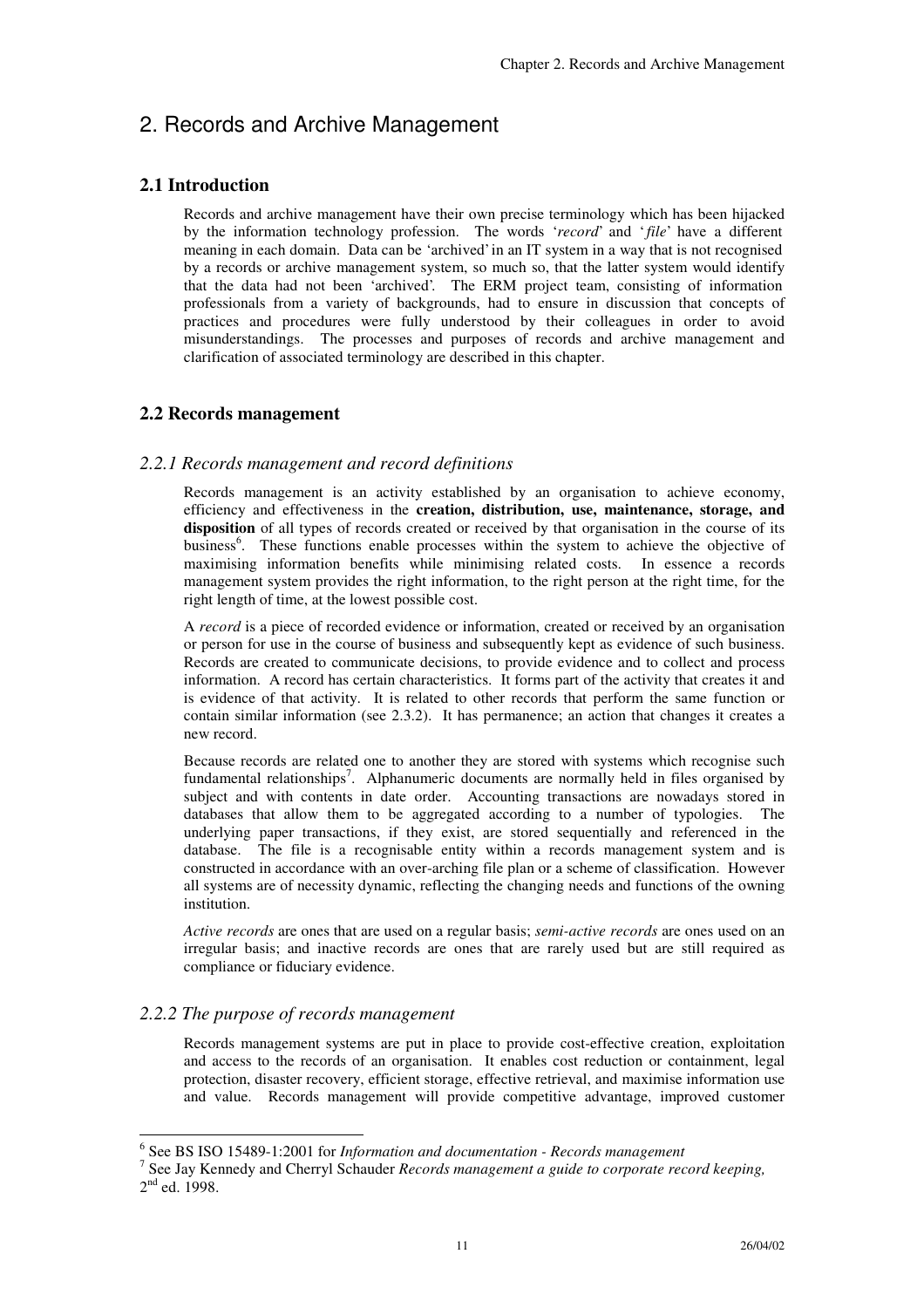service, improved staff morale, standardisation, auditable procedures, compliance and accountability.

# *2.2.3 Records management functions*

# 2.2.3.1 Creation

There is a cost associated with the creation of any record, particularly if there is a requirement for it to be retained for audit. A transaction in a shop will produce a receipt for the customer, but it will also be recorded internally to show that certain items have been sold and therefore stock reduced, and perhaps that VAT has been charged. Customs and Excise officials and auditors may wish to examine it in the future, this requires the shop to have in place the necessary processes. In a small shop these may be nothing more than a sales book and a shoe box. In a multi-national chain there will be an elaborate IT infrastructure to hold the information. Some documents are more expensive to create than others, as more time and effort is invested in them, for example contracts and examination results. Even in small organisations, the 'value' of such documents is often recognised at their point of creation, but may subsequently be overlooked. A records management system is designed to improve the effectiveness of the record and enhance the future manageability of the record.

# 2.2.3.2 Distribution

Almost all records are created to communicate information and therefore a records management system should ensure that records are distributed in a cost-effective manner to appropriate recipients. Recipients ought to have confidence that they have no custodial responsibility as the authentic original is held for safekeeping within the records management system.

# 2.2.3.3 Use

Records are used to support an organisation's business processes, from decision making to compliance. A records management system must ensure the effective retrieval of the correct records to the appropriate person and ensure that those with no right of access are unable to access the records.

# 2.2.3.4 Maintenance

Records are at their most active immediately after their creation. Thereafter they require to be maintained for varying lengths of time. A records management system establishes the period of time that records are to be maintained, organises them in such a way that retrieval is effective and efficient, and provides protection to ensure that the integrity and authenticity of the record is maintained.

# 2.2.3.5 Storage

All records need to be stored in an environment that ensures protection from natural, technical or human damage or interference<sup>8</sup>. Appropriate storage methods may differ for active records

 $\overline{a}$ 

<sup>&</sup>lt;sup>8</sup> There are a variety of projects addressing a variety of contemporary issues including the development of national and international standards. One such project which addresses the need of electronic records-keeping systems is the 'Model Requirements for the Management of Electronic Records' (MoReq) specification which is available at http://www.ISPO.cec.be/ida and http://www.dlmforum.eu.org. In Australia the 'Victorian Electronic Records Strategy' (VERS) available at http://www.prov.vic.gov.au/vers/final/finaltoc.htm a broader remit and developed a test bed system to prototype a "future state" electronic document processing and record capture system, using the Department of Infrastructure as the source of records and record capture processes. The prototype enabled techniques for dealing with electronic record creation, management and archiving to be demonstrated, put on trial and evaluated.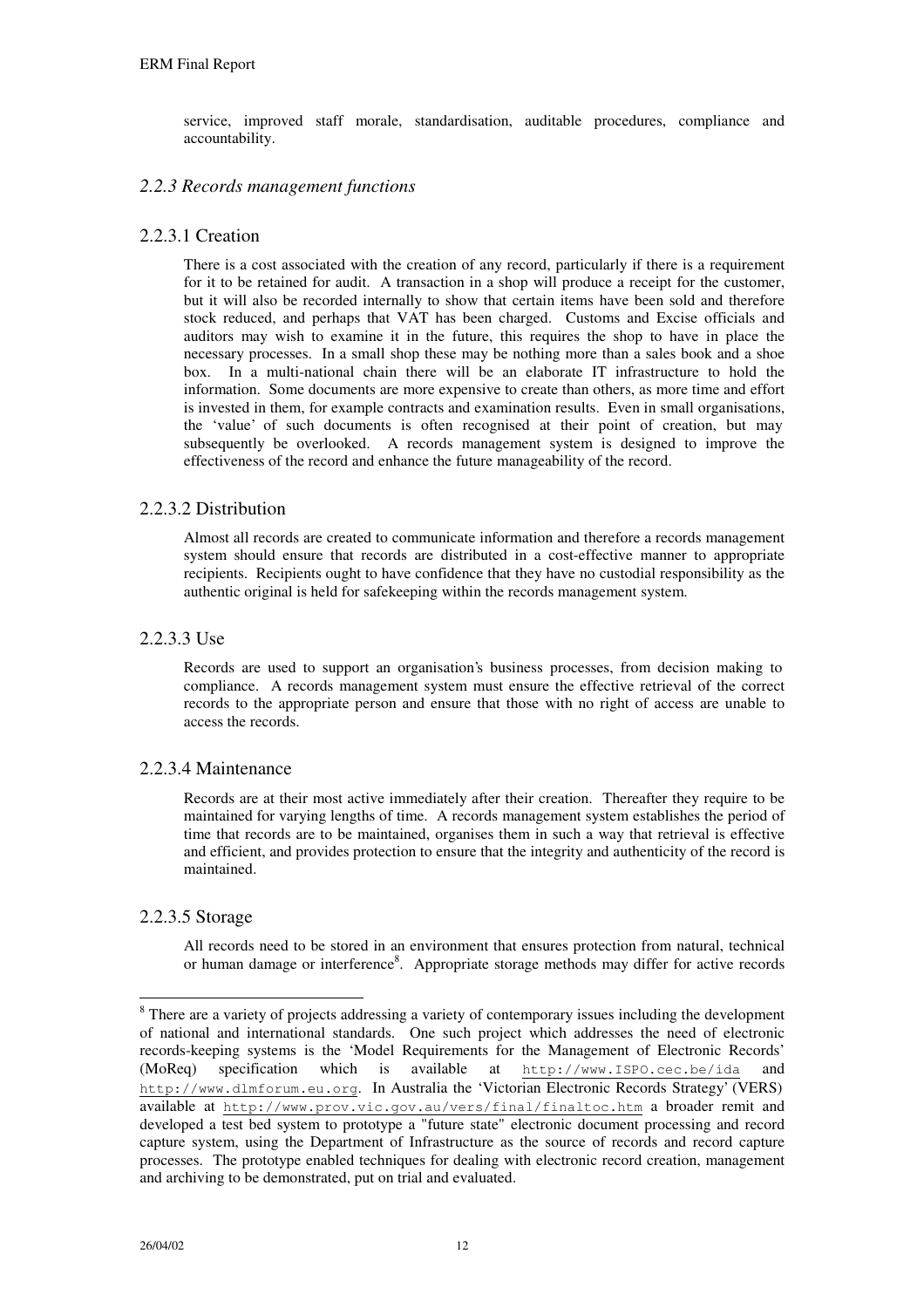and inactive records, as retrieval requirements are not equally acute. Digital records require the same protection in specialist facilities, the requirements for these are discussed in chapter 8.

# 2.2.3.6 Disposition

Few records of an organisation, estimated at only 2-10 per cent, have enduring value and are retained permanently for the lifetime of the organisation; the remainder have a finite life. A records management system establishes the period of time that records are to be maintained, this is codified in a retention schedule. The system will also ensure the timely and secure disposition of records at the end of their life. The length of time a record must be retained is often stipulated by external authorities, for example the Inland Revenue, the Customs & Excise, and a variety of regulatory bodies. Because of their commitment to scholarly endeavour and the subsequent academic interest in their outputs, *Higher Education Institutions* (HEIs) have tended to retain more records permanently than other organisations.

# **2.3 Archive management**

#### *2.3.1 Definition*

Archive management is an administrative procedural system established by an organisation to achieve economy, efficiency and effectiveness in the **selection, maintenance, preservation, access** and **use** of that portion of the records that has been selected or is designated for permanent preservation. There is increasingly a conflict between archival and records management systems, records management is designed to ensure that records are destroyed when they are time expired in compliance with external constraints, whereas archival systems are designed to ensure permanent preservation. Both systems, however, share a common characteristic in the retention of information in a fiduciary environment, which guarantees long term authenticity. Since documents that are known to 'exist' can be discovered by judicial process, many organisations are reluctant to preserve any records permanently except those they are required to by law, such as formal records of certain types of transactions. Paradoxically the recent public interest in the whereabouts of the assets of holocaust victims has encouraged a longer term view, as those institutions which have maintained archives are able to respond to specific enquiries.

#### *2.3.2 Archive management systems*

Archive management systems are put in place in order to provide cost-effective preservation of records for access by public or private communities, in a fiduciary environment to ensure probity and veracity of the records. They ensure the intellectual ownership of the records is understandable to the accessing community, managing them to preserve their information content, physical integrity and authenticity. Systems enable efficient storage and effective retrieval of records selected for permanent preservation and maximise information use and value.

#### *2.3.3 Archive management functions*

#### 2.3.3.1 Selection

Records are selected for permanent preservation compliant with external constraints. An archive management system negotiates and accepts appropriate records from creators/custodians. The system identifies the designated accessing communities and determines the level of understanding required to be provided. In the past creators or owners have often applied selection criteria with little consistency or objectivity. Information is retained because it is thought to be useful or interesting, but in the process much information of possibly historical significance has been destroyed. (In this archival context historical does not just mean of interest to historians – narrowly defined – but to anyone who has need to understand past events.)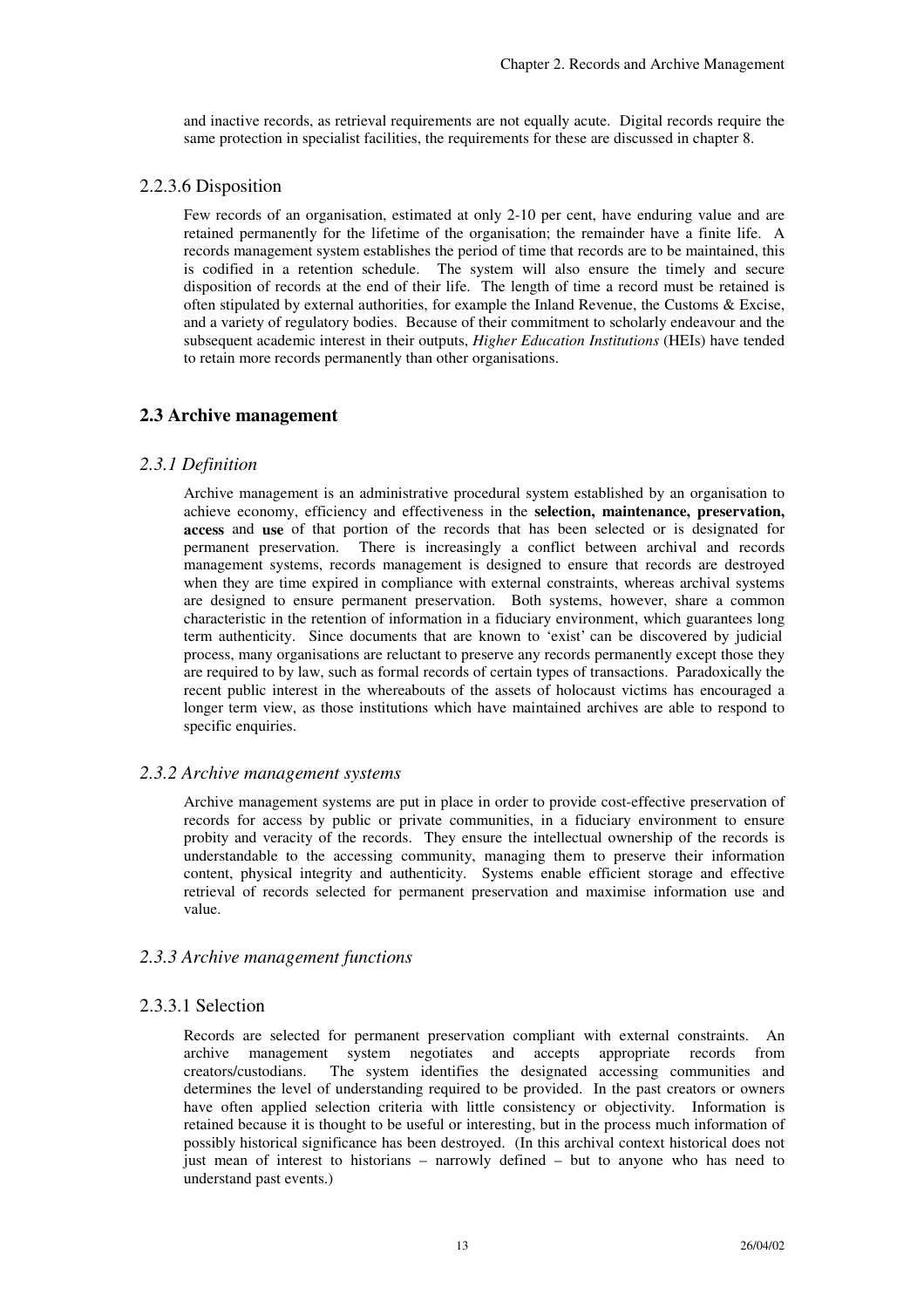The capability of the digital order to store vast accumulations of information has on the surface removed the imperative for creators or owners to be selective. The danger remains that records are not managed and may be retained when legally they should have been destroyed<sup>9</sup>. Similarly *Personal Computers* (PCs) may be discarded while still containing sensitive records. This is avoided by having effective archival/records management policies in place. Some records can be designated for permanent preservation at creation, such as minutes of meetings and significant contract documents. The challenge is to encourage a more deliberate approach to selection.

# 2.3.3.2 Maintenance

An archive management system arranges records according to the principles of provenance, original order and function, in such a way that retrieval is effective and efficient. The system manages records to preserve their information content and authenticity. Strictly applied, such principles often retained random groupings of papers because they had been found together.

# 2.3.3.3 Presentation

Archive management systems must ensure that records selected for permanent preservation are understandable to the accessing community. Metadata should follow international descriptive standards and cover such areas as provenance, form and informational content of the material being described, as well as information about the creator and function. Finding aids describe, control and provide access to the archive material. Access to individual records is provided through points of access such as creator, date, subject, or unique id.

# 2.3.3.4 Access and Use

Archive management systems make the preserved information available to designate communities. A system supports users in determining the existence, description, location and availability of information stored in the archive and allows users to request and receive records.

 $\overline{a}$ <sup>9</sup> The Office of the Information Commissioner

<sup>(</sup>http://www.dataprotection.gov.uk/dpr/dpdoc.nsf) provides the most obvious guidance on this.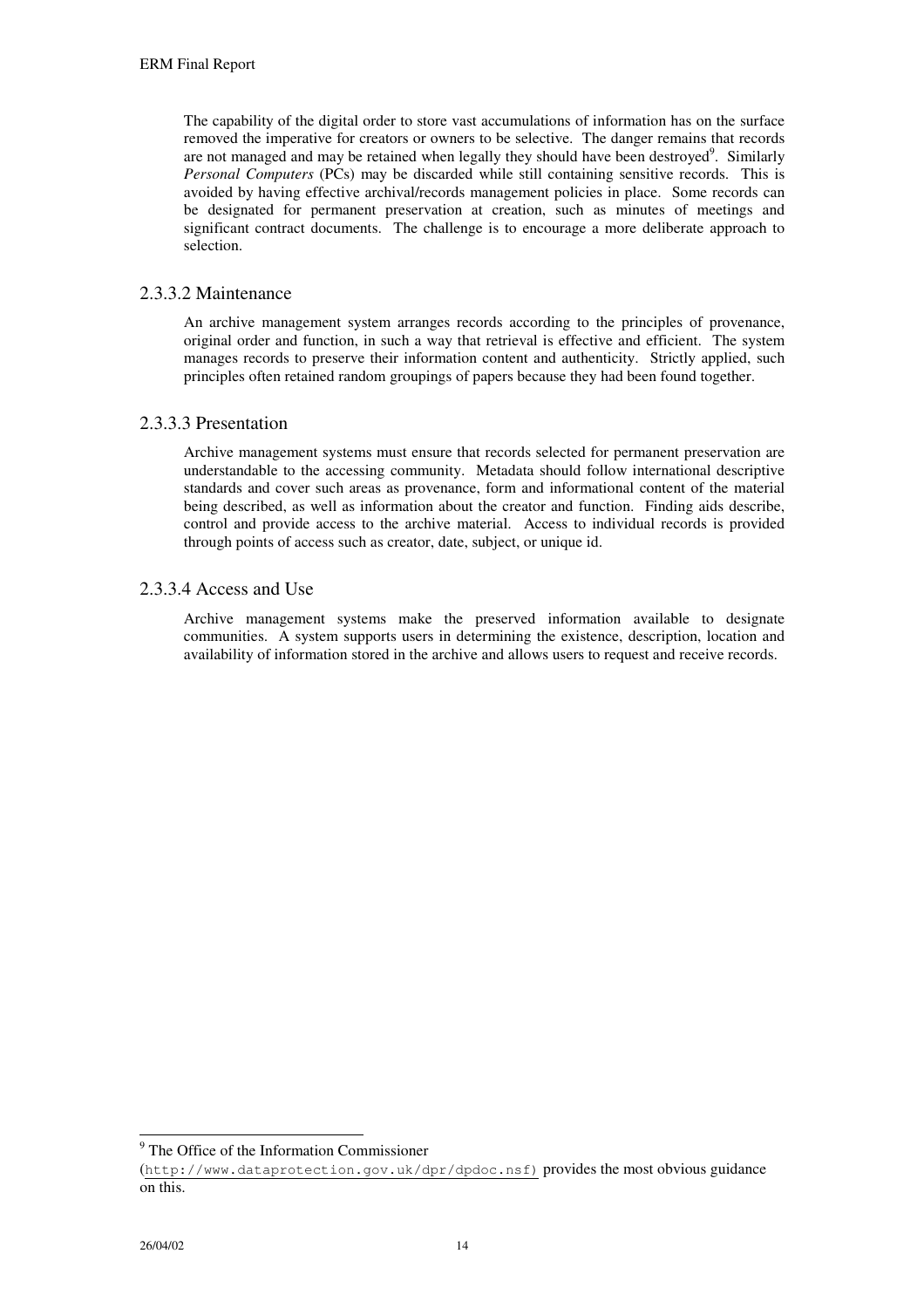# 3 The Challenge of Digital Documents

# **3.1 Introduction**

The overall objective of the ERM project was the provision of 'tools and protocols for the effective management of information in the digital order, with particular attention to information held in a document-based form<sup>'10</sup>. The principal deliverable was a demonstrator system which addressed the full range of issues involved in the management of a 'testbed' of digital records in the form of documents, from their creation through distribution and use to their final disposal or permanent retention. The testbed selected was the records of a subset of the university's committees.

The first part of this chapter surveys some general features of the digital environment and suggests that the management of a digital record require different techniques from that of the paper record. The second part focuses more closely on characteristics of digital documents. For a fuller treatment of the facets of the digital document see Appendix 4.

# **3.2 The digital record**

 $\overline{a}$ 

A record is a piece of information generated or collected in the course of an activity and kept as evidence of that activity. Any unit of information goes through a life-cycle in which it is created, used in some way (including, perhaps, in ways its creator did not anticipate) and either placed in storage or disposed of. Some information is of value only for the duration of a specific, short-term task and can be destroyed once that task is complete; other classes of information may have a legal value that dictates that they are retained beyond the period of immediate 'active' use. Historical permanency extends the record's life beyond the lifetime of the organisation imbuing it with an historical value that dictates permanent retention. The patterns of access and use of the same unit of information may vary greatly across the different phases of its life.

Various agencies, both internal and external to the institution that performed the activity and created a record, have the right to request that this evidence is produced in the future. There is an increasing range of regulations, conventions, and precedents for how long such agencies can expect records to be retained. For example the Local Government (Scotland) Act 1973 stipulates the Council meeting papers and reports should be available for a period of six years. The Information Commissioner's Code of Practice for CCTV specifies the appropriate retention period for images (Fifth Data Protection Principle) and once the retention period has expired, the images should be removed or erased (Fifth Data Protection Principle)<sup>11</sup>.

As in most other organisations of comparable size and complexity, much of the information resource of *Higher Education Institutions* (HEIs) is now created, stored, distributed and used in digital forms as a matter of course, and a proportion of this information may constitute records.

The records manager or archivist has the responsibilities of identifying and classifying records, assessing their long-term value, and ensuring that they are disposed of or retained as appropriate, including measures to support their preservation and accessibility, regardless of the medium of their storage and use.

http://www.dataprotection.gov.uk/dpr/dpdoc.nsf

<sup>&</sup>lt;sup>10</sup> Effective Records Management Project, Project aims and deliverables, (University of Glasgow ERM Project, April 1998). http://www.gla.ac.uk/InfoStrat/ERM/Docs/deliv.htm

 $<sup>11</sup>$  For example, publicans may need to keep recorded images for no longer than seven days because</sup> they will be aware of any incident such as a fight occurring on their premises within that time. Images recorded by equipment covering town centres and streets may not need to be retained for longer than 31 days unless they are required for evidential purposes in legal proceedings.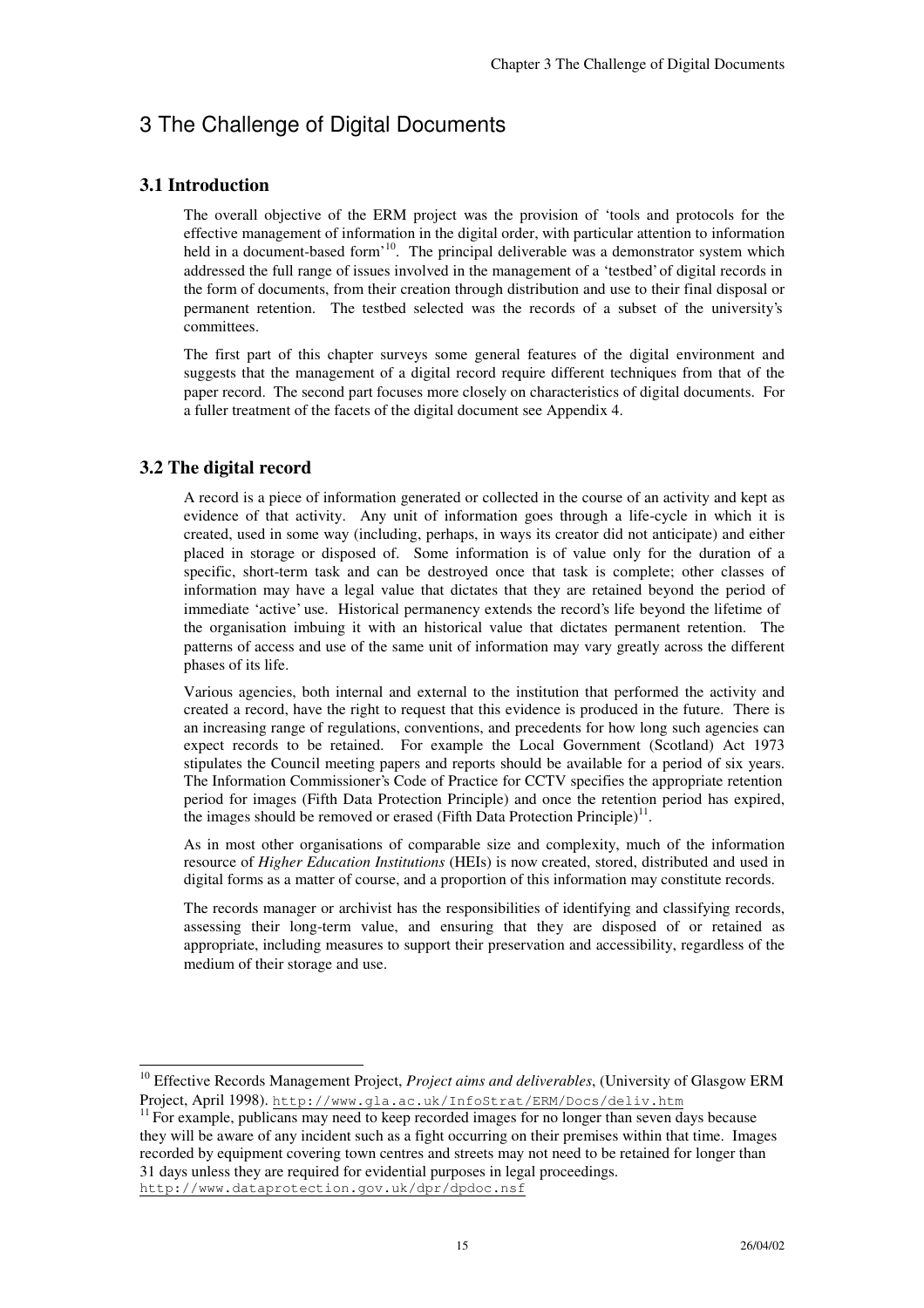# **3.3 The digital document**

The ERM project has concentrated on the management of records in **document** form.

Establishing a clear definition of 'what is a document' is far from trivial. We recognise a 'paper document' largely from its physical structure and the medium on which it is stored. It is impossible to pass off a letter written with a fountain pen on paper from wood pulp as a medieval document, except as a surrogate and even then the reader would need evidence of the whereabouts of the original and perhaps even a facsimile to be confident about authenticity. In the digital domain, however, all resources are stored as bits on a wide range of optical or magnetic media. Consequently knowledge of physical structure and storage medium does nothing to help us establish whether a resource is a document or not. Even a focus on a document as 'textual' is problematic, since it does not satisfactorily encompass images and other objects or even various representational forms.

Buckland<sup>12</sup> argues that although concerns with documents in digital forms may have generated renewed interest in the question, it is one which has for a long time exercised those traditionally concerned with managing printed and manuscript resources. Given that the different technologies used to create, store and use the objects which are recognised as 'documents' have such different characteristics, definitions based on form and medium are inherently limited. More useful, Buckland suggests, is a 'functional approach' which accepts that what is considered to be a document will vary in these different environments, but that those objects will perform a recognisable role, which is that of supplying, in material form, evidence of a physical or abstract phenomenon. Levy<sup>13</sup> adopts a similar position with his view that documents are things created to 'speak' on behalf of human beings, with the expectation that their message will be reliably carried through space and through time.

Buckland's emphasis on evidence seems quite close to the definition of a 'record' (see 2.2), although a records manager may argue that within a typical organisation there are a large number of documents which do not have value as records, except in a most ephemeral sense. The most obvious and most quoted example is receipts and invoices, although arguably these are of interest to certain constituencies. However the Records Manager unlike the Archivist has to justify retention on the grounds of utility to the organisation. In this case, a distinction is being made on the basis of the 'phenomenon' of which the object is supplying evidence. On balance the interest of the Records Manager focuses on records that provide quality evidence for the activities of the organisation.

The ERM project, however, recognises that it has not addressed the management of all those digital objects that might fulfil such criteria. There has been a necessary pragmatic element to the scope of its work, which rests on a contingent notion of the document. It has, therefore, focused on those digital objects produced (principally) by word-processing and text-editing tools.

Even within this narrower domain, however, there are cases that the project has not addressed:

• a digital document may be a **transient unit** assembled from a set of component parts which are themselves liable to change subsequently - for example, data values extracted from a spreadsheet or database, or an assembly of parts of other documents which are themselves in a state of change. Such documents are ubiquitous in HEIs with their complex hierarchy of checks and balances embedded within their committee structures. To quote the example of the Board of Studies again, even in the paper world elements

Buckland, Michael, 'What is a 'digital document'?', *Document Numerique* 2: 221-230 (1998). Draft version available at http://www.sims.berkeley.edu/~buckland/digdoc.html

 $\overline{a}$ 

<sup>12</sup> Buckland, Michael, 'What is a 'document'?', *Journal of the American Society for Information Science* 48(9): 804-809 (September 1997). Draft version available at

<sup>&</sup>lt;sup>13</sup> Levy, David M., 'Where's Waldo? Reflections on Copies and Authenticity in a Digital Environment', in *Authenticity and Integrity in the Digital Environment* (Council on Library and Information Resources, May 2000). Available at

http://www.clir.org/pubs/abstract/pub92abst.html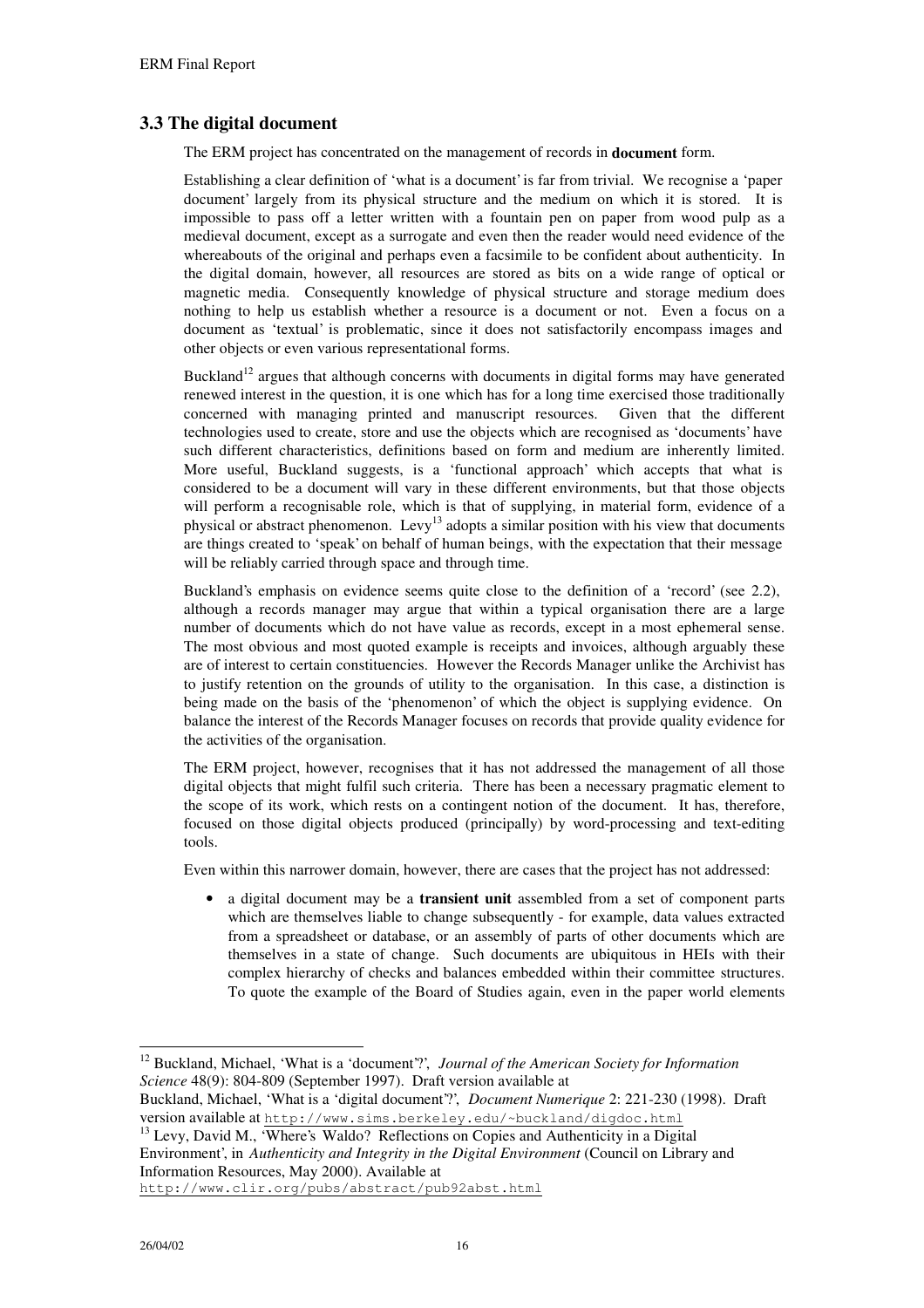from minutes were cut and pasted into the subsequent papers and minutes of Faculties and Senate.

• the **extent** of a paper record is, in part at least, defined by the boundaries of its physical structure, or the boundaries of a physical unit of which it is part. Increasingly, the use of hypertext linking means that digital records are **not bounded** in the same way: they contain (and may be contained within) a complex set of relationships with other resources. The sense in which these other resources are an intrinsic part of the record may be difficult to define. Although this might be seen as analogous to the presence of external references in the printed record, it might be argued that the capacity to **traverse** a hypertext link, to 'de-reference' the target, represents a significant component of the user experience of the record. Everyone has experienced the frustration of using links to urls which no longer exist or to pages where the information has been removed because it is no longer considered current. Preserving such a capacity, however, may require considerable resources: ultimately, the decision on where a record's boundaries lie, on what proportion of this (potentially vast) web of resources constitutes a significant part of the record, is an arbitrary one. Although the same problems may exist in the paper order, the external references are not dependent on such transient objects as hypertext links but on a range of finding aids with well-developed protocols and procedures for access, distribution and preservation. For example, a book quoted in the footnote can be found in the library catalogue, located and read.

The project's work on the demonstrator system has concentrated on those records where it is possible to capture a static bounded representation.

Although, at the time of writing, there is no work which formally develops the idea of what properties or facets of a document-based record might constitute a Lynchian 'canonical form', there have been various efforts to identify in less formal terms what essential properties must be preserved. For example, the DLM-Forum's *Guidelines on best practices for using electronic information* identifies four facets of a digital record which are significant in conveying information:

- content
- structure
- context
- presentation

and it stipulates that the first three of these facets must be preserved.<sup>14</sup>

# **3.4 Lessons**

The use of digital documents which at face value seems simple and straightforward is much more complex and requires input from creators, records managers and IT professionals. It, in no sense, replaces effective records management and is not, in itself, a solution to the problems of bulk and retrieval. To be accepted digital record keeping and distribution must provide added value to the user in terms of access and retrieval. It can only be implemented as a component of a considered institutional strategy which observes agreed conventions. Simply pressing a button to save as html has no obvious utility unless such a strategy is in place.

 $\overline{a}$ <sup>14</sup> DLM-Forum, *Guidelines on best practices for using electronic information* (Office for Official Publications of the European Communities, 1997)

http://www.ispo.cec.be/dlm/documents/guidelines.html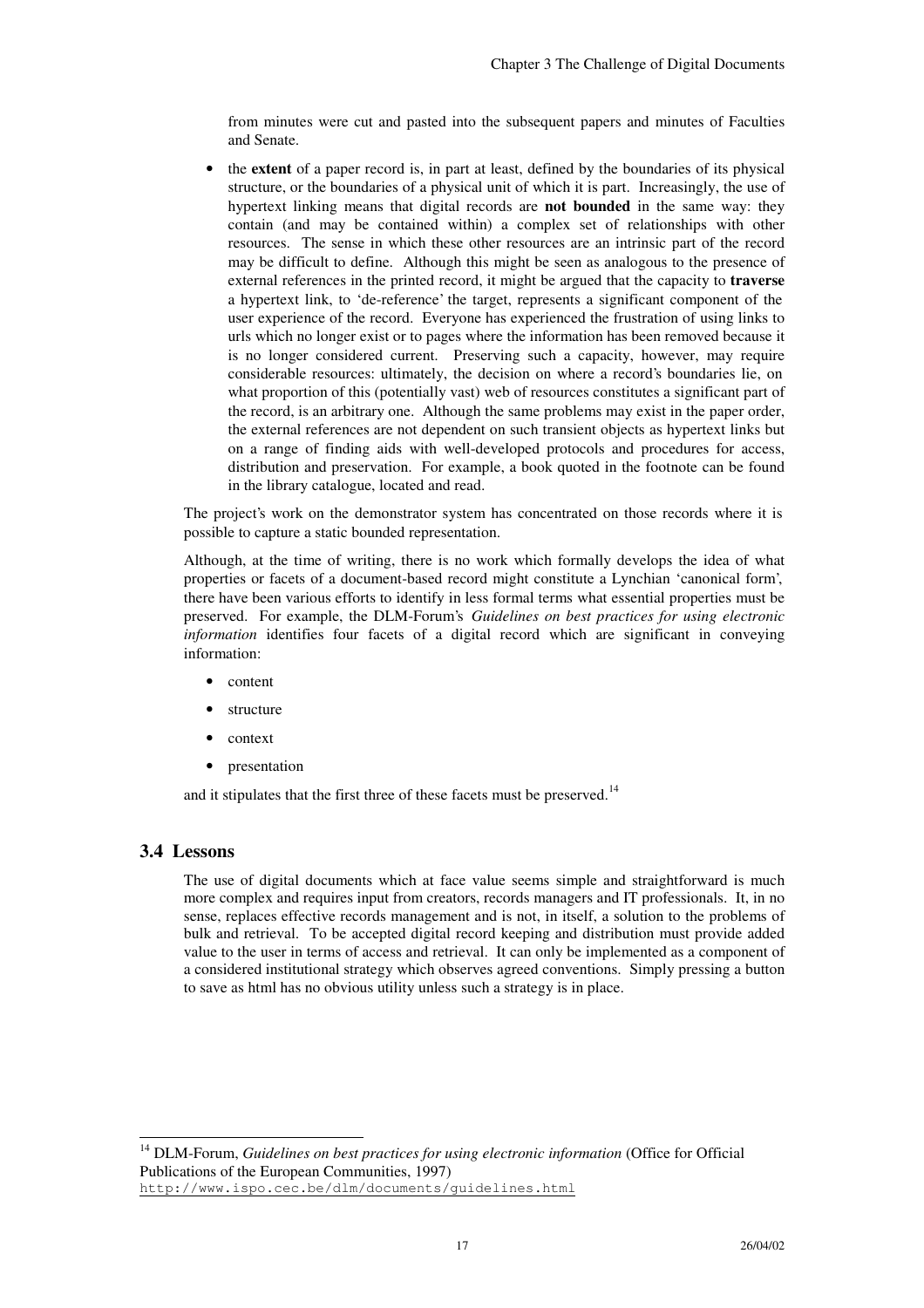ERM Final Report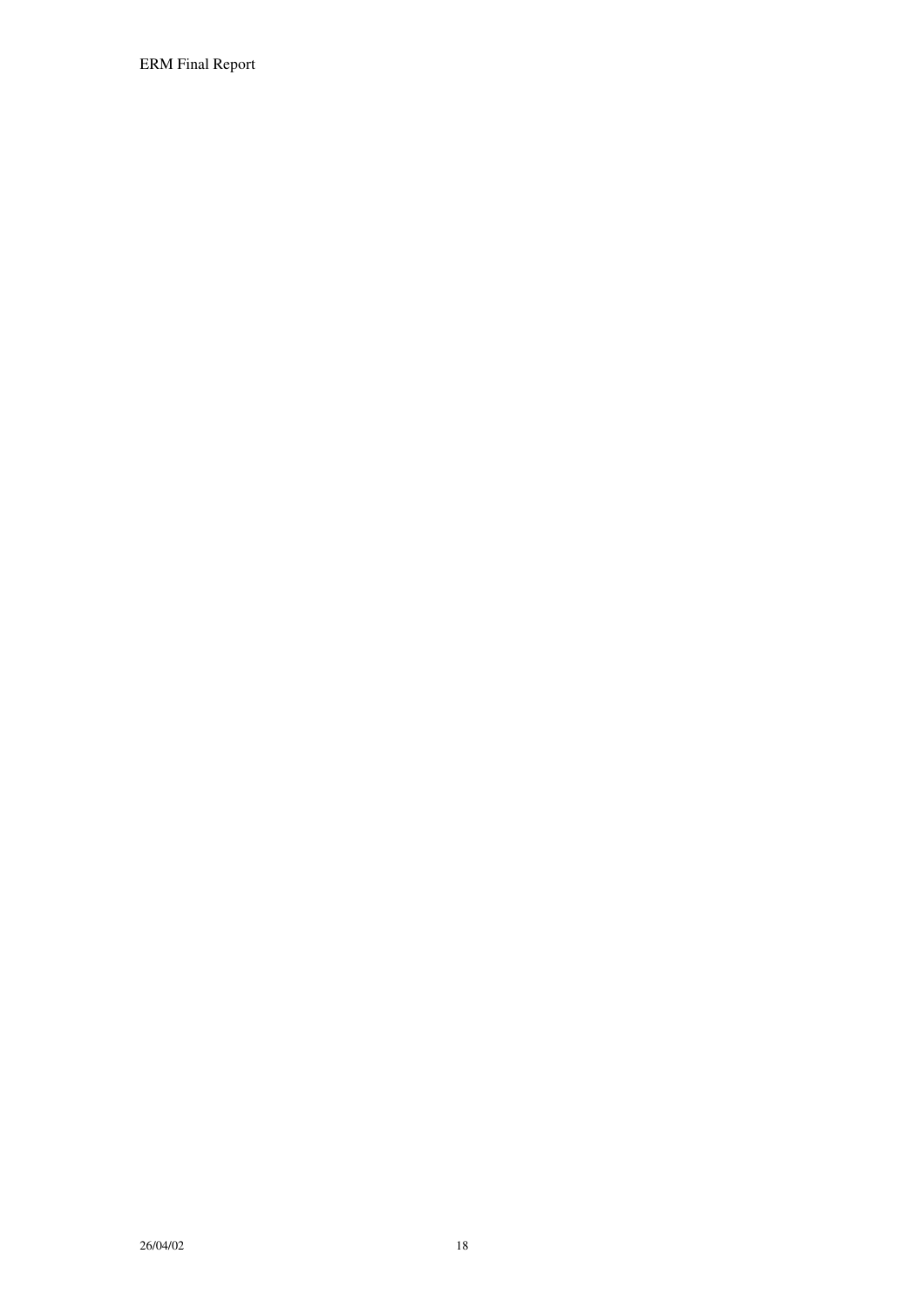# 4. Requirements for a Digital Document Record System

# **4.1 Introduction**

Many documents, within Higher Education, particularly those created by the administration, serve as records of the activities or decision making of the institution. In the past these documents were created either directly on paper with a pen, or, since the 1890s, with typewriters, and recently with word processing software. Many people question for how much longer paper can be considered the only medium of record, as the documents produced by computers lend themselves less and less well to printing out. For example, the print out of a spreadsheet does not show the calculations embedded in it. And web pages are frequently produced dynamically 'just in time' for the individual requesting the information, so it is quite possible that **two different people viewing them just minutes apart will see different information**.

Against this background, there is a pressing need to see the digital versions of the information as the record and not have to print it (de-digitise it) to create the enduring record. Moreover, in some jurisdictions it is only permissible to preserve one rendition of the information, either in the paper or in the digital order.

This section compares a number of approaches to the creation and use of digital documents as an enduring record of activity and decision.

# **4.2 Record Creation**

# *4.2.1 Document Context*

At the point of creation, metadata needs to be added to identify and define the document, providing its context, its purpose, where it is located and the (automatic) management of its retention and disposal.

The document creator is the person most likely to know the full history and ecology of a document. For this reason, if metadata is to be attached to a document, the creator is best placed to do this. The amount of research required and the manpower needed retrospectively to 'catalogue' documents at some time after creation makes it unlikely that resources would ever be found to do so. If tools (to make the addition of metadata at the time of creation a simple and time efficient process) are made available then there is a reasonable chance of producing documents with sufficient metadata to make their long-term management cost-effective and straight-forward.

Most documents are intended to impart information to people other than their creator. Increasingly, digital circulation is becoming important, although many people simply print off the digital copies that they receive. This requirement for digital circulation has resulted in two forms of practice within organisations:

- sending word-processor format files (e.g. *Microsoft Word* files) as attachments to e-mail messages
- transforming word-processor format documents to *HyperText Markup Language* (HTML) and placing them on a Web server.

In either of these ways of distributing digital documents, the standard mechanisms for doing this preserve little in the way of metadata, except the context within which it is sent (in the first case) or placed on the Web (in the second). The document is plucked from a directory file structure, which probably communicates a great deal of context in lieu of metadata, on the creator's machine. In the former case it arrives at a recipient's machine with a filename that probably conflicts with a name already in use such as 'report.doc' and may or may not be stored by the recipient in a location which recaptures some of its context (what, when, where, etc.). In the latter instance some context will be supplied by where the document sits in relation to other documents in the physical or logical structure of the Web server, but this does not always occur. To have value as a record, much of the metadata implied by its location in the directory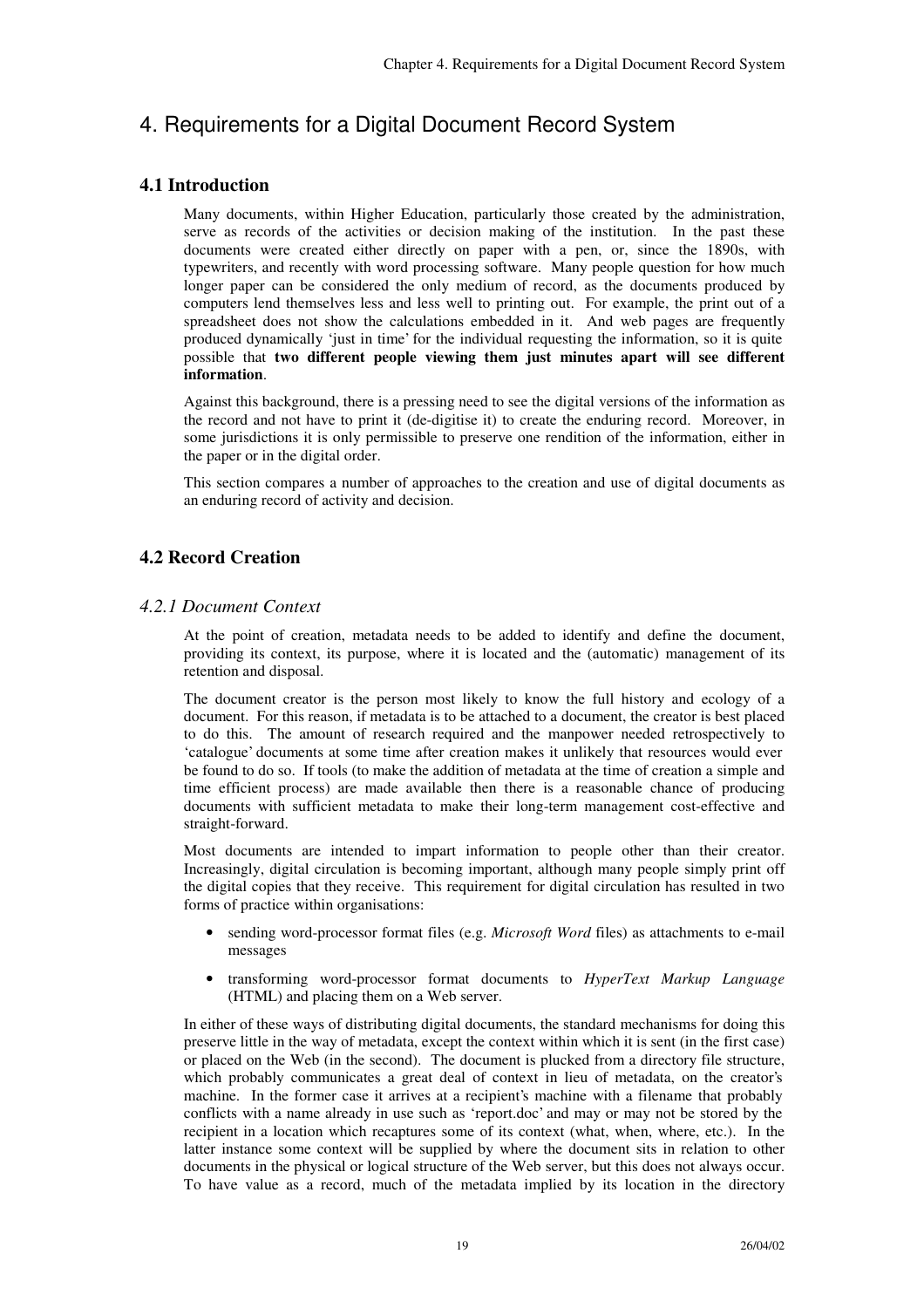structure on the creator's machine or the web server must be captured explicitly. One important reason for this is simply that it cannot be guaranteed that this directory structure will survive the transformations of the documents necessary to out-pace technological change and ensure their long-term survival.

**If metadata is to be added to documents then the only cost-effective time to add it is at the time of document creation and for the document creator to be the person who adds it. A digital record document creation system must have the facility to capture necessary metadata manually and preferably to automate the process as much as possible, for example by adding repeated information such as item numbers, location details and so on.**

# *4.2.2 Document Structure*

Most documents have inherent structure, which varies according to document type. As has been discussed earlier, in many documents produced with word processing software, much of that structure is coded only by changes in font size, weight, etc. This is not because the software is not capable of capturing this structural information, rather that the way in which many people have learned to use such software has not exposed them to these capabilities. Presentational cues to structure may not survive the transformations necessary for the long-term preservation of the records, for example the definition of heading types.

**A digital record document creation system must have the facility to capture document structure manually, but preferably it should automate the process as much as possible.**

# *4.2.3 Document Identifiers*

To be useful as an information base, units of information in collections of documents require clear, consistent and unambiguous identifiers whatever their storage medium. These units may be entire documents, collections of documents, or component parts of documents.

The informal and unstructured forms of identifier and reference often used by authors ('the report of the standards committee', 'the minutes of the previous meeting') perform their function effectively only because the 'scope' of the reference - the range of documents from which the specific target is to be identified - has been limited. This may be by physically bringing together a subset of documents into a single 'file' or 'folder', and secondly, the human reader of the reference adds additional information drawn from the context of its use in order to determine its intended target.

A related problem arising from not assigning clear and unique identifiers (and names) to documents is that when they move from one person's file space to another, they undergo name changes and/or name clashes with existing documents, which results in confusion and inadvertent loss of documents.

If a computer program, be it a mechanism for processing of document records or simply a document viewer such as a web browser, is to be able to resolve a reference effectively, then a greater degree of precision is required.

#### **Every document should be assigned an identifier by its creator at the time of document creation and a filename related to that identifier.**

# *4.2.4 Integrity and Authenticity*

If a document is to be considered as a record, users of that document must have confidence that the information contained within it is what it purports to be and has not been altered or corrupted at any time. This issue has both technological and procedural strands. In the paper world, the features that provide these guarantees are mostly procedural, involving where, how and by whom the paper record is stored, how it got there and who submitted it for storage. A holographic signature has traditionally been placed on the 'certified' record of proceedings of committees, but that is not necessarily a requirement for authentication of a paper record, it simply asserts that that individual was involved and this is only of value if the signature can be determined to be genuine. It is the statement of the policy surrounding the signing of the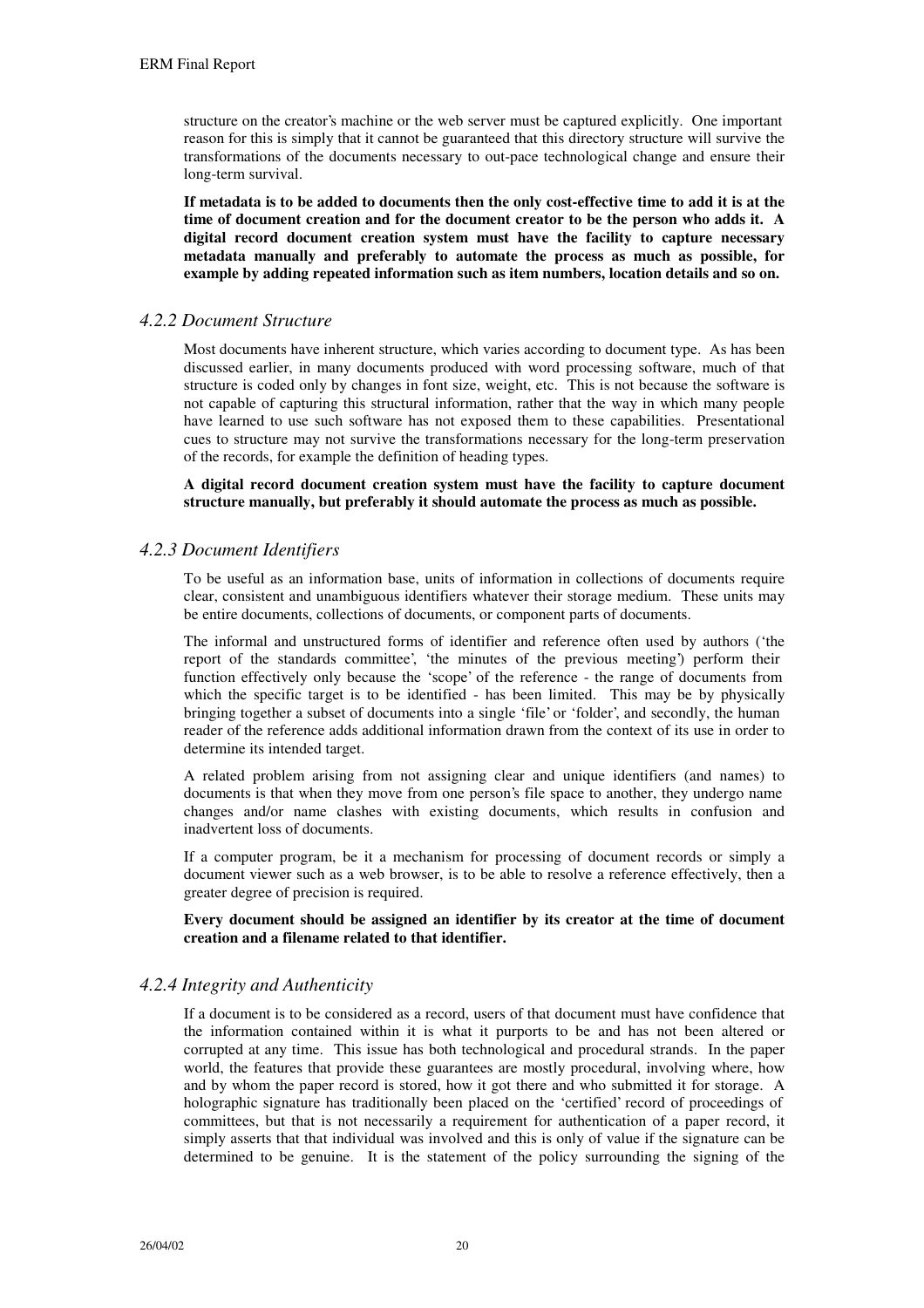document that tells us what significance we may attach to the signature and the fact that the document is signed.

There are considerable technological challenges associated with integrity and authenticity in the digital order. The procedures by which documents are created, stored, distributed and archived are what will ensure that the document serves as a credible record of activity and/or decision making. This requires more explicit procedures than have so far been available for the creation of digital documents. The role of digital signatures in the assertion that a document existed in some particular state at a particular time is not clear in the digital world where the document is likely to undergo transformations to out-pace technological change and to accommodate changing usage. Again it is the policy surrounding such signing that is important in establishing value.

**A digital record document creation system must be set up in such a way that the procedures for document creation and management are such that the documents within it remain credible as records.**

# *4.2.5 Adding Value with Digital Documents*

In documents on which the ERM project has concentrated, making the structure explicit is a first step to the documents adding value to the processes of which they are part. A document in the digital order can and should be used for further processing within the transactions of which it forms a part, rather than simply being a step in the creation of a representation of information on paper. In the paper order documents do not have this potential. If advantage is not taken of these possibilities, we are simply using a more expensive set of tools to create the documents that we previously created with typewriters, with few advantages to show for the additional expense.

Providing adequate metadata facilitates the provision of discovery tools which can make use of the explicit information about the context of a document, its relationship to other documents and the relationships between bodies producing documents. Information within documents and about documents can be an essential part of the work-flow encompassing the movement of documents between individuals within the system. For instance, a proposal document often has to pass through a number of bodies who add value to it and pass it on to the next stage of development or approval. Such a document should carry with it enough explicit information for it to be automatically routed from stage to stage. Documents which contain actions should also have enough explicit information to allow a process operating on them to automatically remind at specific intervals the individuals on whom the actions rest, that they are still to be completed.

**A digital record document creation system should add value to the process of which it is a part by making structure, context and relationships explicit.**

#### **4.3 Record Use**

The most immediate use of documents is to communicate information between people or to record an activity such as the decisions made by a committee. In the committees, documents provide members with information about the issues to be discussed, background information about those issues and a record of what has been discussed and decided upon. In many cases documents will be used as a source of reference by those wishing to confirm the details of an activity, decision, etc. hence their longer-term value as records. In the past, most of this material has been stored on paper in filing cabinets, box files, etc. Latterly the word processor file which was used to create the paper version is often also in existence, but may not be considered in most people's minds to be the 'original'. This is because few people understand that the very act of saving a word processed file produces a permanent copy of the current rendition.

# *4.3.1 Paper Versions*

Paper versions of record documents are usually in the hands (or filing cabinets or safes) of the major players involved in the activity, with perhaps surrogates available for reference in a library or 'originals' stored as an authentic record in an archive. The record has often not been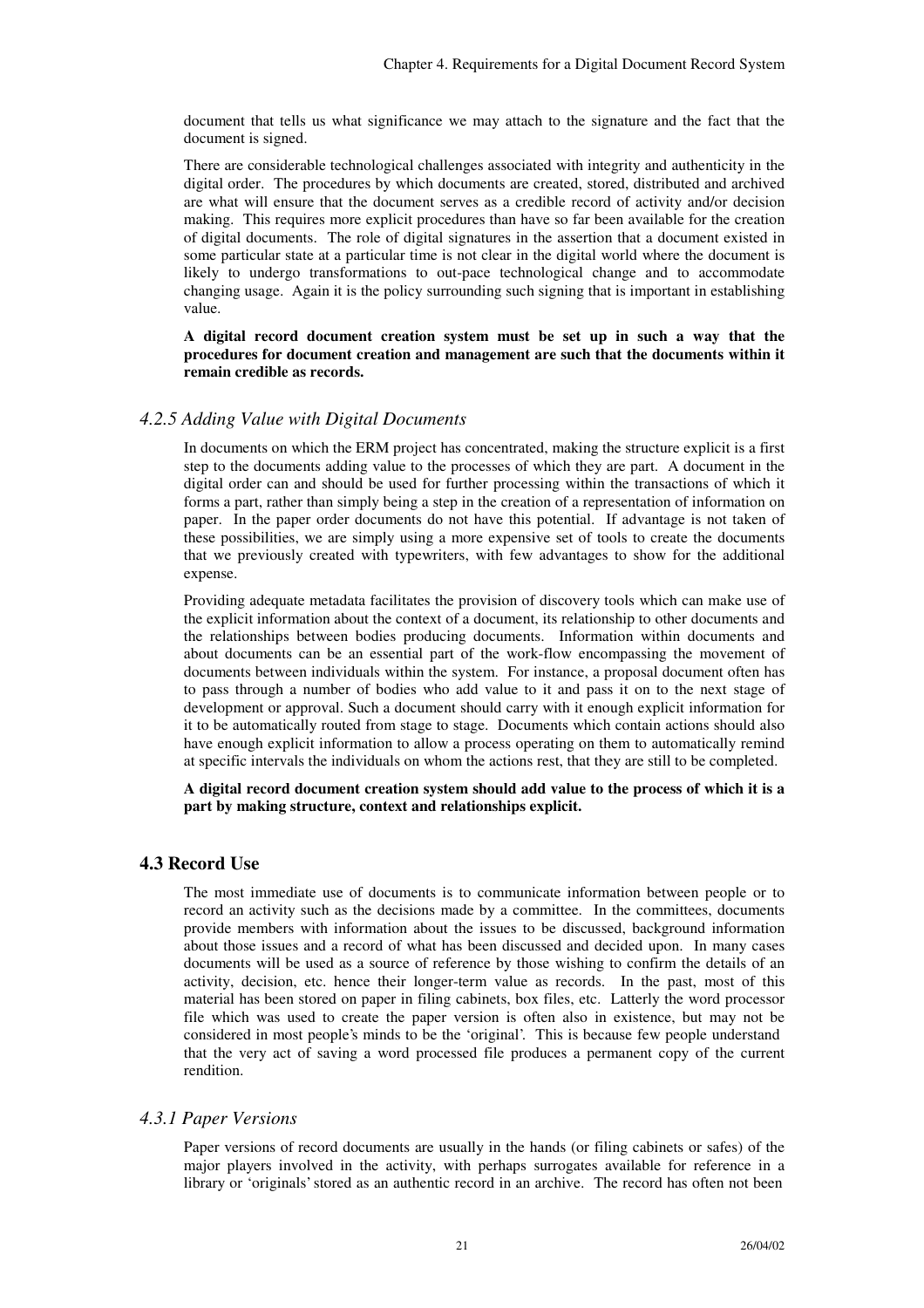readily available to a wide audience, not because of any real need for secrecy, but quite the reverse because a circulation on paper to those closely involved was deemed too costly. Such convenient pleading of confidentiality has often been overlooked once other methods of distribution became available. It has been assumed that custom and practice dictates confidentiality, rather than a specific requirement. Freedom of Information legislation will require that reasons for confidentiality are examined rather more closely. Items which deal with specific individuals (and thus are covered by the Data Protection Acts) or are commercially sensitive are kept confidential (or 'Reserved').

In some circumstances many people involved with the creation and immediate handling of records find it necessary to have some material printed out on paper, so that they can read it on a train or by their fireside and have it to hand in a meeting. This is likely to be the situation, until either:

- there is a digital document reading device which is as easy to carry, annotate and use as paper, or
- laptop computers and connections to the network (either wired or wireless) are ubiquitous and their price and weight has fallen dramatically.

A consequence of this is that records systems will continue in a hybrid paper/digital condition for the foreseeable future and this has to become an accepted part of planning for the transition from paper to digital records management. Attempts to ignore this reality have resulted in the breaking of systems which have served for many years, whilst not delivering significant advance. This in turn has reinforced user resistance, leading to friction and in some cases rejection of the digital.

#### **A digital record document creation system must take account of the fact that paper and digital representations of records will have to co-exist for the foreseeable future**

# *4.3.2 Web Versions*

Versions of documents that have been transformed to a form suitable for viewing on an Intranet, enable a wider spectrum of individuals to have access to them and to help both in informing and in dissemination of decisions. It is now almost *de rigueur* for many documents produced in Higher Education to be available on a Web server, either for restricted internal use or for wider dissemination. Even if some people have a paper copy initially, it makes sense for them to dispose of the paper copies once the activity is concluded. Then they simply refer to the documents on the Intranet as and when required, otherwise many different individuals stuff their filing cabinets with documents they might rarely need. This presupposes that there is some guarantee that the documents will remain available for an agreed length of time (perhaps in perpetuity). Decisions of this nature are commonplace to records managers, but less well understood by Webmasters. If the practice described above is to be established, there has to be clear policy in relation to maintenance and retention of records placed on Intranets (or other types of Web site). People can then destroy their personal copies, confident that they will be able to gain access to an authoritative copy as needed. Consequently it must be agreed that the *World Wide Web* (WWW) copy is 'authentic' or else a faithful representation of the original.

**If digital records are to be made available via an Intranet, there needs to be a clear policy on the maintenance and retention of those Web versions, so that people can destroy their personal versions, safe in the knowledge that they will be able to refer to an authoritative and authentic copy if the need arises.**

#### *4.3.3 Other Digitised Forms*

Digital documents always provide a mediated experience of the record, so it follows that it will always be necessary to have forms which are available to enable users to examine a record. It might be that a range of representations, including the original word processed form entered by the creator, are made available. The shelf-life of each of these representations depend on whether or not it is in a proprietary format, how close to the end of its life the format is and a range of other factors all of which are outwith the control of those responsible for maintenance of the record. People within organisations (particularly Higher Education) have different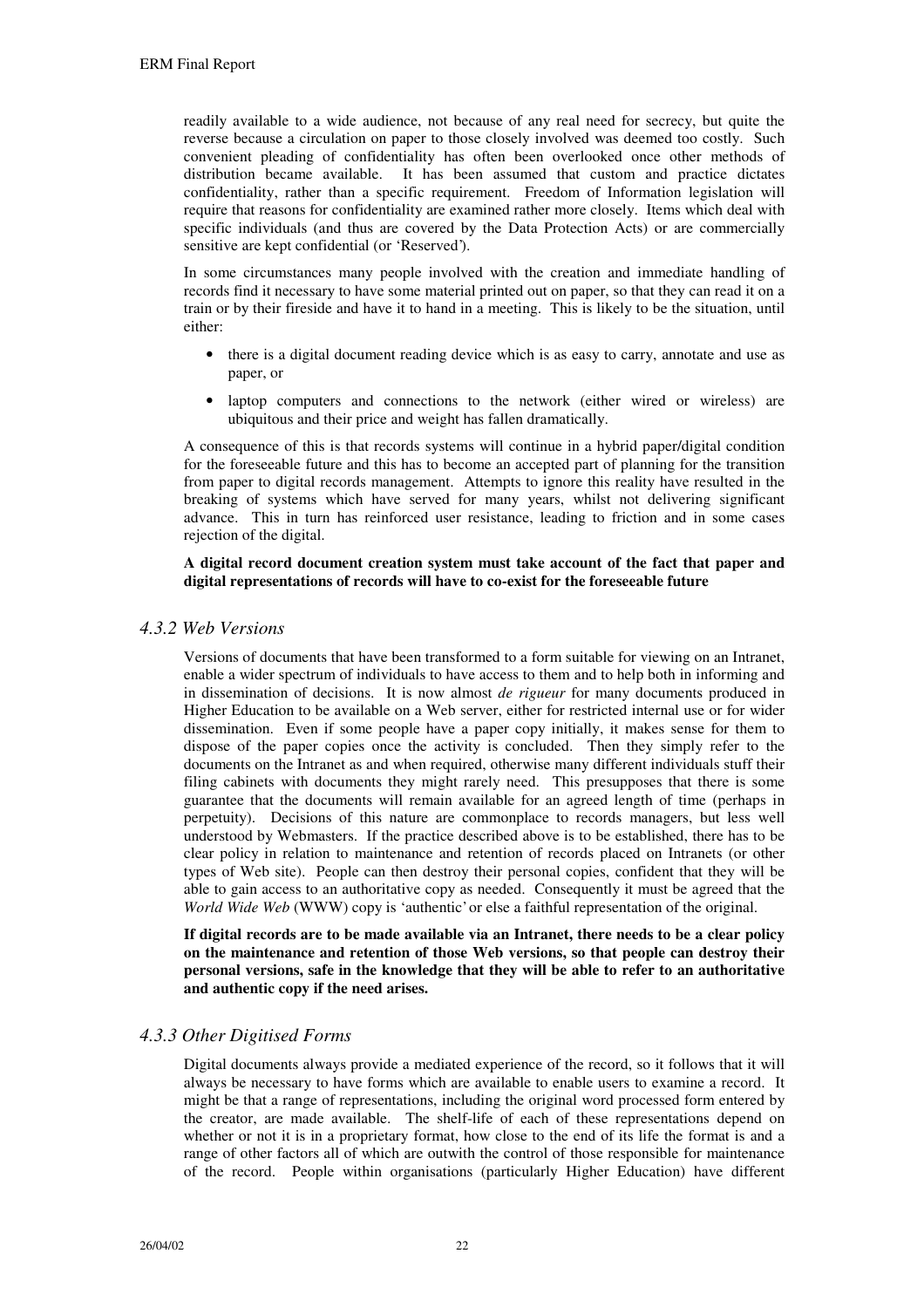software environments and it cannot, therefore, necessarily be assumed that one particular digital format will be suitable for everyone or indeed for every purpose. Some digital records are likely to need to exist in a number of different forms and defining suitable procedure as well as technological practice for making those transformations is urgently required, so that users of the documents can have confidence that the representation which they are looking at is not materially different from the representation created in, for example, a word processing package.

Decisions on the appropriate digital forms of record documents cannot be left to the vagaries of software supplier decisions on proprietary formats, there is likely to need to be transformation from format to format as technology changes. Some formats will survive longer than others and therefore have different intervals between transformation. Procedure as well as technological practice is again important for survival transformations, so that there is confidence that the record does not change materially over time.

**A digital record document system must have well defined and understood procedures for transforming the record content from one representation to another.**

# *4.3.4 Other Processing*

Given that documents contain structure, the different elements of a document, such as a list of committee members present or absent, meeting items and sub-items, disposals, actions, tables of contents, etc., if explicitly identified within the document, could be used to drive processes such as automatic reminders to people with outstanding actions, automatic passing of matters to a higher level committee, tracking of item progress through a committee system from first initiation through to final approval and so on. Documents are, in some ways, a kind of loosely structured database with each piece of text falling into a specific type of 'field' and each 'field' having a set relationship to other 'field' and types of 'field'. In the text processing world these 'fields' are called elements and are used throughout the publishing world, as containers for pieces of content stored separately from their presentation for maximum flexibility.

If digital records are to achieve their potential to improve process as well as provide simple access to visual representations of content, then forms which allow such processing must be produced directly or indirectly from the initial document. In addition there should be no requirement for manual modification to enable the additional processing to work on the document, otherwise the benefits will not be fully realised. This implies that structure information must be explicit in the document and not only discernible by presentational cues. For example, to return to actions within minutes it has become common practice to list these in the right hand margin. In a digital representation it should be possible, as already stated, for these actions to be a dynamic list. Similarly embedded within a set of minutes will be references to the same topic made evident by the heading again it should be possible in the digital world to treat these dynamically.

**Structural elements in a digital record document should be explicit so that further processing may be added to such systems without manual re-working.**

#### *4.3.5 Access*

Control of access to documents or their constituent parts, such as confidential or otherwise 'classified' documents or the reserved business sections of committee minutes, is a major issue. It has important implications in relation to the Data Protection Act, security of the institution, commercial sensitivity and so forth. A requirement of any system which makes records available is that an appropriate security model is specified and implemented. A problem which is frequently encountered, even when such a security model has been defined and implemented, is that the control measures are generally not under the control of the document creators. They may require the technical assistance of a systems' administrator to deal with access control and, in many cases, also to deal with the publication of the documents on the Intranet. Until institutions deal effectively with these problems, document creators will not be in a position to comply with the security model and are either unable to make documents available when they should be or will risk making a confidential document visible to a wider audience than they should. In some ways the digitisation of records makes control of access more, rather than less, complex for document creators.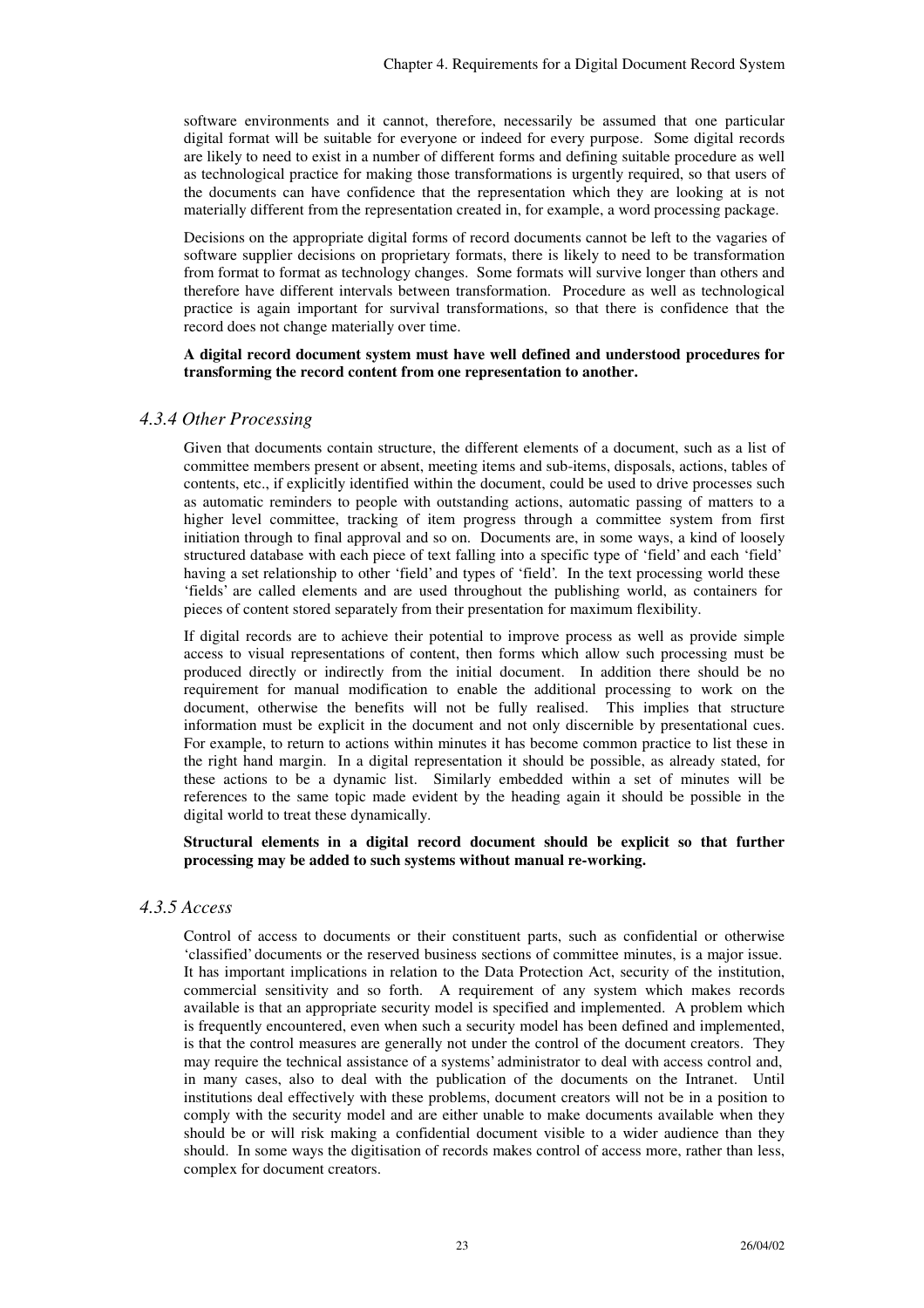**A digital record document system must be underpinned by a security model and an effective implementation of that model, which allows document creators to share documents without having to negotiate unnecessary hurdles which lead to circumvention of the security model.**

# **4.4 Record Disposal/Preservation**

Part of the metadata captured at document creation should indicate the retention schedule for the document. For many of the decision making committees in universities, the records of the decisions might be expected to have a relatively long life, but, whatever the appropriate period of retention, it needs to be explicit in the metadata so that automated processes can deal with the transfer from inactive record to archive when the time comes. For some documents of record, there will be statutory limitations governing the time the information should remain available and for others there will be requirements imposed by the institution or by external agencies that after a particular length of time the document must be destroyed. Somewhere this retention information must be made explicit if automated processes can take over some of the work involved in ensuring compliance.

# *4.4.1 The Archival Process*

The digital order must seek to replicate the physical activity of 'archiving' in the paper order - in other words the transfer of the 'control' of the asset (or at least an authentic surrogate) from the creator into independent guardianship. Because of the permanent possibility of alteration or degradation of the original, transfer will need to take place as soon as the transaction has been completed. As in the paper order, the transfer will need to be accompanied by any associated documentation. Such transfers will need to be documented more thoroughly than at present to prevent subsequent arguments about authenticity.

**A digital record document system must undertake immediate, auditable transfer of a digital record, designated as archival, on creation into the digital archive system.**

# *4.4.2 Verification of Records*

In the paper order a minute is normally verified by the signature of the chairman following a minute at a subsequent meeting that the contents were a correct record of what took place and if they were not, what amendments were made. This process will need to be replicated in the digital order. Since corrections are more difficult to make explicit in a digital form, practice may have to change to include a minute of changes.

**A digital record document system must have procedures in place and should have the facility to verify and record amendments to documents and possibly data elements.**

# *4.4.3 Access to Records*

Rights of access to information depend both on the nature of the record and the content. Some transactions are a matter of public record and others are not. The boundary between the two areas is shifting with the growth in consumer rights and accompanying concerns about accountability. Nevertheless some records will, of necessity, have to remain confidential, for example any transaction relating to an individual for at least the person's lifetime. The interface between the Data Protection Act 1998 and the Freedom of Information Act 2000 typifies this difficulty. It is not difficult to manage such 'rights' in the paper order but it is much more complicated in the more open digital order. It is essential therefore that the metadata includes information about such rights along with a description of content, as it is likely the legal requirements to ensure 'rights of access' will change.

**A digital record document system must have an effectively implemented access model which safeguards confidentiality and privacy rights.**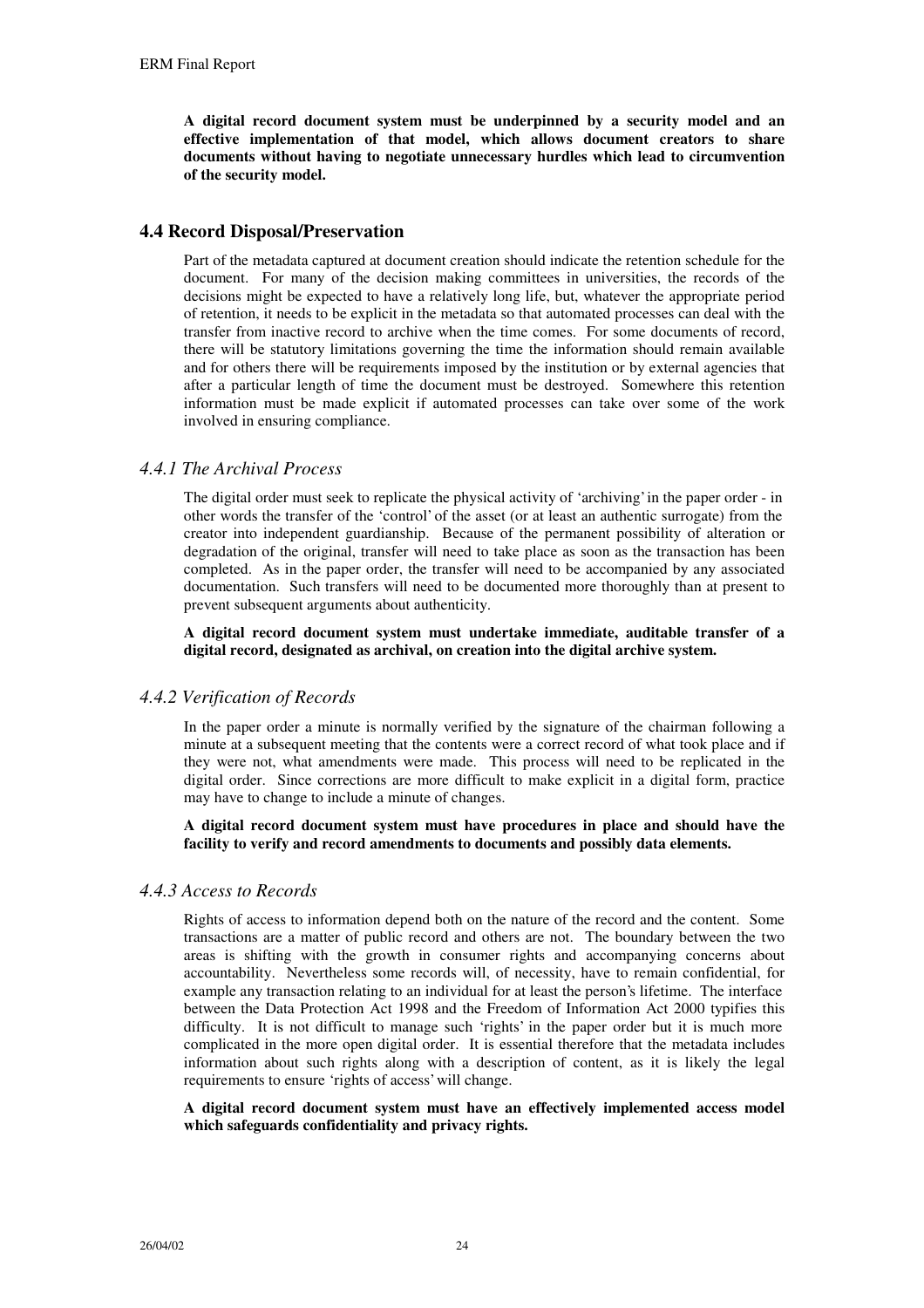#### *4.4.4 Verifiable and Tracked Disposal*

In an increasingly litigious world, institutions need to be able to demonstrate with certainty that records, which are time expired, have been destroyed. This is not easy even in the paper order where record keeping is devolved unless there is a strong compliance culture, which is not the case in HEIs. In the digital order it is even more problematic as many companies and organisations have discovered. This is because many renditions of the same document are likely to be preserved (for example on backup tapes) even if the 'original' has been destroyed in good faith.

**A digital record document system must have procedures to ensure that all renditions of a document are destroyed when they are time expired and be able to document the process.**

#### **4.5 Long-Term Survival of the Physical Record**

The media on which digital material is held have a distressingly short life-expectancy. Virtually everyone will have had the experience of a floppy disk that worked one year failing to deliver the files which are on it the next. The life-span on CDs is not well understood, but for the type which can be written by end-users, it is thought to be at best a few years. In addition, file servers are replaced for time to time and there is a need to move files to new systems to cope.

The net result is that there is a need to move digital files to new media on a regular (if not frequent) basis. Checks on the integrity of files, which verify that the bits which make up the file have not changed, will be required both as a general check on the 'health' of the storage medium, but also that the medium transfer has been accomplished with no degradation of the file and therefore the integrity of the information contained. Moreover these inspections must be carried out by trusted, independent third parties who have no interest or nothing to gain by altering or destroying the content.

**A digital record document system should have integrity checks on the digital objects as an ongoing 'health' check, but also before and after medium transfer.**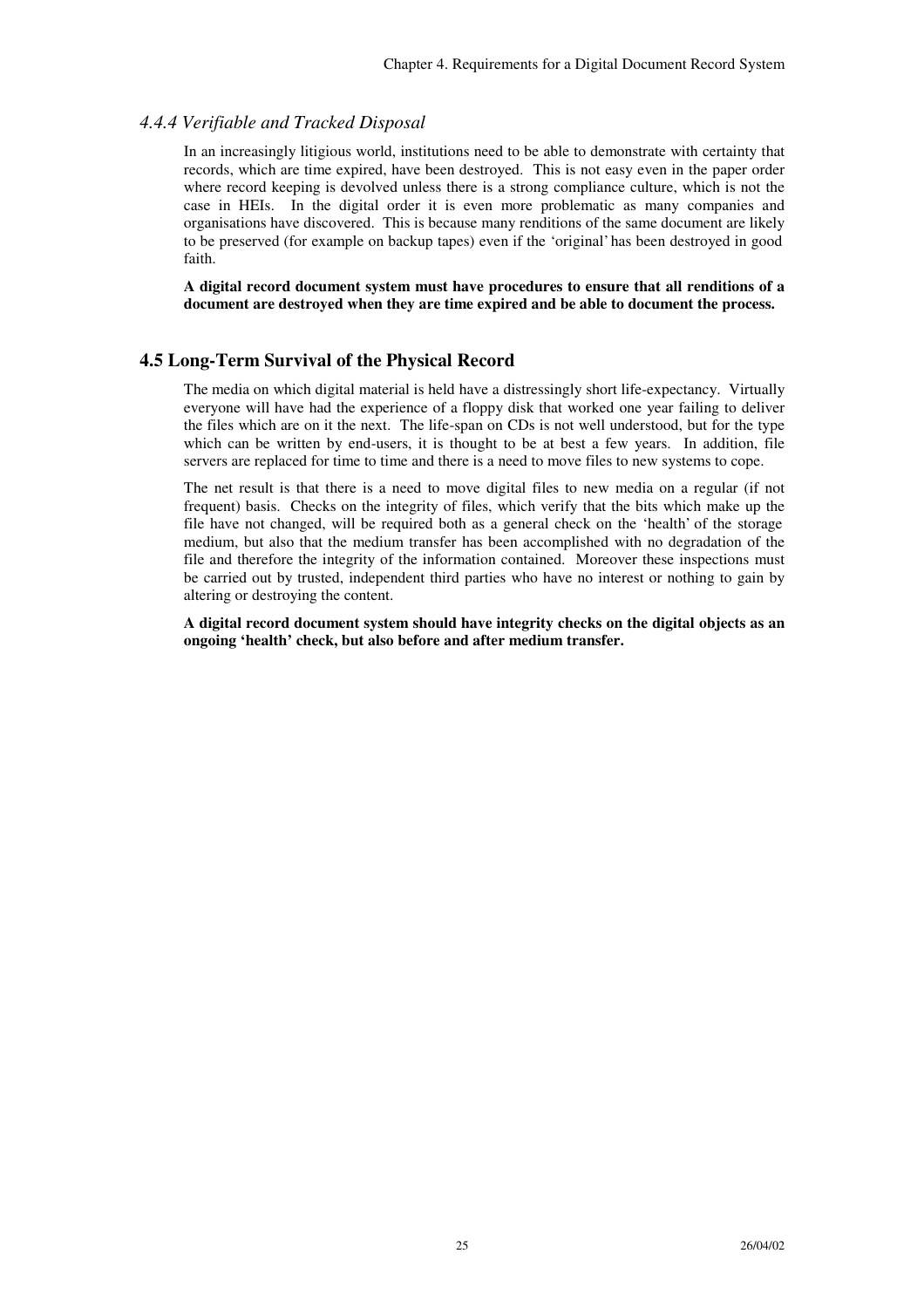ERM Final Report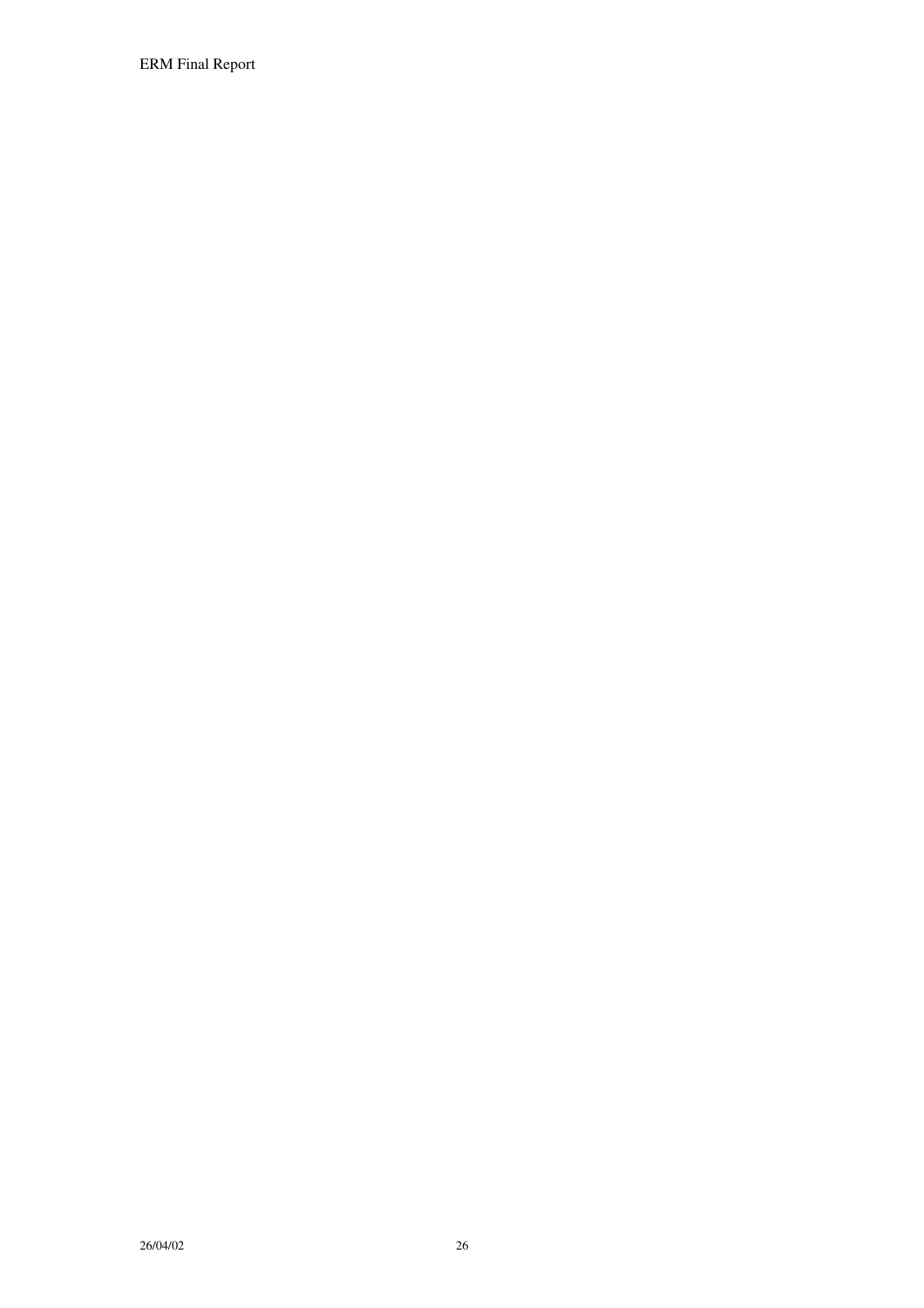# 5. Glasgow Committee Process and Systems

# **5.1 Introduction**

The following chapter sketches the nature of the environment at the University of Glasgow, and the function of the committee system within the organisation. It seeks to highlight elements of the technical, organisational and 'cultural' context that conditioned the approaches taken by the project, and to narrow the focus to the particular requirements of the committee system and its use of digital records.

The project chose a subset of the University's committees as a test-bed. All documents submitted to the meetings of those committees are designated as records, that is, they served as evidence of the activities of those committees. They allow people to see what was decided, when, by whom and, to an extent, how they arrived at the decision and who was consulted. The project undertook to develop tools and protocols to facilitate the management of these records in digital form, from the creation of the documents, through their distribution and use, to their final disposal.

The principles developed by their investigation have a broader applicability across the university and for the sector.

# **5.2. Committee papers at the University of Glasgow**

#### *5.2.1 The University of Glasgow and its committees*

Like many similar institutions, the University of Glasgow has a large number of committees. Some, like the Senate and the University Court are both high profile and influential. The remits of the Court and Senate themselves are clearly defined in the Universities (Scotland) Acts 1858 and 1889 - broadly summarised, the Court is responsible for the resources of the University and acts as a court of appeal against the decisions of the Senate, and the Senate is responsible for the superintendence of teaching and research. Their committees maintain this distinction, with Court Committees concerning themselves with resource matters, such as the estate, staffing matters and finance, and with Senate Committees considering educational policy, research matters and student discipline.

However, it could be argued that the differentiation is no longer as valid as it once was. The Jarratt committee<sup>15</sup>, which examined the efficiency of the university sector, recommended bringing together academic and financial decision-making as near the 'chalk-face' as possible. This was interpreted in different ways. On the whole the new structures that were put in place simply overlaid the traditional hierarchy of committees. As a consequence, in the University of Glasgow there are three 'streams' of committees involved in decision-making - Court and its committees, Senate and its committees including Faculties, and the Resources Strategy Group composed of deans of faculties and the Management Group. The executive management of the University's business is largely conducted through this third stream, by-passing the other two streams which handle formal business. Relations are uneasy and the balance of power is continuously shifting.

Prior to a review in 1998/9, there were approximately 68 committees of Court and/or Senate (some being joint committees of Court and Senate).

#### *5.2.2 The Information Committees*

 $\overline{a}$ 

The information committees consist of the Information Services Committee, which is a joint committee of Court and Senate, and a series of sub-committees of ISC including:

• The Library Committee

<sup>&</sup>lt;sup>15</sup> Report of the Steering Committee for Efficiency Studies in Universities, Committee of Vice Chancellors and Principals, 1985.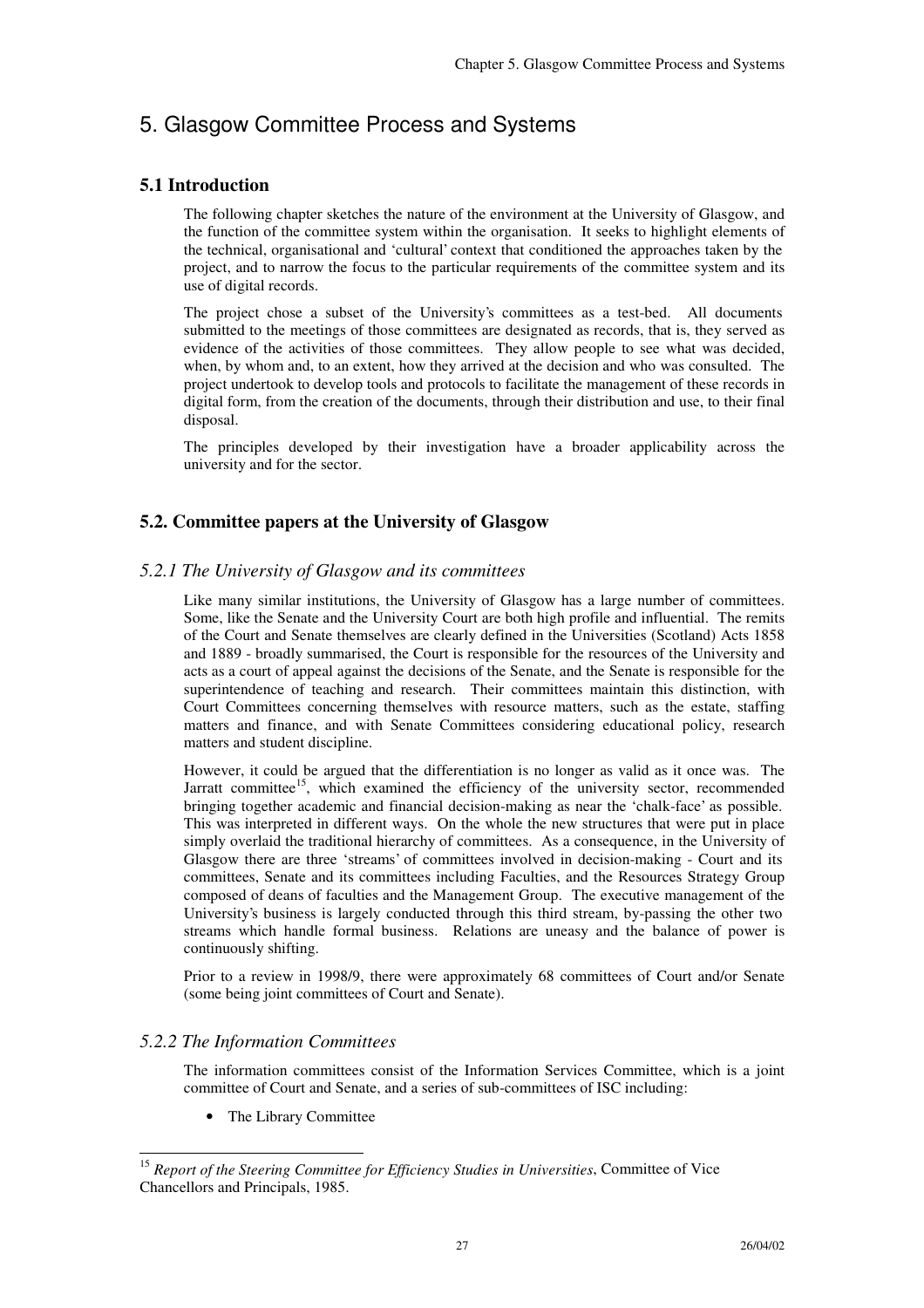- The Information User's Committee (IUC)
- The Advisory Committee on Standards, Guidelines and Protocols (now subsumed into IUC)
- The Information Strategy Steering Group (prior to the 1998/9 review)

# *5.2.3 The information landscape*

The work of the ERM project was directly conditioned by three prior or existing initiatives within the University:

- the University of Glasgow's Information Strategy
- the experience of paper-based Records Management practice
- existing electronic document management initiatives

The University's Information Strategy, published in mid-1997, emphasised the need to make more **effective** use of the university's information resources. It highlighted the fact that the information flow both within the university's committees and outward from these committees to other members of the university was an area in which digital dissemination techniques could offer scope for greater efficiency, in terms both of committee members' time and the time of others wishing to reference the decisions of those committees subsequently.

In mid-1997, the *Records Management Team* (RMT) based in the University Archives began a survey of the University to draw up a retention schedule with the objective of classifying records so that unnecessary records or those that no longer need to be retained are destroyed in a systematic manner at the end of a specified period and those of continued value are given treatment appropriate to guarantee their preservation. The RMT operates a Records Centre to provide secure storage and efficient retrieval for those paper records which are of continuing value but which their owners/creators do not need to store locally.

A number of other projects, in various parts of the University, have been active over the past few years. Principal amongst these is the Senate Documentation Project and its predecessor the Science Faculty Document Project. The ERM project has learned much from these other projects, which have had many broadly similar aims, but have not developed the records management context to the same extent. The Senate Documentation Project has now been subsumed by the successor to the ERM project.

# **5.3 The flow of information in the committee process**

The flow of information in committees is based on a cycle of document production and circulation starting with an agenda and finishing with a set of approved minutes.

The first step is agenda production and circulation of this to committee members. There may be a number of iterations before the agenda is finalised and the items for discussion identified.

Agendas usually reference supporting papers that have been submitted for consideration by the committee in its deliberations. Some papers originate from individual committee members; some come from subordinate committees, from departments, or from other individuals within the University; and others originate from bodies external to the University and sometimes bear their own schemes of reference particular to the creator. The production (for those authored within the University) and circulation of these papers is the second element in preparation for a committee meeting.

The documents provide the members of the committee with information about the issues to be discussed, background information about those issues and a record of what has been discussed and decided upon in the past. The majority of committee members bring printed copies of these documents to the meetings - if not all the documents for the meeting, then certainly a subset.

After the meeting has taken place, the clerk produces a set of minutes based on the structure of the meeting identified in the agenda. This document is then circulated in draft form for the members of the committee to comment on and suggest changes, corrections, etc. At some time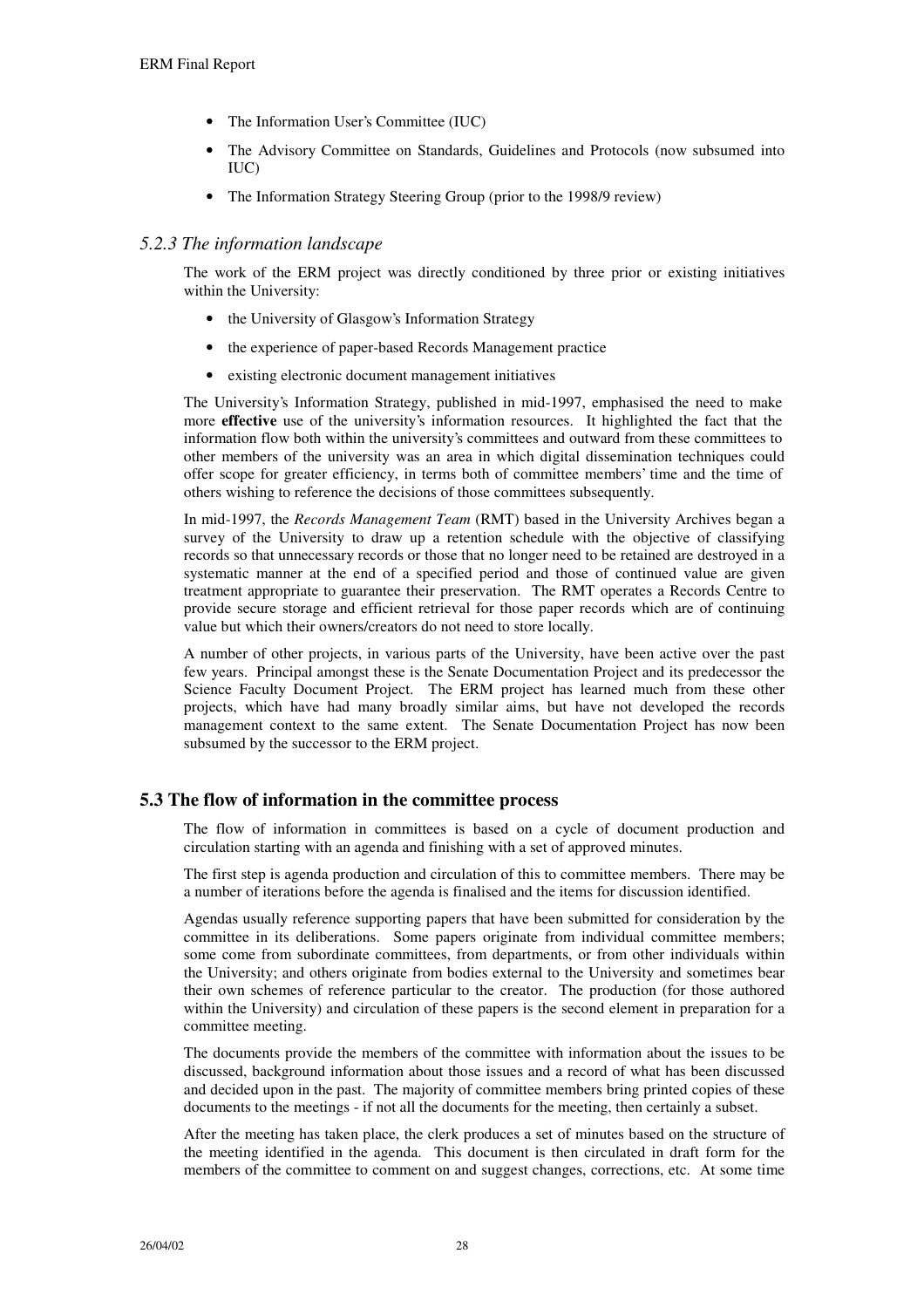later, **either** at some point between meetings when members have had a period to reflect on the draft, **or** at the next meeting of the committee, the minutes are adopted as a true and accurate record of the meeting and may be signed by the committee convenor or chairperson.

It is common for staff within the University - including non-members of the committee - to continue to make some use of these documents after the business of the individual meeting has been concluded and its minutes have been approved. References to minutes and papers may be, also, used to publicise the decisions of the committee; they will certainly be used as a source of reference by those wishing to confirm what was decided by a particular committee at a particular time. There are cases, however, where access to such documents may be restricted to members of the committee.

Both minutes and papers may be referred to in later meetings of the same committee, or form the basis of submissions to other committees at a later date. For example minutes of many committees are tabled at meetings of Court and Senate where questions of substance may be raised and therefore minuted.

A paper which was submitted to a committee may subsequently be drawn to the attention of a different user constituency. In some cases, this sort of 're-use' may result in the authoring of a separate document for that purpose - perhaps with only minor modifications to content, but distinct nonetheless; in other cases, a reference to the original may suffice. Changes to courses are determined by Boards of Studies for later ratification by the appropriate faculties or approval by Senate. In the paper order this produces at least three renditions of the original decision.

In most cases, the availability of committee documents serves to validate the legitimacy and accountability of the decision-making process itself. After a period of time has elapsed (usually when the filing cabinet is full), it is recognised that the records are not 'in active use', and the records are disposed of - either destroyed or transferred to the archives for preservation as a permanent record.

# **5.4 The role of the records manager**

The records manager provided a training resource for the project to ensure that record creators had some understanding of records management principles across the range of their work and between the paper and digital domains.

The remit of the team was threefold:

- · review current records and information management procedures across the University, recommend improvements and design appropriate strategies and systems
- · establish an integrated information management system for the Principal's Office
- devise an externally marketed training course in records and information management for those, without formal qualifications, working in the field

The construction of a generic retention guide so the volume of duplicated records in the university was reduced was a key requirement for managing the custody and longevity of digital records.

#### **5.5 The creation and distribution of the Information Committee's papers**

Prior to the initiation of the ERM project this flow of information was accomplished in the following ways.

The committee records were created primarily using desktop word-processor tools, and staff from a wide range of academic-related, clerical and secretarial grades carried out the work. The emphasis was still on the production of presentable paper documents. Some high-level guidelines existed for the presentation, structure and content of committee documents; in practice, however, they were not widely implemented or adhered to.

Although the devolved and plural nature of the institution means that the precise nature of the individual record creator's environment varies, the range of tools used is quite limited. Opportunities existed to shape the use of those tools, both through guidance and training in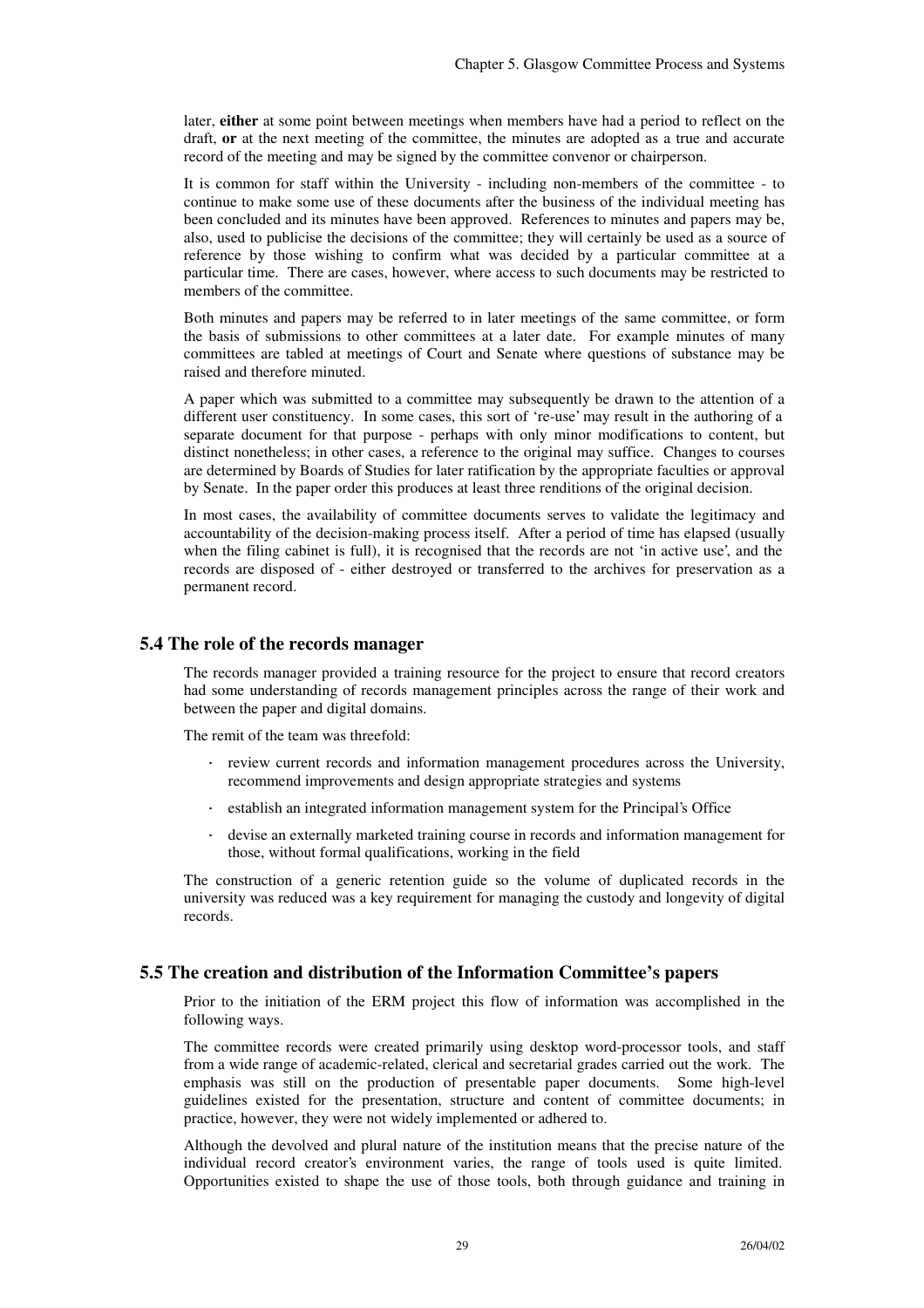'good practice' and through the provision of specific software routines to perform specific functions.

Records were distributed in a variety of media and representational forms:

- hardcopy printed versions (either circulated in advance by internal mail or 'tabled' at the meeting)
- digital representations encoded in proprietary word-processed formats (principally *Microsoft Word* documents circulated as email attachments)
- HTML-encoded forms distributed via the university's Intranet

This latter class of representations was, in the case of the Information Committees, hosted on a single server maintained by the University Computing Service. The creation of the HTMLencoded versions was carried out either by the author of the document content or more often by another member of staff who had some knowledge of HTML, and usually involved some 'cutand-paste' of the content of a *Microsoft Word* 'source' document.

The documents were stored by the committee clerks in the short-term both in hardcopy and in proprietary word-processed format. Although committee clerks were encouraged to be consistent and methodical about the physical storage of digital documents within a (sometimes shared) hierarchical filestore, little had been done to 'manage' the digital forms of these records and only the printed versions were considered suitable for archival purposes.

Although both document creators and document users recognised the potential for improved means of distributing and preserving the documents of the committees, for the most part, creators continued to employ approaches most suitable for text destined to be printed and used in hardcopy form. Indeed, this was simply an accurate reflection of the use of those documents: it would be fair to say that even where they were **distributed** digitally, the documents were **used** first and foremost in printed form. Many committee members either requested the distribution of paper copies or printed off the digital copies which they received in their entirety. All this achieved was the transfer of cost from the secretary's photocopying budget to the more expensive process of local printing. This was sometimes the implicit reason for adopting electronic distribution, particularly for very large committees such as Senate.

# **5.6 The CDocS tools for the creation and distribution of committee papers**

The challenge faced by the project was to:

- encourage and enable the document creators to adopt practices which
	- respect the principles of good records management practice by being internally consistent with referencing systems independent of the representational form, and supporting metadata which describes the precise location of the instance of the document in the overall structure of record keeping,
	- generate digital representations which are durable and reusable,
	- supply the additional data that facilitates their long-term management and provides an intellectual and administrative context sufficient to give them value as records
- provide a framework for the use and distribution of these records which
	- ensures they are delivered to the intended recipients by guaranteeing that membership/circulation lists are current,
	- meets existing requirements for the functioning of the committees as decisionmaking bodies,
	- addresses issues of availability and access control as demanded by the nature of the information and the practices of the committees and any external constraints,
	- contributes to more efficient functioning of the committees by providing a flexible digital information base,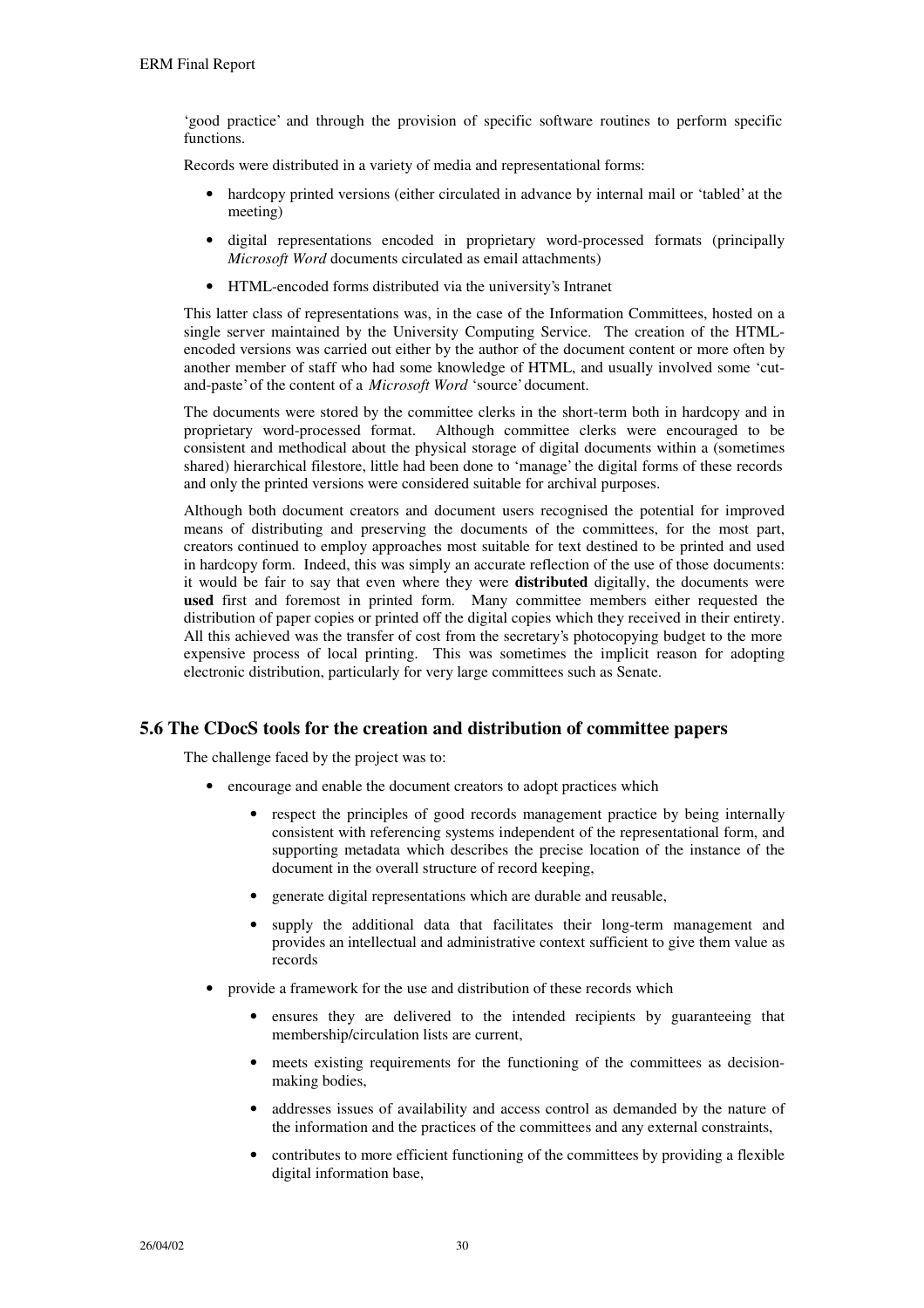- provides for the appropriate disposal destruction or retention of records at the end of their period of active use however determined,
- provides for verification of the integrity and authenticity of the records,
- dovetails with the practices established by the *Records Management Team* for records held in paper form,
- establishes the requirements for a program of long-term preservation for these (and other) records and to ensure that any procedures implemented were in line with those requirements.

It was recognised that with appropriate training the document creators are in a position to supply much of the information required in such a system. Committee clerks in particular play a crucial role, as creators, distributors and, in many cases, 'custodians' of the records of the committee. For this reason, the project has concentrated considerable efforts on shaping the practices of record creators, and has supplied a set of document creation tools (a collection of *Word* templates and macros) which provide a semi-controlled environment for the document creator. These tools are referred to as the *Committee Document System* (CDocS).

The aim is to facilitate:

- a structured approach to document creation,
- the capture of basic metadata values,
- some standardisation of document content,
- standardisation of presentation,
- the distribution of documents in a manner consistent with the requirements for access in a compliant environment.

# *5.6.1 Document creation*

The project has created two sets of document creation tools for use within the *Microsoft Word* environment. They consist of a number of templates which provide structural outlines for the basic document types and a supporting set of macros which control the use of those templates and provide dialogues for the capture of basic contextual information which is associated with the document.

The first set of tools manages the creation of agenda and minutes documents and is intended for use by the committee clerk; the second is designed for the use of those submitting papers for consideration by the committee.

# 5.6.1.1 Agenda-minutes wizard

 $\overline{a}$ 

The process that directs the creation of the agenda and minutes documents is based on the proposition that both these documents have the same outline structural form. They may, however, be formatted quite differently, and within that outline structure, the minutes document for a given meeting will contain significantly more narrative text content than did the agenda document for the same meeting.

The agenda-minutes wizard presents a series of dialogue boxes to collect basic information about the committee meeting - the name of the committee, date, time and location of the meeting, and the list of items to be discussed.<sup>16</sup> The values for some of these properties can be selected from pre-defined lists. The wizard then uses that information to create a skeleton document which is presented to the clerk for further editing.

At the start of a committee meeting 'cycle', the clerk executes the wizard 'in agenda mode', supplying the meeting details and the headings of items for discussion, and generates a skeleton agenda document. After the meeting, the wizard is re-run to retrieve the agenda data (including items added by the clerk during their editing of the agenda document) and a skeleton minutes

 $16$  See Appendix 1 for some examples of the agenda creation dialogue.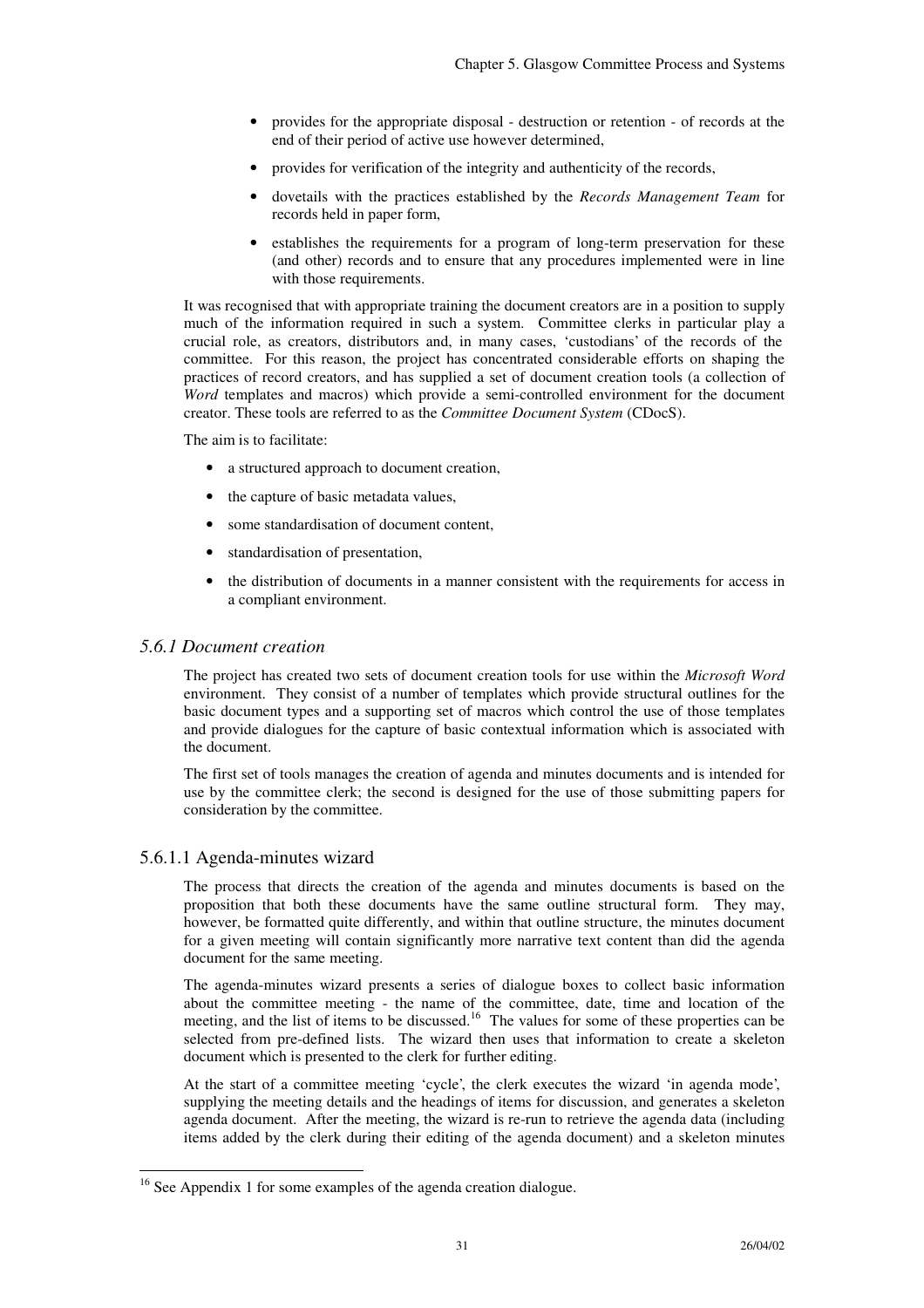document is created.<sup>17</sup> This leaves the clerk the job of adding the narrative account of what has been discussed, the decisions made and the actions agreed.

In the cases of both the minutes and agenda documents, the meeting information supplied during these dialogues is retained with the documents as the values of metadata properties. The macros also add some further properties that are required for the management of the record.

# 5.6.1.2 Paper wizard

A similar tool is available for the creation of papers to be submitted to a committee meeting.

A dialogue requests basic information about the meeting to which the paper is to be submitted, and that data is retained as the part of the document's metadata.

# 5.6.1.3 Editing the skeleton document

The approach taken by the ERM project depends on the creator employing the *Word* 'styles' made available from the document template in a carefully controlled manner, not simply to apply presentation consistently, but to describe the logical structure of the document.<sup>18</sup> The wizard process sets display and edit options within the *Word* environment to make this process as easy as possible, and additional support for the author is provided by macros to perform common functions, accessed via toolbars.

Nevertheless, such an approach does require a shift in practice, particularly where document creators have been accustomed to placing an emphasis almost exclusively on controlling the layout of documents on the printed page with little reference to any shared standards, even for presentation. Even for authors who are familiar with the use of *Word* styles and templates, the approach necessitates a rigour in their application which may be unfamiliar. In recognition of this, the project has directed considerable efforts to encouraging users of the tools to think 'more structurally' about the process of document creation, and to provide detailed supporting documentation for the tools.

The complexity of the structural models which can be accommodated by this technique is limited. In some cases, this has required authors to simplify their practices making them consistent with the constraints of the tools. In the majority of cases this simplification has resulted in better structured documents of greater clarity.

Furthermore, the approach requires that all those authors creating documents which are submitted to the committees implement the CDocS tools, and can 'fit' their documents within the framework of the structural models provided. In fact, the number of individuals who submit papers to the Information Committees is relatively small, and it has been possible to encourage a high proportion of paper creators to adopt this approach. In practice, however, there are always some documents which either originate from external sources or have structures which do not fit within the CDocS models. In these cases there has been little alternative but to adopt an approach which satisfies the short-term requirement for distribution by generating *HyperText Markup Language* (HTML) -encoded representations which reproduce more or less the presentational characteristics of the word processed forms.<sup>19</sup>

# *5.6.2 Document distribution*

Documents created by the process described above are distributed by uploading to the Intranet web server (hosted by the University's Computing Service), where they are subject to a process of validation and transformation<sup>20</sup> which generates a number of representational forms. Committee members and other users access these outputs via a Web browser program.

 $\overline{a}$ 

 $17$  See Appendix 1

 $18$ <sup>18</sup> The approach to document creation is discussed further in section 6.4.1.

 $19$  This is characterised as the 'presentational approach' in section 6.2.

 $20$  See Appendix 2 for more details of this process.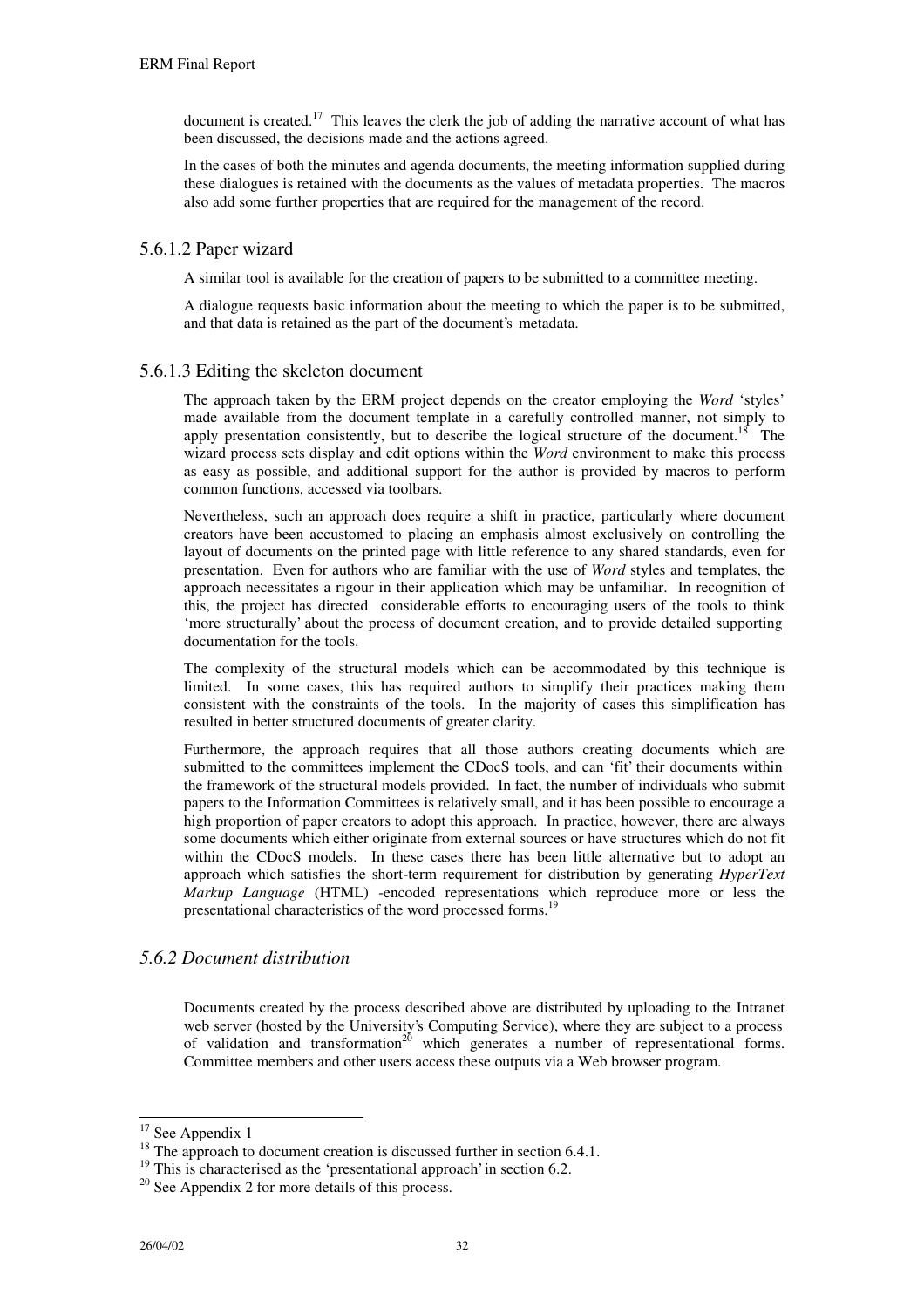The transfer of committee papers from local storage to the Intranet server is controlled by the committee clerk. Transfer is initiated through the use of an HTML form which allows the clerk to select the (locally saved) *Rich Text Format* (RTF) representation of the record. As a rudimentary safeguard against the accidental selection of an incorrect document, some other basic descriptive properties are requested at the time of upload, and the transfer process validates the user-supplied values against the values of the corresponding metadata properties embedded in the selected document. Access to the transfer form is password protected.

If a document goes through several versions, as is frequently the case for both agenda and minutes documents, the clerk simply re-runs the upload process to replace the previous versions of the representational forms on the server. Considered as a record, it is not necessary to retain the various draft forms of the document: the only version which is of value as evidence of the committee's activity is the final version.

The clerk notifies committee members of the availability of documents by email.

On the server, the documents created in the CDocS system are converted from their RTF representation into an Extensible Markup Language (XML) forms for both the document itself and its associated metadata. The XML forms are available for archiving and are also used to generate the representations which the committee members see.

Currently committee members are offered an HTML representation both of the document itself and its metadata directly on the Intranet web server. In addition the RTF form of the document is made available. It is possible to create other representations directly from the XML representation if there is sufficient demand to make this worthwhile. For example we have done work to generate Portable Document Format (PDF) representations, but currently do not offer these to committee members. Note that these PDF representations are generated from the XML and not generated directly in the word processing environment.

In addition to the representations of the 'whole' document, already discussed, there is considerable scope for representations of only part of the information. An example of this might be an abbreviated form of the minutes which simply contains the item headings and the disposals and actions. The committee convenor or clerk could then use this when setting up the next meeting or reviewing progress.

Documents not created in or converted to the CDocS system are simply converted to HTML or uploaded as they are, but a basic set of metadata is collected manually as part of the upload process.

#### *5.6.3 Document storage and access*

The process of transferring a representation to the Intranet server via this controlled mechanism takes the record from the clerk's local document creation context and places it within a managed environment for active records. The representations of the record which are generated as part of this process are recognised as the 'authoritative' versions and are made available via the web server.

The significant factor is that the records and their representations are brought under the control of a 'management system'. This should not be confused with the fact that this step happens to coincide with their being made accessible via an *HyperText Transfer Protocol* (HTTP) server accessible to the user constituency. Indeed bringing the record under control of such a system and providing access to it are two quite **separate** functions, and it might be argued that it would be helpful for the ERM implementation to establish a clearer distinction between them. It may well be the case that the clerk's immediate priority is to 'put the minutes on the Web', but from the records manager's perspective, establishing early control of the active record is equally important. 'The Web' is simply one means amongst many of making representations of the record available to a group of users. (It is also worth noting that the same physical server which is used to store these committee records no doubt contains both (a) digital objects which are not records and (b) digital objects which should be considered as records but have not been brought under systematic control in the same way.)

Committee members and others download copies as surrogates from the Intranet server for use. The life-span of that downloaded copy may be as brief as the time taken to read it once on the screen display of a web browser, but in the majority of cases this tends to mean generating a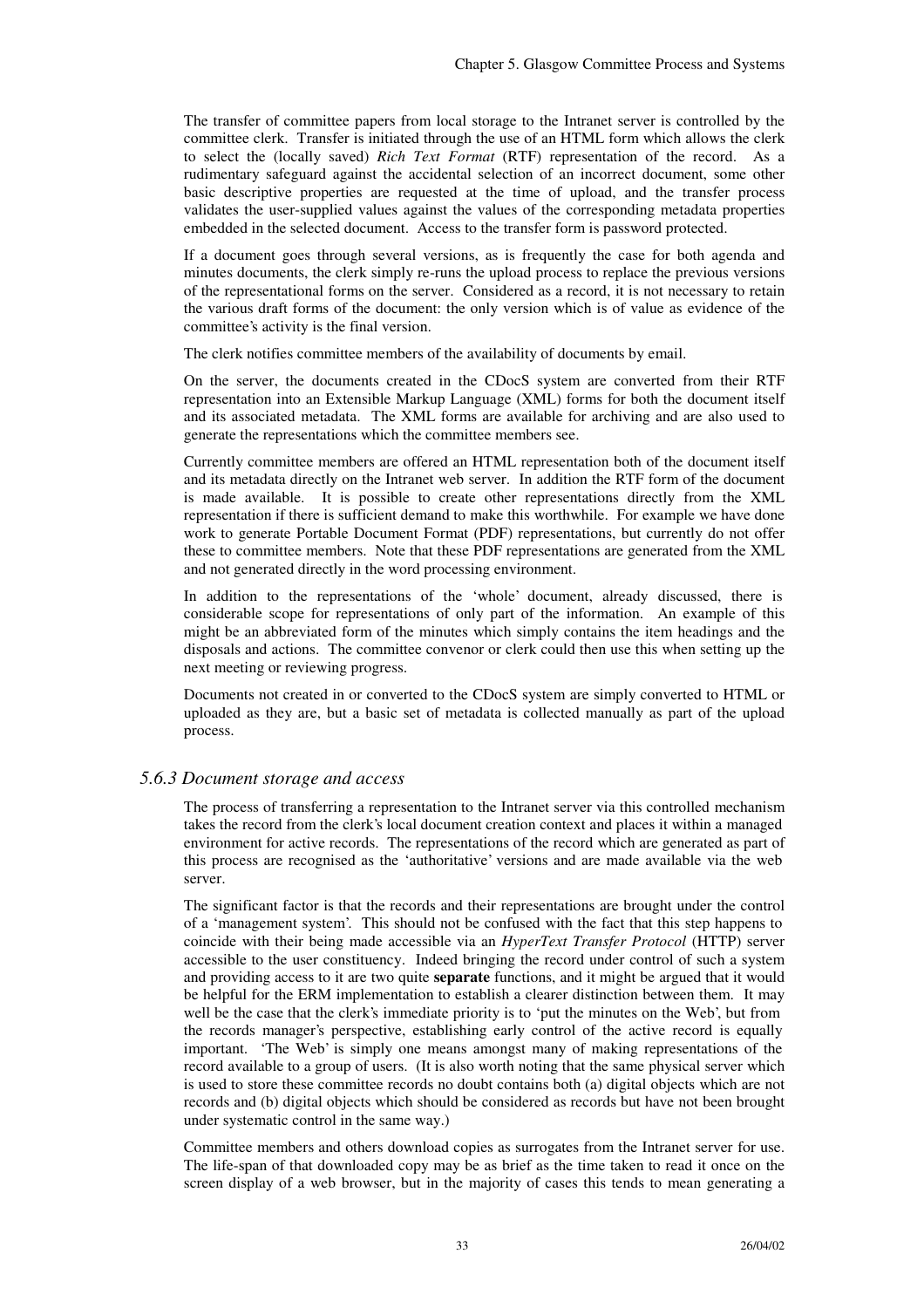printed copy of one of the representations available. This is likely to remain the case until there is a digital document reading device which is as easy to carry, annotate and use as paper.

Although this outcome is still well in the future a few committee members make use of the downloaded representations in their digital representation, perhaps by transferring them to a portable device which they take with them to the meeting in order to view the documents. There are risks associated with such practices as loss or theft of such devices can seriously compromise security and leave the 'owner' open to serious allegations just as the loss of a briefcase full of papers would do.

Whether these copies are in hardcopy or digital form, it is quite likely that their users retain them for some period of time after the meeting - quite possibly for much longer than they are actually making use of them.

If it can be guaranteed that the representations available from the server will continue to be available for an agreed length of time - and depending on that period of time, such a guarantee may require an undertaking to generate new representational forms as determined by changing use environments - then users can destroy their locally-held copies (in whatever medium) with the confidence that they will have continued access to the stored record. Given the liability contingent on the holding of information locally, this must be an objective of any system for the electronic distribution of documents. Therefore in order to ensure privacy concerns are met it is necessary to ensure that a secure deletion process is in place.

# **5.7 Conclusions**

The committee process is capable of absorbing almost any amount of resources without limit. Considerable expenditure on IT equipment and software is made every year by universities. It is not clear that working practices are changing to take advantage of the opportunities that the new technologies bring. If this does not happen, then institutions are in danger of using expensive technologies to carry out tasks which could be carried out to the same standard and with the same 'limited' benefits as could be achieved with less sophisticated technology.

A major driver for change is that expectations of committee members are clearly changing; they are starting to expect to be able to access material on the web and not to have to keep filing cabinets of papers to which they will refer infrequently, if ever. They are also expecting to be able to transact small amounts of business without face to face meeting. If transactions take place by e-mail, it is important that there are systems in place to ensure that all members are involved in the transactions and that an appropriate record of the transactions is made.

While the approach taken with CDocS can not offer the flexibility and control of a structured authoring tool, for simple structural models, techniques are available within *What-You-See-Is-What-You-Get* (WYSIWYG) tools to capture some description of the logical structure of the document, as well as formatting. That description of logical structure can be extracted and applied to the content in the form of an *Extensible Markup Language* (XML) document. In addition the emphasis on giving the committee clerks control of the entire process right through to publishing and archiving reduces the need for technical staff to support parts of the process. It speeds up the process and gives the committee clerks a much better level of task ownership and job satisfaction.

In CDocS, the approach of shaping the practices of record creators is critical. The benefit for the records manager - and for the organisation - is that digital records and their associated contextual data are brought within the control of a 'management system' at the earliest opportunity. In addition they are stored in representations which maximise their durability, reusability and disposal. These are not the only issues to address in the area of digital records management and preservation, but they provide a firm foundation on which to build.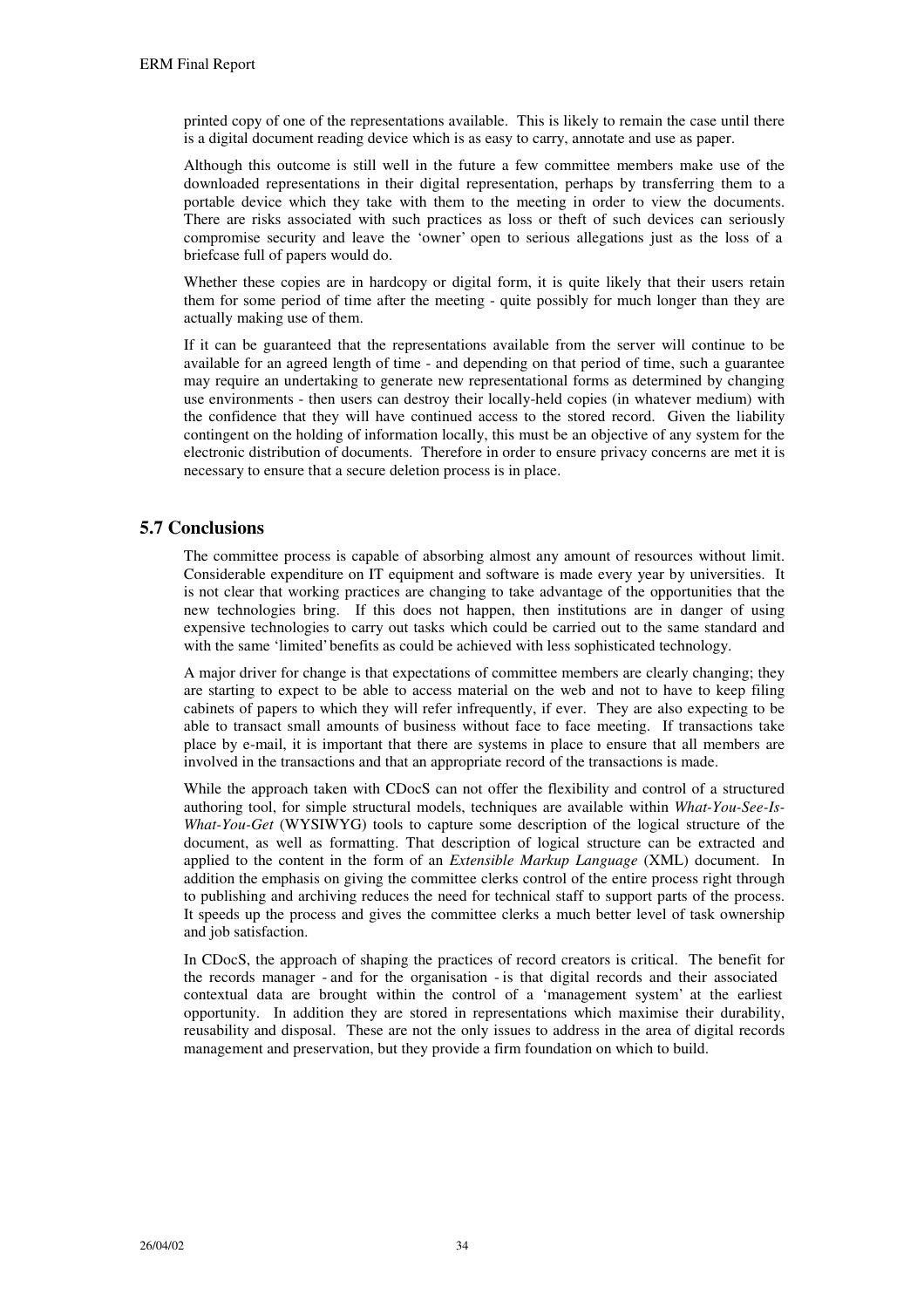# 6. Creation Strategies for Digital Documents

# **6.1 Introduction**

Document creators have generally adapted the demands of printed form to the digital domain by opting to use *What-You-See-Is-What-You-Get* (WYSIWYG) authoring tools and techniques which give them the ability to predict and control the appearance of that printed rendition with no consideration of the underlying process. This was discussed in some detail in section 5.6. For the subset of these documents that are records of an organisation, it is the printed rendition which has been considered to 'be the record' and which has been treated and 'managed' accordingly. In this scenario, the digital representation of the document is of limited and transient value - in some cases, it may be used only by the author. It is simply a means to the generation of the printed form.

This chapter surveys some of the possible approaches to the creation of digital documents, and attempts to assess the extent to which those approaches satisfy the requirements for the documents which are generated to have value as records.

It should be emphasised that in the context of this discussion, the term 'creation' designates a process which extends somewhat beyond the generation of a single representational form as the output from an authoring tool - the proprietary form output by a word processor, for example. Here, 'creation' must encompass any subsequent processing required to generate the other representational forms in which the record is used during its active life.

In chapter 2 it was argued that several criteria must be met if a digital representation is to have enduring value as a record. The tools and techniques applied to the creation of digital documents destined for paper rendition must be examined critically in the light of these requirements. Of course, any demand to change or extend current practices must be balanced against the recognition that in most organisations document creators are familiar with a small number of tools and in their use of those tools employ a small set of (perhaps long -established) practices and techniques: any such change carries with it costs in terms of training. There may even be shifts in roles and responsibilities which carry broader implications for the 'working culture' of the organisation.

The discussion below categorises approaches to document creation into three broad classes. However, it is recognised that these distinctions are problematic: the boundaries are not always clearly defined and in some cases the techniques discussed exhibit characteristics of more than one of the classes.

# **6.2 The 'Presentational' Approach**

This approach is characterised by an emphasis on the document creator's ability to control layout and presentation. The expectation is that those presentational qualities of the record will be preserved when the initial digital representation is transformed into other representational forms for use.

This emphasis dovetails with the expectations of authors accustomed to creating documents that are printed and used primarily in printed form, and tends to assume the use of WYSIWYG authoring tools such as word processors.

# *6.2.1 Creating Presentational Effects*

Because such tools emphasise their capacity to control the layout of printed renditions, the range of functionality typically available tends to include many different ways of generating formatting effects.

i. Most tools allow formatting to be applied to text 'as required' at either the 'block' (paragraph) or 'inline text' (character string) level. That is, the author selects individual units of text and applies combinations of formatting characteristics (typeface, font size, appearance, indentation etc.) to those separate units as required.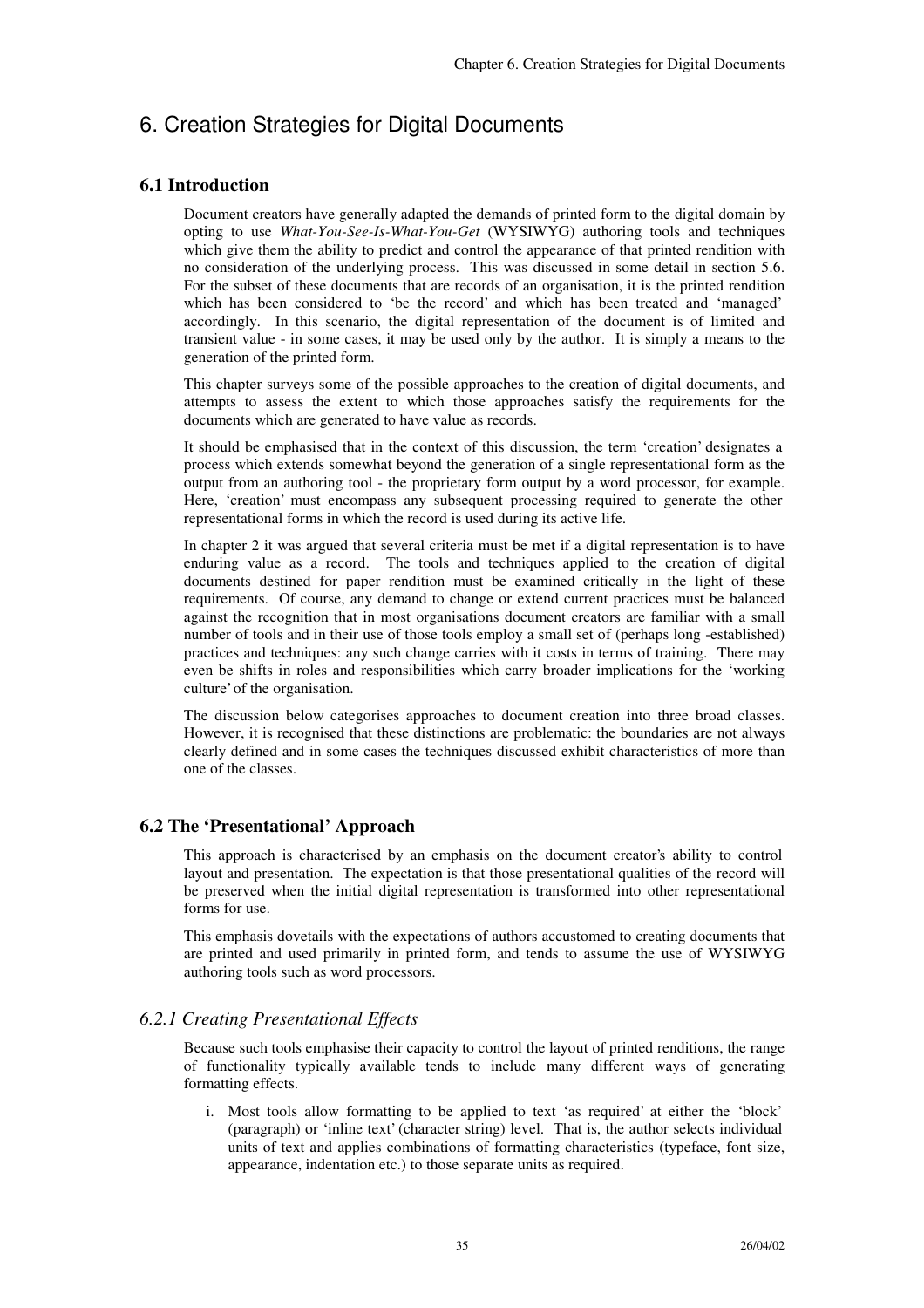- ii. Even when the document **is** destined for immediate printing, this is not an efficient way of applying sets of formatting properties which are repeated throughout a document, and it tends to lead to irritating inconsistencies in presentation. Most word processor tools incorporate a feature that allows the author to store a collection of formatting properties used repeatedly in a document as a named unit so that they can be reused. In *Microsoft Word* this is the 'style' feature. Furthermore, collections of 'styles' can be stored outside the document (in 'templates', in the case of *Word*), so that they can be reused across a set of documents of the same class (or 'type') to facilitate consistency of formatting across multiple instances of that type of document.
- iii. A third commonly used device for controlling the layout of text blocks on the printed page is the use of tables that can contain alphanumeric as well as numeric values.

# *6.2.2 The transformation of presentation*

This approach relies on processes of transformation which take as input one representational form, probably held in a proprietary encoding format (i.e. containing procedural markup specific to a single rendition program which instructs that program to render text in certain ways), and generate a second representational form. The latter uses a different set of procedural markup conventions to instruct a different program to render the same document content in the same (or similar) ways. For example by importing a table from *Microsoft Excel* into a *Word* document where the data can be seen to be rendered in a different way.

Many word processing programs already contain (or can accommodate third party 'plug-in' versions of) 'filters' which perform this function. They allow the user of the program to read-in documents created using a 'foreign' encoding format and/or to write out in foreign formats versions of documents which were initially created in the program's 'native' format. Such filters may be designed to permit interoperability between different versions of the same word processing program or between the proprietary encoding formats of two different vendors.

Such transformation processes between two proprietary representation formats often reproduce the presentational features of the input imperfectly in the output representation. The reasons for such variations are rooted in the fact that the program-specific procedural markup languages almost inevitably incorporate techniques that make it difficult to establish simple translations between them.

Furthermore the use of presentational conventions is conditioned by characteristics of the target medium (see section 2.3.3.2). When the output representation is designed for rendition on a different device type or medium, the goal of generating direct translations of presentation may result in presentational features which, while more or less faithful to that of the input, seem slightly incongruous in the new medium. It may be necessary for the filter program to accommodate presentational features which have no direct counterpart in the output, as, for example, in the case of the rendering of page headers or footers in a representation designed for a single scrollable window. As long as the filter is equipped (or can be configured) to handle such contingencies, however, they do not provide an insurmountable problem.

As the Web emerged as a channel for document distribution, the demand increased for the ability to generate *HyperText Markup Language* (HTML)-encoded representations without manually inserting the HTML markup, and many word processors now incorporate an HTML output filter accessed via a '*Save as HTML*' function. There are a large number of third party conversion tools that perform a similar function.

Such transformations from proprietary word processed format to HTML, however, are notorious for generating documents which make use of HTML element types to achieve presentational effect, in a manner which is at best in conflict with the semantics of the HTML language and at worst is syntactically invalid. They often contravene the design goals of the HTML language in tailoring their output to the behaviour of a small subset of the browser programs in use - perhaps even the programs of a single vendor.<sup>21</sup> It is possible to devise 'work-around' strategies to accommodate such shortcomings, in the form either of pre-processing of the input document to ensure that it employs only those presentational features which are reliably processed, or of post-processing of the output to correct the errors which have been introduced.

 $\overline{a}$ 

<sup>&</sup>lt;sup>21</sup> The World Wide Web Consortium HTML Home Page at http://www.w3.org/MarkUp/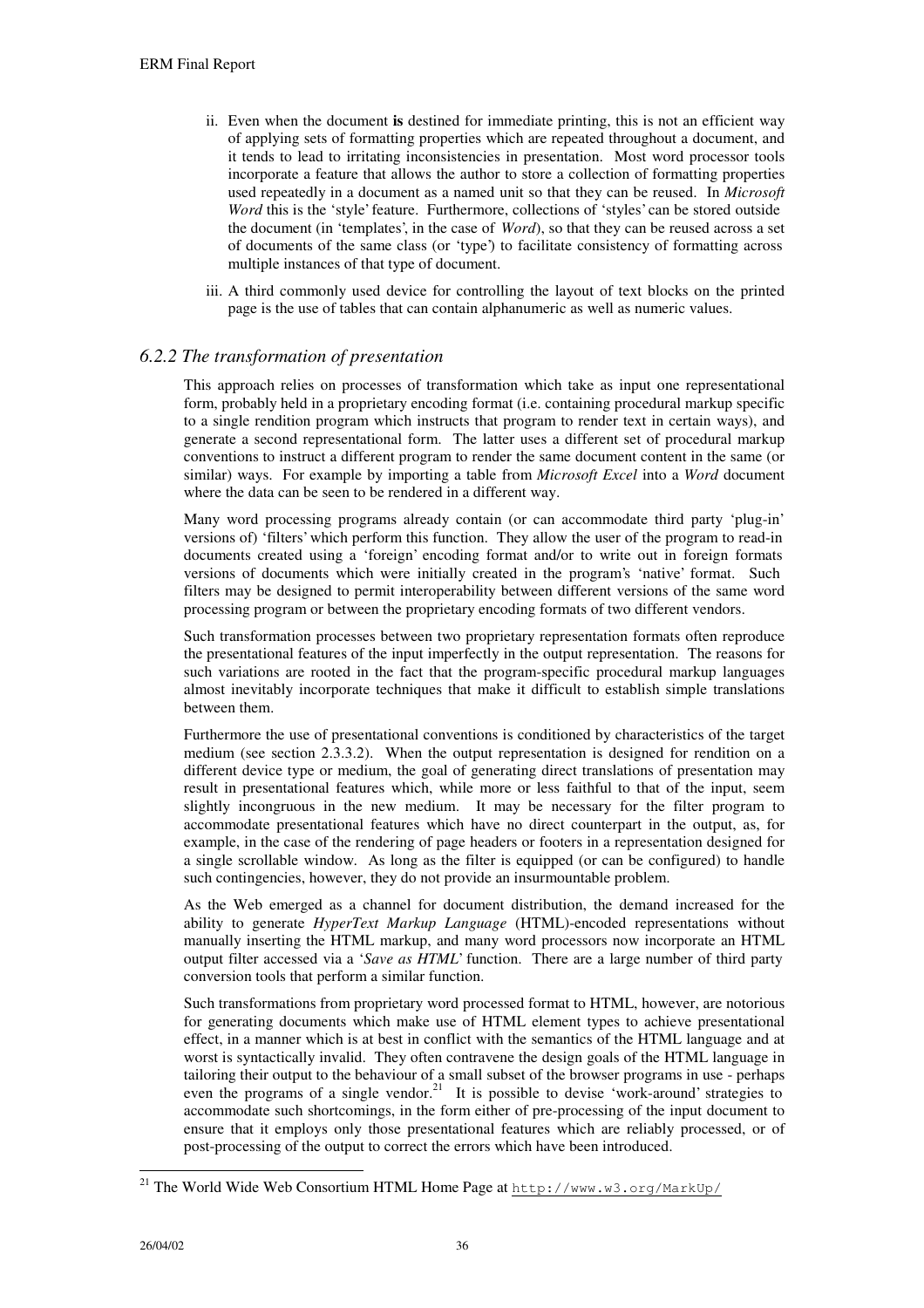The use of tables is a widely used device to attempt to gain control of the layout of HTMLencoded documents. Since filters preserve the structural and presentational characteristics of a table quite well in transforming between proprietary word processed and HTML-encoded representation, the tactic of 'pre-processing' the input representation so that its layout is described in terms of tabular structures can be quite effective in preserving layout.

Assuming that the complete transformation process (i.e. the execution of the filter plus any additional pre- or post- processing required) produces an output representation that can be correctly rendered, then it may be argued that this approach is satisfactory, **if** the (more or less) direct reproduction of the presentational features of the input representation is what is required and it is **all** that is required.

Increasingly, however, the user requirements for a digital document transcend this, and the limitations of an approach based on presentation become apparent.

#### *6.2.3 The limitations of processing presentation*

The underlying limitation is that the only information (apart from the document content) which is available to the transformation process in the input document is the markup that describes presentation. The process does not have access to description of the logical structure which that presentation is intended to convey to the human reader.

Even some simple processing tasks require some manipulation of the logical structure of the document. The construction of navigational tools such as tables of contents relies on the capacity to distinguish structural components such as headings and pagination from the text that surrounds them.

In simple cases, it may be possible to establish an unambiguous set of correspondences between presentational characteristics and logical element types. For every piece of text which has been centred and rendered in font *Arial* and size 18 is a main title; every piece of text in font *Arial*, size 14 and face bold is a section heading; and so on. If these form-structure correspondences can be made explicit to the transformation program -for example as a secondary input - then the program can identify and process those components - to construct, say, a table of contents based on the identification of text formatted as headings.

But in practice, there is what Steven DeRose describes as 'an inherent asymmetry' between form and structure.<sup>22</sup> For example, italic face text might be used within paragraphs for several different purposes: to mark the first occurrence of terms introducing central concepts; to signal text as a non-English-language expression; and to highlight the titles of publications (books and journals) in the bibliography. While the human reader makes use of subtle and complex contextual information to differentiate between these uses, and so to divine structure from form, it would be almost impossible for a program to do so. Document form is generally determined by structure. However, while textual components which look the same may be structurally identically, this is not necessarily so: **structure can not be determined automatically from form**.

As a consequence, any more sophisticated **processing** of the document becomes problematic when the representation does not contain this structural description. It would not be possible, for example, to extract occurrences of subject terms or personal names as the basis of subject or name indexes, or to select those documents by a certain author or containing a specified expiry date value.

Increasingly, digital documents must be **reused** for purposes and in hardware/software environments other than those for which they were created. This often requires that they are transformed into a different representational form, and it was noted above that there are many filters and conversion programs which perform this function on the basis of reproducing (more or less) the presentational features of the input representation.

However, the range of user platforms, and the representational forms required, is permanently increasing. What is more, the character of those use environments is becoming more diverse, in

 $\overline{a}$ 

<sup>22</sup> DeRose, Steven J., 'Structured Information: Navigation, Access, Control', in *Proceedings of the Berkeley Finding Aid Project Conference. April 4-6, 1995*. (Berkeley Finding Aid Project, 1995). Available at http://sunsite.berkeley.edu/FindingAids/EAD/derose.html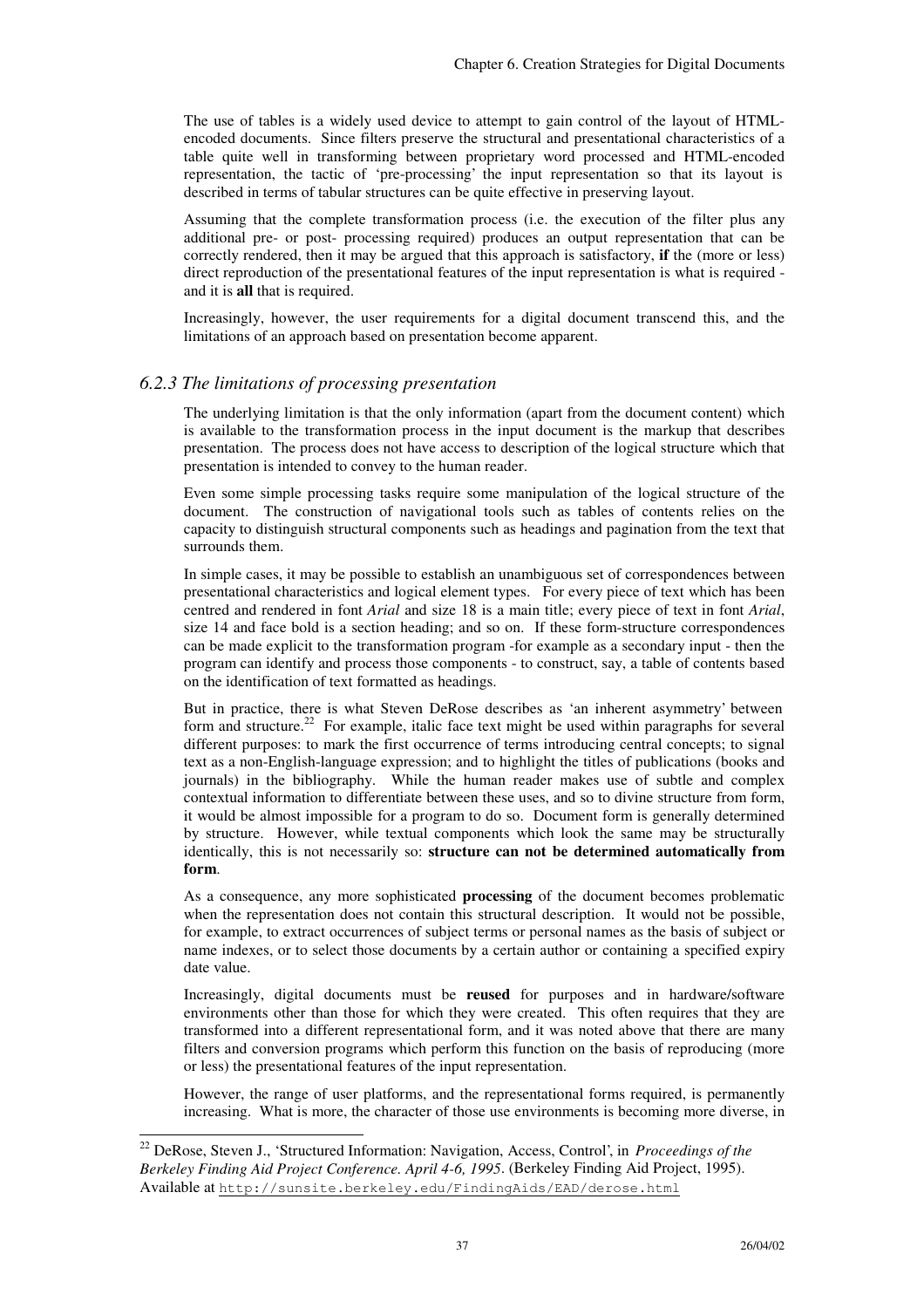a manner which means that the presentational conventions (which might include aspects of both formatting and physical structure) appropriate in one context are radically different from those in another. The growing use of hand-held display devices is a case in point. The physical constraints of such device mean that the presentation of a document requires the application of quite radically different presentational properties from those which might be used on a typical *Personal Computer (PC)* screen. It may be possible to establish one-to-one correspondences between the presentational properties in the input representation and those required in the output, but as the characteristics of devices diverge, this becomes more difficult to do reliably.

The real requirement for reuse, or 're-presentation', is to allow the logical structure of the document to drive the creation of the representational forms, so that the transformations operate on the basis of selecting logical components of the input and applying to them the formatting properties required **for the particular use context**. As has already been suggested, the direct replication of presentation designed specifically for one use context - typically that of print may simply be quite inappropriate for that new context. And while it is possible to transform one set of presentational properties into another the 'asymmetrical relationship' between structure and form means that that may not be sufficient to address this problem.

# *6.2.4 The presentational approach and the digital record*

Records are used for a variety of purposes. The full potential of digital records has yet to be realised, but they will undoubtedly be used in ways other than simply printing out an exact facsimile of the created input in the word processing program. If this is the case, a number of considerations apply:

- the records will be manipulated by automatic processes as well as by human readers,
- the presentational cues will be insufficient, by themselves, to carry the full structural meaning of the different parts of the record,
- records created using the presentational approach will not lend themselves to automatic processing because there is no simple one-to-one correspondence between the presentational features and structural components,
- considerable human intervention will be required to accomplish many processing tasks, as it is only the human reader who will be able to translate the presentation into logical structure.

The presentational approach is attractive, in-so-much as it is very close to the work pattern that most people have developed in moving from manuscript and typewriter document preparation to working with digital computer programs. Its limitations are starting to be felt in many areas of administrative work and the impetus for change will grow rapidly in the near future.

The following two approaches to the management of the digital record represent attempts to transcend some of these limitations by giving a higher priority - to a greater or lesser degree - to the explicit description of structure.

# **6.3. The database approach**

This approach is predicated on a creation process in which the author explicitly divides the content of a document into component parts, and stores these parts in cells or fields so that those parts can, in theory at least, be accessed independently. Such a function can be performed using a number of different software tools, not just in database packages *per se*. It is clear that such a technique implies an approach to document creation that departs radically from the use of a word processing package, and training and culture change are implicit.

The extent to which the use of a relational database transcends the limitations of the strategy described in the previous section depends entirely on the 'granularity' (refinement) of the structure applied to the document stored within the database. As with some much else the right level of granularity is a trade-off between cost and benefit.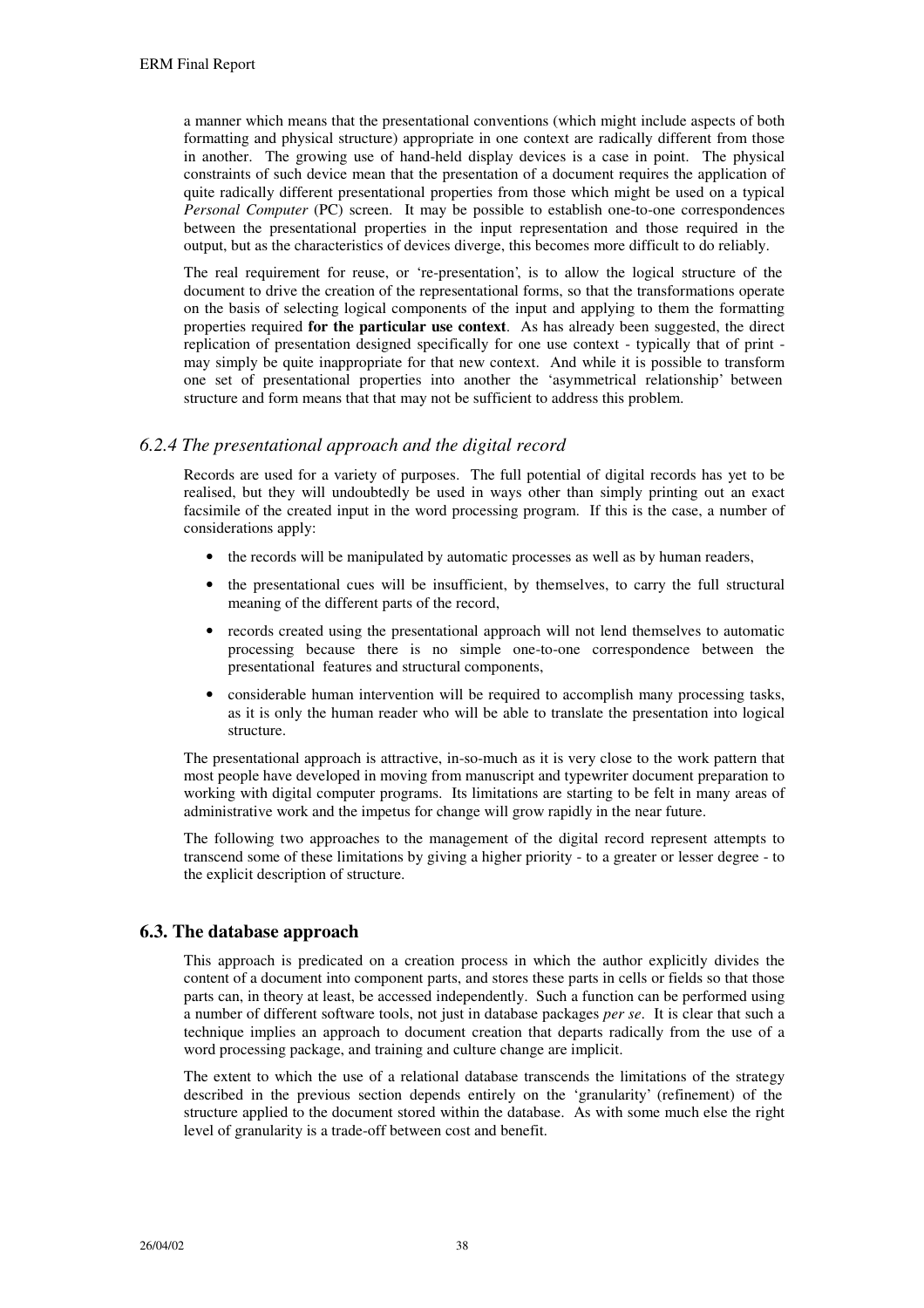# *6.3.1 Representation stored as a Binary Large OBject (BLOB)*

At one end of this continuum, one or more representations (perhaps encoded in proprietary formats) are stored as individual BLOBs, the internal structure of which are not further differentiated, and these BLOBs are associated with structured sets of metadata properties describing the representation.

In this case the functionality mirrors exactly that of the case discussed above where a representation of the record is supported by a separate 'package' of metadata designed to facilitate resource discovery and the implementation of the many other functions required to manage the record. Storing the representation within a database rather than simply within the hierarchical filestore of an operating system may mean that the user of that object benefits from the performance features, and the support for security, physical integrity and audit control which are typically an integral part of the database system (or of an application layer built on top of the database). This is the functionality typically provided by a document management system (where emphasis is frequently placed on the ability to control the integrity of the document within a multi-author environment).

However, it in no way changes the nature of the operations which can be performed on that object once it has been retrieved. Assuming that the object can be returned from the database in the same representational form in which it was stored, all the limitations described above in the context of working with presentation rather than structure continue to apply if that object is a representation which uses an encoding format predicated on the description of presentation rather than structure. (If the database system itself performs some sort of transformation of the document object into its own internal binary form for storage, then that does introduce a critical dependency on the capacity of that system to restore the object to its initial representational form.)

There are certainly benefits to be gained from the use of a database in this context, but they are in the domain of storing and querying the metadata properties associated with the representation. As noted in the previous section, that functionality could be implemented by storing the representation object itself outside the database.

### *6.3.2 Document stored as structured text in database*

 $\overline{a}$ 

It is also possible to store documents in a database, not as a single object, but in a manner which attempts to describe or reflect some of their internal structure. It is sometimes argued that the table-based *Relational DataBase Management System* (RDBMS) model is poorly suited to the ordered hierarchical structural paradigm generally used to describe document structure (which is the model that underlies SGML and XML). It is almost certainly true that a complex hierarchical document structure, with deep nesting of elements, which are variable in terms of their size, and number of occurrences, is difficult to represent efficiently in this way.<sup>23</sup> However, if the structures can be simplified to those of tables, such an approach may be possible. Documents might be created using tables within a word processor tool or using a forms interface, and units of the document could be stored as fields in the database at the granularity of, perhaps, the paragraph.

The object database model dovetails better with the view of a document as an ordered hierarchy of component parts, and it is the claim of content management systems built on such tools that they can handle efficiently structured documents of arbitrary complexity.<sup>24</sup> However, such an approach presumes that such a complex structure has already been created by other means before the document reaches the database: this falls within the scope of the discussion of structured documents in section 6.4.

In this case, whether the database is object-oriented or relational, the metadata property set is available for structured querying, **and** the document content itself is held in a structured form and may be manipulated in more complex ways. This overcomes many of the limitations of the

 $^{23}$  An approach to using an RDBMS to store XML documents of arbitrary complexity, originally suggested by Mark Birkbeck on XML-DEV, is outlined in Bourret http://www.informatik.tudarmstadt.de/DVS1/staff/bourret/xml/XMLAndDatabases.htm

<sup>&</sup>lt;sup>24</sup> See for example Poet Software, XML White Paper - XML Repository Requirements http://www.poet.com/products/cms/white\_papers/xml/repository.html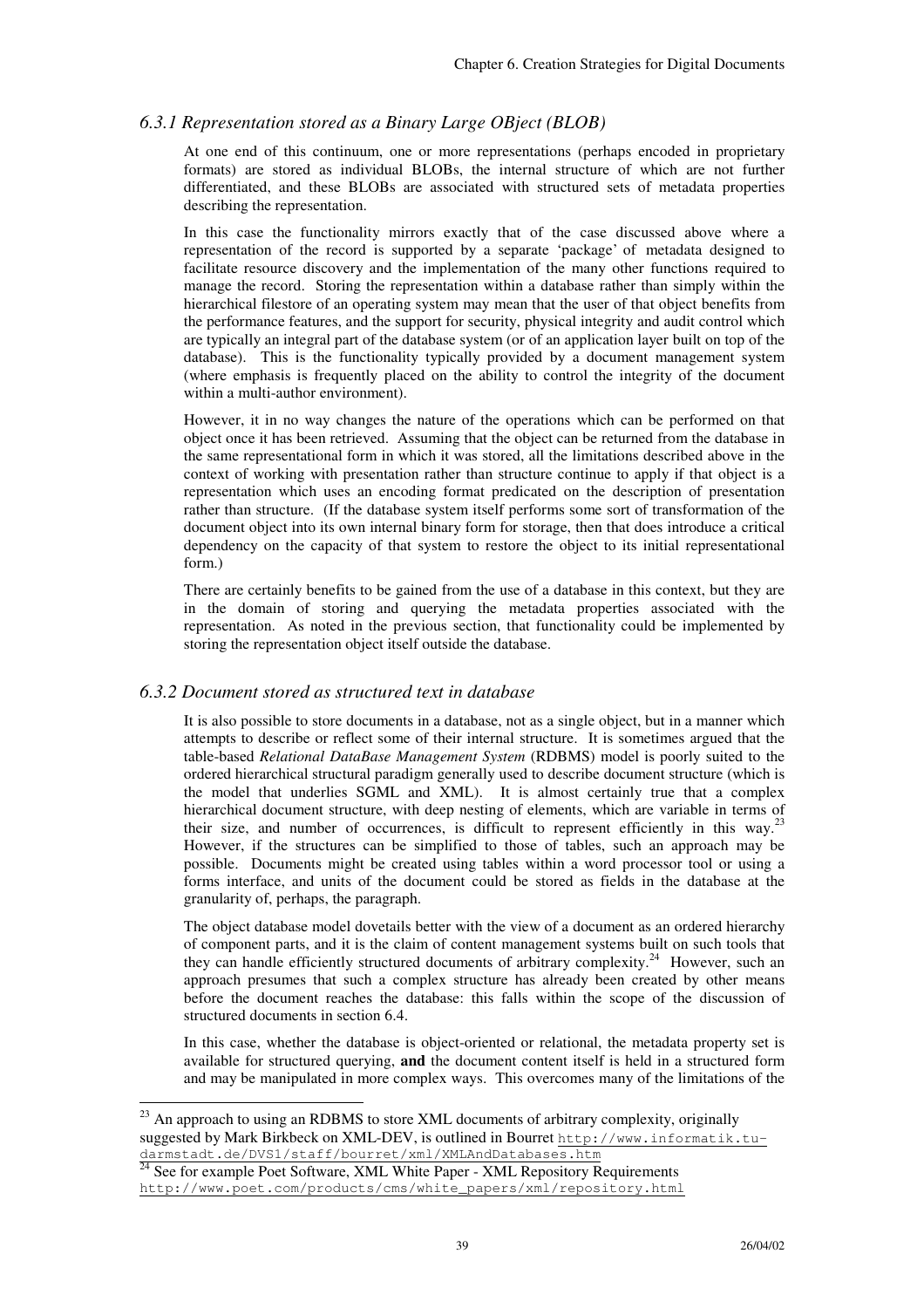'presentational' approach discussed in section 6.2 as the content is available for processing and reuse, though the flexibility available depends entirely on the granularity of structure which is described.

It would also be possible to associate metadata properties with component parts of the document rather than simply the document as a unit.

Another consideration in adopting this approach is that both metadata and document are held within the larger 'framework' of a proprietary database system and this entire system will need to be migrated at some point either to a new database system or to a different structured data storage environment. If a database system is to be discontinued (as a result of obsolete software or a change of policy) the information within the database needs to be exported and made available in some other way if the record is to survive, since the use of proprietary database software package is critical to accessing the information.

# *6.3.4 The database approach and the digital record*

As discussed above, the performance of the database approach in terms of subsequent manipulation and re-use of digital records depends crucially on the granularity of information storage in the database system and the nature of the objects that it stores.

At one end of the spectrum, there is no real difference between the presentational approach of the previous section and at the other a very large amount of structural information may be stored in the system. In this latter case, the major worry with regard to longevity of the digital record is the continued ability to access the information as it is migrated form one version of the database system to another or from one database system to another as systems become obsolete.

A database type solution lends itself to metadata capture, to version and access control and to the facilitation of workflow. The potential for audit in record creation and use is also higher than that likely to be achieved in word processing based systems. The main problem that is likely to be encountered is that of finding a suitably flexible database model to cope with the complexity of the record. Forcing a record into an inappropriate model may restrict subsequent record manipulation and make re-use of the information within the record difficult.

# **6.4 The structured document approach**

The approaches described in section 6.2 and section 6.3.1 place no requirement on the document creator to modify their authoring practices. They allow the creator to continue to create documents using whatever techniques of a word processing program they prefer. The additional data required to manage that document effectively is supplied separately, either by the creator or by other agents. The reusability of the document is conditional on the sophistication of subsequent processing applied to it, some of that may be highly specific to the creator's word processing environment.

The techniques discussed in this section adopt the premise that if the document creator can be persuaded to modify their practices and to adopt standardised approaches then they can contribute to making their documents into a more durable and flexible resource. The techniques discussed below represent a 'middle ground' between the use of the presentational approach and an approach based on databases. They attempt to make at least some aspects of the structure of the document explicit, and therefore more accessible to subsequent processes operating on the representation created.

# *6.4.1 Document structured using styles*

The features such as the 'style' of *Microsoft Word* (discussed in section 6.2.1 above) and the related ability to store collections of styles outside documents in 'templates', were designed to facilitate consistency of formatting, within documents and across collections of document.

However, as noted in section 2.3.3.2, formatting is not applied to parts of a document arbitrarily, but rather in order to provide a means of identifying the logical components of the document. A document creator applies a particular *Word* style repeatedly to selected pieces of text because those pieces of text are structurally similar - they are of the same 'element type'. Through the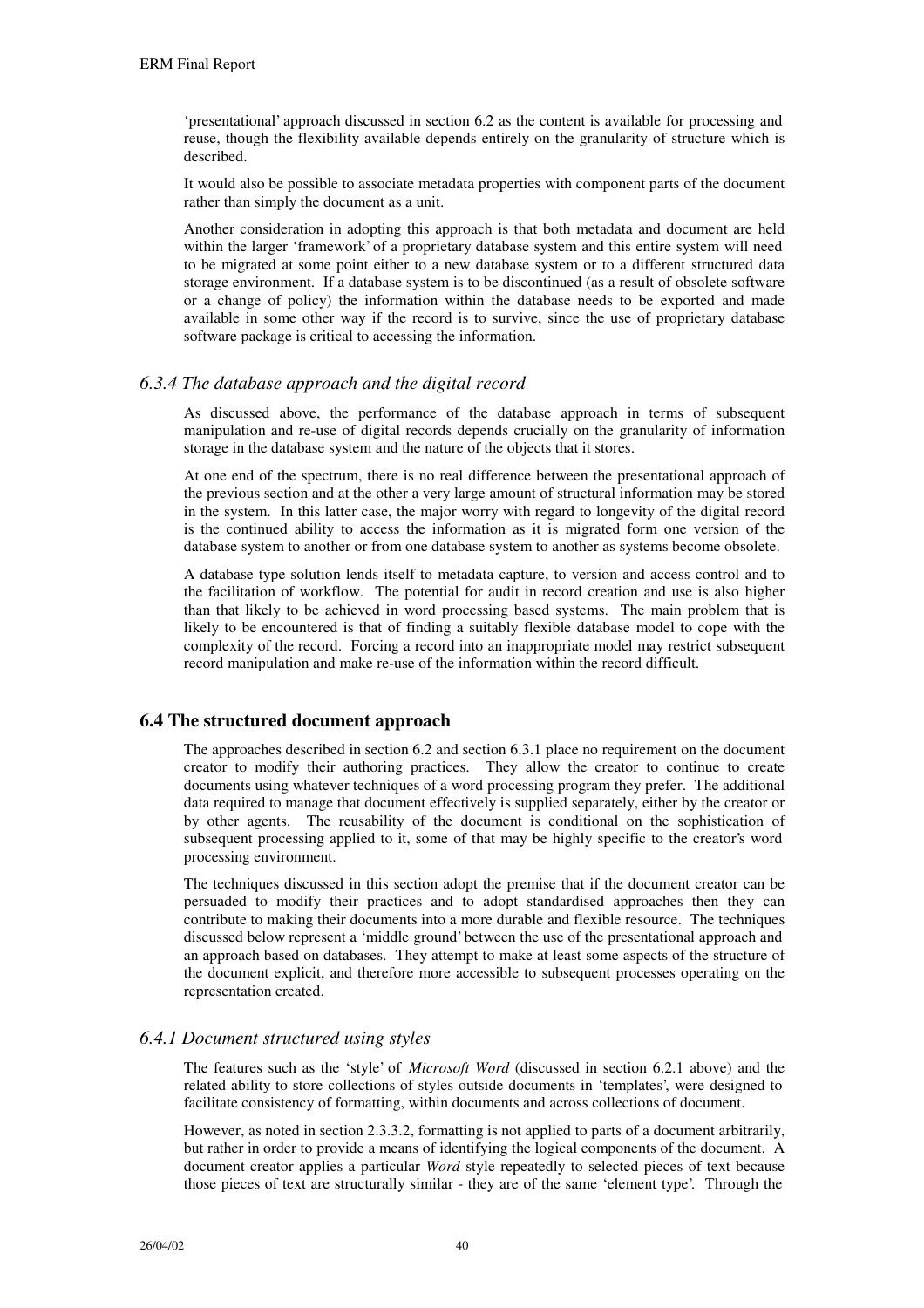simple device of giving the style a name which corresponds to the element type (e.g. 'Section Heading') rather than just the presentational characteristics (e.g. 'Big and Bold'), then the document creator has taken a small step towards adding to the document useful data about logical structure.

A document which applies *Word* styles in order to identify logical structure rather than simply as a formatting shortcut will probably employ a larger number of named styles than a document which uses them as presentational shortcuts only. Section 6.2.3 mentioned three possible uses for italicised text, and the presentational effect could be achieved through the blanket application of a single 'Italic Text' style. However, to distinguish structurally the three different element types, three distinct styles would be needed, even though they would all be associated with exactly the same formatting characteristics.

The names of styles associated with sections of text are available not only to the author but also to processes operating on that text. If the styles are drawn from a predefined set - for example from a supplied set of templates designed for the creation of a number of document types transformation processes operating on the representation have access to some description of the logical structure of the document, albeit at a fairly rudimentary level.

These styles may be recognised and processed in a variety of different ways:

- either within the document creation environment (*Word*) where some of them such as *Uniform Resource Locators* (URLs) may be hidden, but used at a later stage to form links from appropriate anchor text or where the document may be represented in different ways by applying different presentational forms of the *Word* stylesheet for different audiences or in different presentational environments.
- or outside the document creation environment when the styles used are recognised by software which can make use of this information in re-purposing the information as part of the construction of a finding aid (search index), transformation to different presentational representation (e.g. *Portable Document Format* (PDF), *HyperText Markup Language* (HTML), *PostScript* (PS), etc.) or the generation of different types of document from the information (e.g. action list, summary report, attendance list, etc. from a set of minutes).

There are many limitations of an approach, which relies on something like the 'styles' feature to communicate structural information.

- there are inherent limitations in the complexity of structure which can be conveyed by these means because styles can not be nested to reflect an implicit hierarchical structure. It may be possible to configure the processing application so that such nesting is implied by the names of styles; however, attempting to address more complex structures in this fashion leads rapidly to a proliferation of styles which are extremely difficult for the creator to manage.
- the imposition of restrictions on the use of styles perhaps to 'validate' the document structure against a model for a document type - requires additional programming to perform those checks and may anyway be counter-productive.
- the nature of the word processing environment is such that the 'labelling' of the structural component remains 'tightly coupled' to the presentational properties associated with it in the word processor environment.
- the use of the familiar authoring environment may encourage a tendency for the author to perceive the presentational aspects as taking precedence over the structural ones, with the result that there is a temptation to adjust the presentation of the document directly rather than applying an appropriate style. This may produce results which are confusing to the author if, as is the case in the tools supplied by the ERM project, that author-supplied formatting is disregarded by downstream processing which applies presentation strictly on the basis of the logical structure.

This is the approach taken in the *Committee Document System* (CDocS) tools described in section 5.5 and appendices 1 and 2.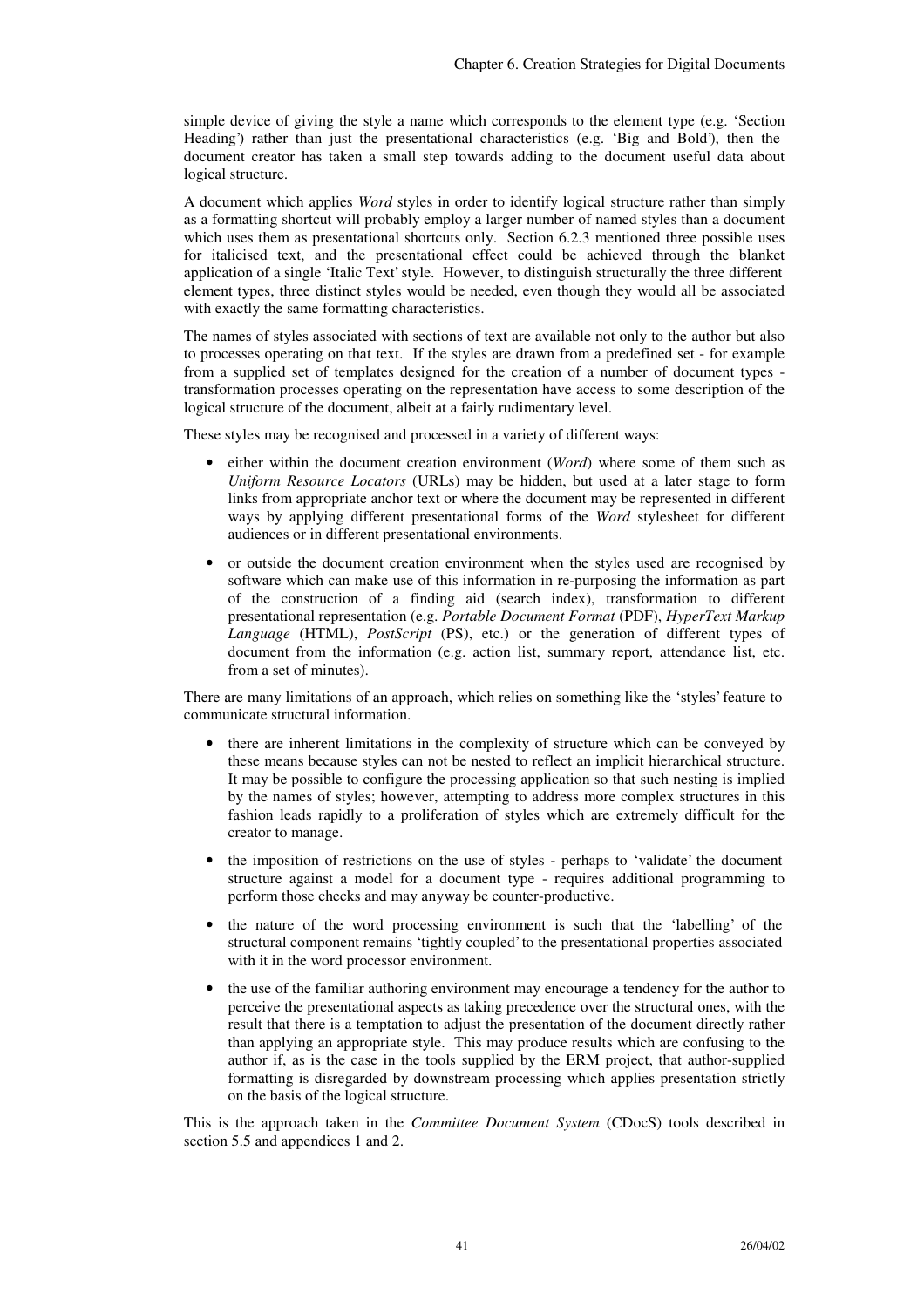# *6.4.2 Document created using structured editor*

Descriptive markup technologies are based on the idea that the description of logical structure should be quite separate from the description of presentation. To make use of such technologies, a structural model of a particular document type must be defined. This model describes the parts of the document and the relations of the parts one to another. *Standard Generalized Markup Language* (SGML) and *Extensible Markup Language* (XML) provide a syntax for describing the logical structure of types of document and for defining a descriptive markup language which can be applied to documents which conform to those structural models.

Formally, the document model is defined in a *Document Type Definition* (DTD). Working directly within a DTD is difficult unless the document creation/editing environment (Word Processing program, editor, etc.) helps the document creator to conform to the DTD and simplifies the choices to be made when applying structure to the document, by offering only those relevant in the current context. Structured editing tools allow an author to create documents in accordance with such a structural model which has been formalised as an SGML/XML DTD. As they create the document, the author identifies component parts of the text according to their logical function, and the editor software ensures that components are used in accordance with the restrictions expressed in the DTD. So, for example, the editor would not permit the creation of a chapter heading within a regular paragraph, as opposed to at the start of a chapter. It is this element of 'enforcement' which sets SGML/XML editors apart from word processing programs and which whilst allowing their users to create fairly rich structured documents, are happy if the user departs from the intended structure or simply ignores it altogether.

The SGML standard (ISO 8879) was defined well over a decade ago and provides a very rich syntax for the definition of document types. It is however this very richness which has been a stumbling block to its widespread adoption. The scope for markup minimisation and other short-cuts, has made it very difficult to write flexible editors with intuitive *Graphical User Interfaces* (GUI). The development of a more tightly defined, web-optimised version of SGML - XML has lead to an explosion of tools for the creation and manipulation of XML and of much more widespread adoption.

While an SGML or XML based approach to document creation satisfies some of the technical requirements for the creation of durable, reusable digital documents, it has the disadvantage that few clerical staff (or any other class of staff for that matter) are familiar with such tools, or with such an approach to creating documents. Such tools may be rather less well integrated with the standard work environment than, say, a desktop word processing package.

# **6.5 Conclusions**

The different document creation approaches and techniques may be assessed according to several different 'axes'.

The first of these concerns the amount of change in working practice and thus the extent to which training and education is needed for document creators. The issue here is whether a digital record keeping system accepts whatever the document creators are used to doing and either uses back-end processes to try to fix any features of current working practice which create problems for records management or ignores the deficiencies, to the possible detriment of the record system. At the extremes are those environments which require no change of working practice and those which require document creators to use a completely different set of tools to those they are used to and adopt a radically different set of working practices. In the former case there is no training load but a considerable investment required in back-end processes and systems, whilst in the latter there is a major training investment required and an investment in new tools and systems.

The second concerns the means of access to the storage system within which representations are held as digital objects, and the extent to which that means of access introduces another layer of dependencies on the tools of individual software vendors. At one end of the spectrum there are systems based on organising these objects (which may of course themselves employ either proprietary or standard encoding formats) within the directory structures of the operating systems which are commonly in use. The only tools required to access the objects are those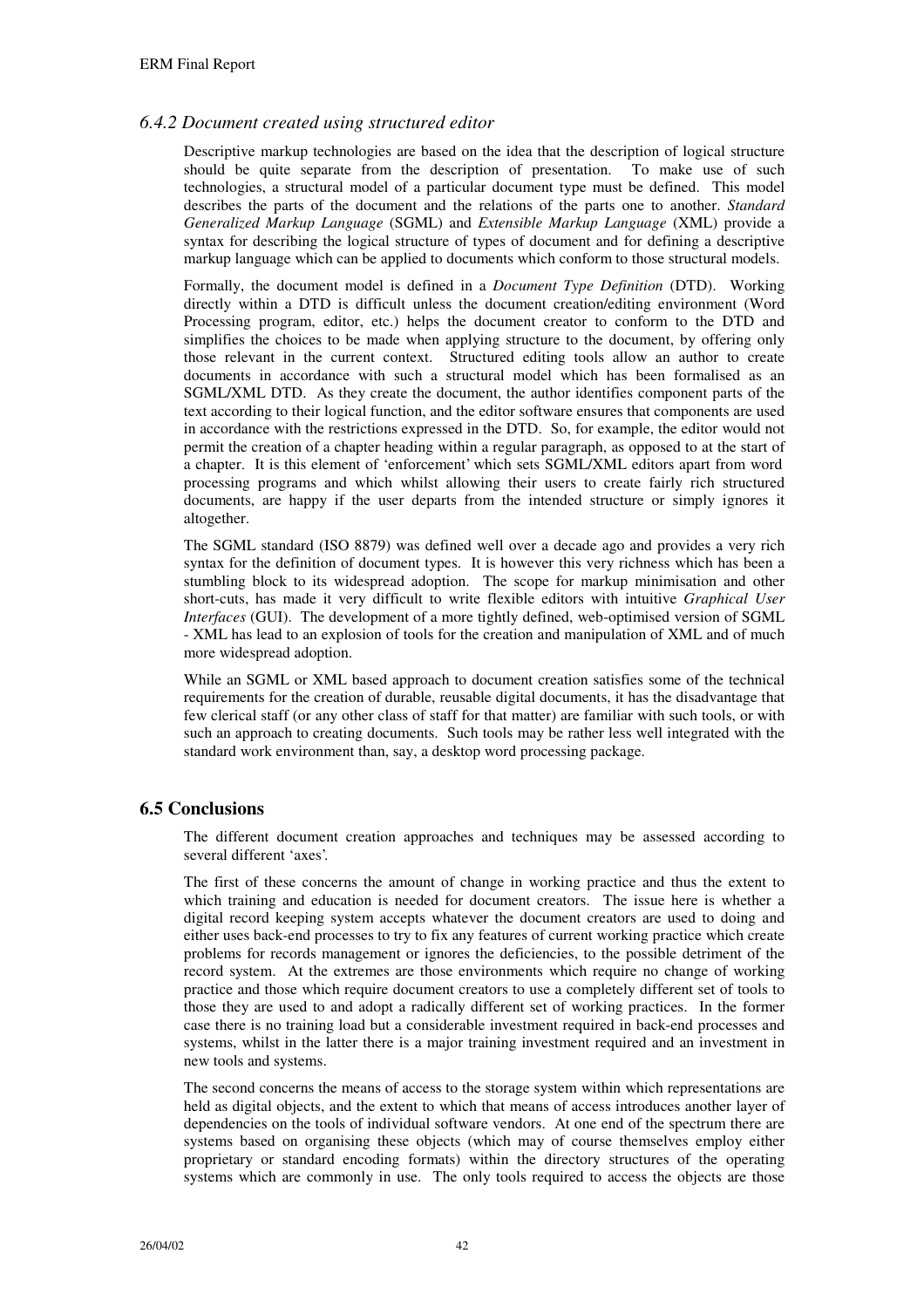normally used to process representations held in that encoding format (word processing, spreadsheet, browser, editing, etc. programs). At the other end of the spectrum are storage systems which 'ingest' information into an environment which requires the system itself to access that information. These latter systems may provide greater control over managing the representations and their associated contextual descriptive data but they introduce a another significant dependency on proprietary software, and so are more vulnerable to factors outside the organisation's control. If the storage system becomes unavailable in the future, there is a real risk to the accessibility of the objects stored within it.

The essential difference between the three 'approaches' to record creation described above is that they each privilege the capture and storage or preservation of certain facets or properties of the digital document over others. Some emphasise the capture of structural description over presentational data. The explicit capture of contextual description is an element that is significant whichever approach is adopted. It is, however, a consideration frequently overlooked in the preparation of documents intended only for rendition on paper, and the implementation of techniques to address this is critical in each of the cases discussed above.

As a result of these decisions to include or exclude properties, each approach may result in limitations on the operations that might be performed on the digital object at a later stage. The extent to which these limitations are significant can only be assessed in the context of the use requirements for the digital object - and in our case, **to the requirements of the digital object as a record**.

The ERM project wished to exploit the benefits of reusability which accrue from a structured approach to document creation. It was recognised, however, that it was not feasible to demand that a large number of record creators of varying skills and backgrounds should adopt the use of a new set of software tools specifically for this purpose.

The tools described in section 5.5 represent an application of the approach suggested in section 6.4.1, where the features of a familiar desktop word processor are exploited firstly to emphasise the description of the structure of the document as well as to control formatting, and secondly to capture the values of a small number of essential metadata properties associated with the document.

It might be seen as a 'middle path' between an approach which allows users to continue focusing exclusively on presentation for print and one which shifts them to a completely new tool set (whether that is a forms front-end to a database or a structured text editor). And although they continue to create in the first instance a representational form which employs proprietary encoding formats (with all the proprietary software dependencies which that implies), the characteristics of that form - the availability of some description of structure - are such that it can provide the basis for transformation to other more flexible and durable representational forms.

However, as has been discussed, there are limits to the structural complexity which a stylesbased approach to structuring can address: a word processor can never be a substitute for a structured editor. Furthermore, in practice, the project found that some documents originated from external sources where the CDocS tools could not be deployed or had structures which the CDocS models could not easily accommodate. In such cases, a 'presentational approach' was adopted, with the emphasis on generating HTML-encoded representations which reproduce more or less the presentational characteristics of the word processed forms in order to meet the short-term requirements for record distribution.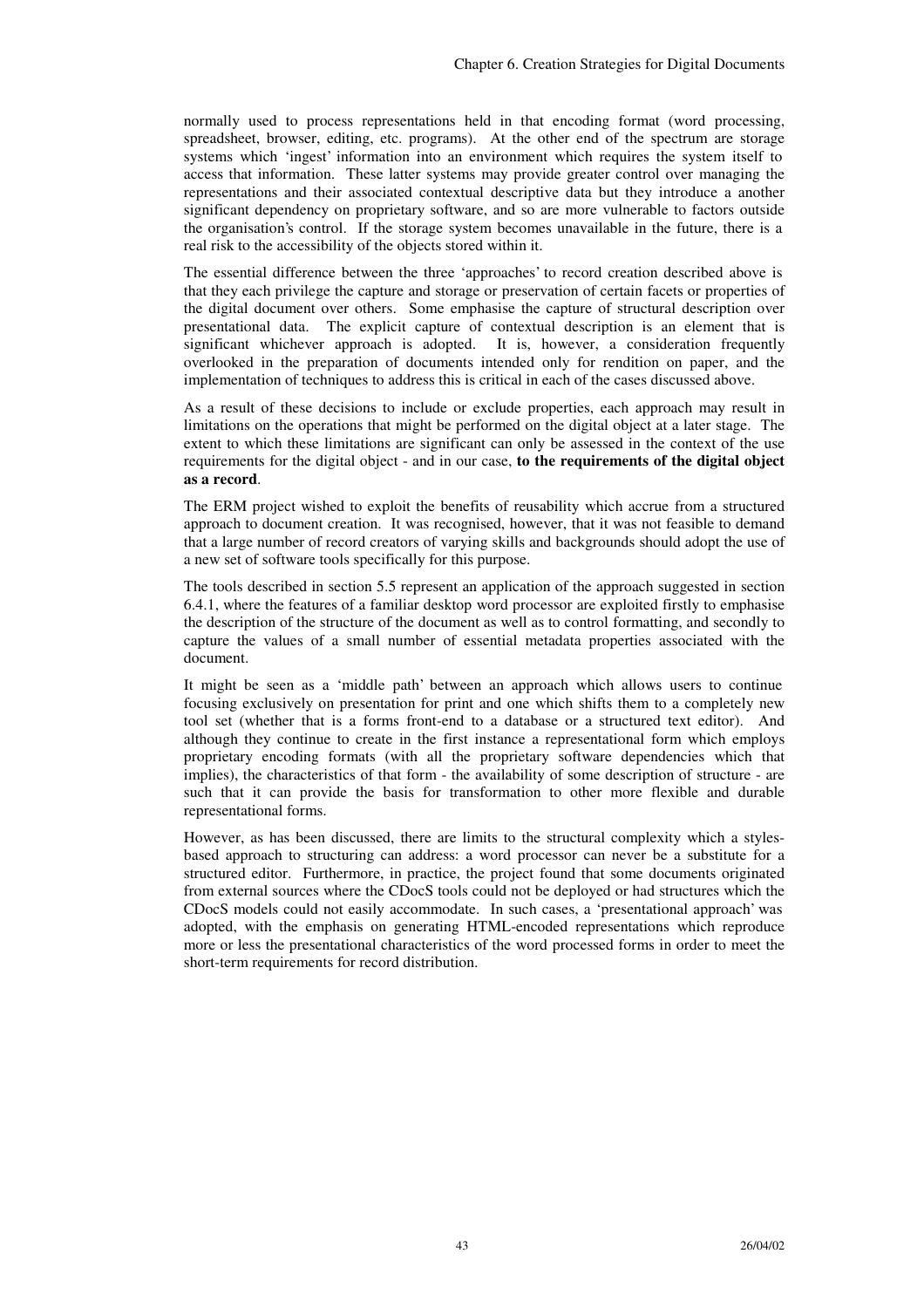ERM Final Report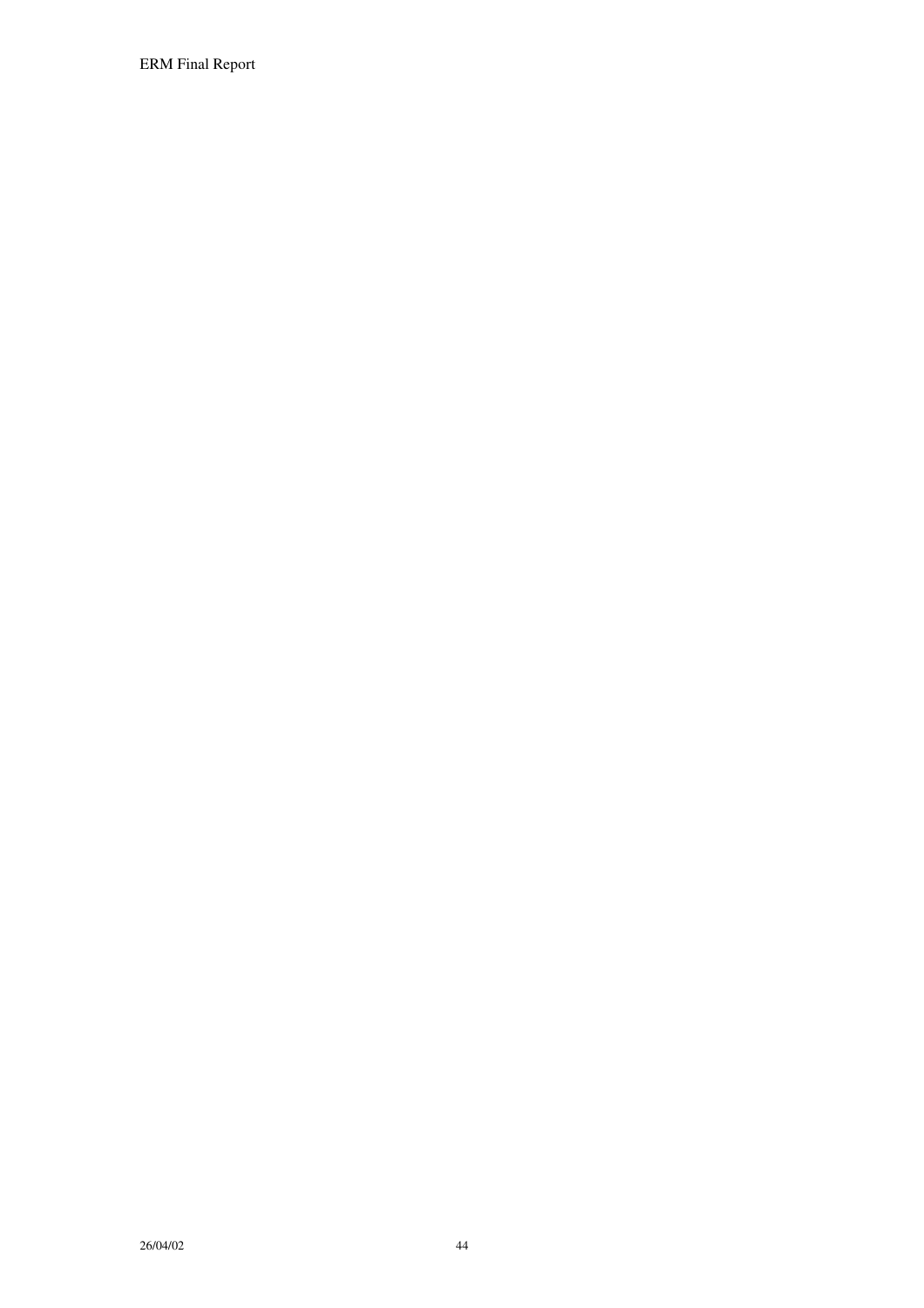# 7. The Purpose and Use of Digital Records

# **7.1 Introduction**

A prospective user of a digital record must first be able to determine the existence of the record; secondly they must be able to establish a location from which to retrieve a representation of the record; and thirdly they must be able to make a request for the representation from that location. Any of these operations may be subject to authorisation restrictions.

At some stage in this discovery and retrieval process, users must also obtain sufficient information about the characteristics of the representation to allow them to make effective use of it. Such information might include a description of the encoding format and the program (or class of program) required to process the representation, but it might also extend to information required to make correct interpretation of the semantic content of the record. Both of these categories of descriptive data should form part of the metadata associated with the record.

Assuming that the user has successfully gained access to the information content of the record, the purposes to which they put that content are, of course, quite impossible to limit or predict. It may be possible to forecast with some confidence some of the operations which might be performed during the immediate period of active use of the record, but it is quite possible that at some point in its existence a record will be used for purposes quite different from those for which it was created. For example receipts for transfer of money by bankers in the eighteenth century have been used to establish the itineraries of grand tourists.

In order to enable this 'end user' activity, the management system itself must perform various operations on the representation objects and their associated descriptive data. These operations may - perhaps should - be more or less invisible to the end user of the record, but they are a critical component of the management system.

Given that the particular characteristic of the record is that it serves as evidence of an activity, and given the nature of the use contexts in which that aspect of the record is inspected most closely, a significant subset of the 'uses' of the record are concerned with testing claims and counter-claims surrounding its integrity and authenticity.

One final point to note is that the 'users' of the record will increasingly include not only human users but external software processes where rights of access must be strictly controlled.

# **7.2 Operations performed by 'end users'**

The uses which might be made of a document-based record vary enormously depending on the nature of the record content.

### *7.2.1 Sharing the record*

Whatever uses may be made of the record in the longer term, the primary purpose for its creation is to communicate information from its creator to a known user constituency. Depending on the nature of that information, there may be a corresponding requirement to limit access to members of that constituency.

#### 7.2.1.1 Dissemination

There are two broad models of information distribution

- a 'push' model, in which the creator or distributor actively sends information to the user constituency
- a 'pull' model, in which the responsibility lies with the user to locate and retrieve the information

In this form, both models are problematic: over-reliance on 'push' can result in creators distributing information to users who in practice have little interest in the content, which itself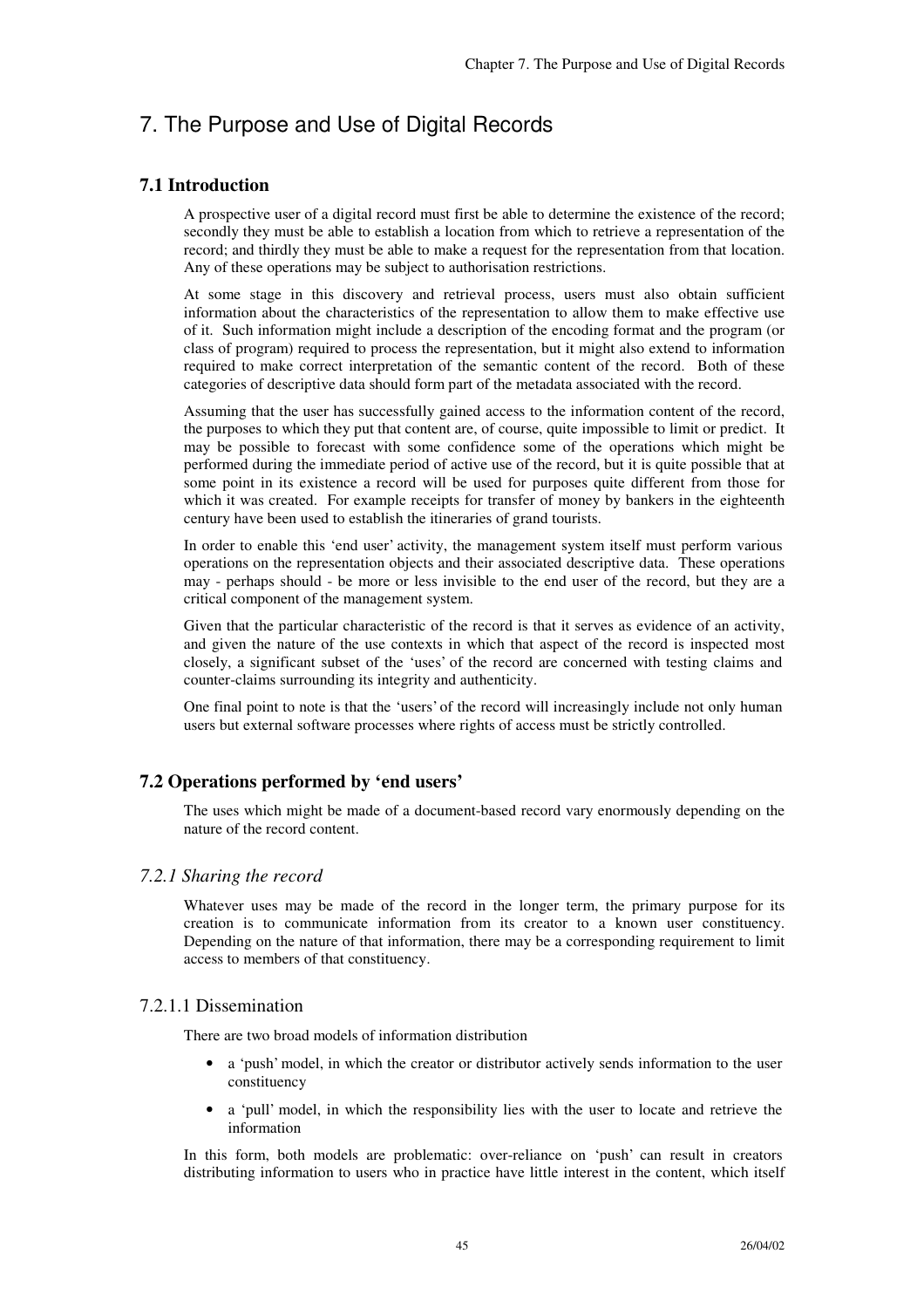can result in information overload; while a dependence on 'pull' suffers from the difficulty that potential users need to be aware of the existence of information before they can begin to locate it and retrieve it and may result in disenfranchisement.

In practice, dissemination often employs a hybrid approach. For example, the creator sends out to users, not a representation of the object itself, but some notification of its existence, location and availability, and the users must act on receipt of that notification to obtain access to a representation of the information itself. Care is still required to ensure that those notifications are targeted appropriately, which is one of the motivations behind the idea of information subscription, where individuals register an interest in a type of information and (providing they have valid authorisation) are notified when items of information within that area are added or updated.

This is broadly the model for the distribution of the committee papers and their use by committee members, with the exception that the 'subscription list' is a controlled one: committee members are by default registered as 'subscribers' and subscription is not generally available to non-members. The clerk transfers representations to the Intranet server and notifies members by email of their location on that server (or more likely, of an index page which in turn points to the representations of the records.)

The selection of an appropriate dissemination strategy (i.e. establishing the right balance of 'push' and 'pull') depends on factors specific to the context: the nature of the information, the character and size of the user community, the means of distribution available, and the frequency of updates.

# 7.2.1.2 Access

Access to information is increasingly regulated, obviously by the data protection act and the convention on human rights, less obviously by other legislation and conventions. Institutions must be able to demonstrate that in both the printed and digital order access cannot be obtained to data without authority and that when such information is made available even to a closed community the owners of the information have given the necessary consent. For example it is illegal to divulge home addresses or telephone numbers unless individuals have given their express consent. Because of the openness of the digital order it is important that the institution's compliance officer is satisfied that adequate procedures and practices are in place.

# *7.2.2 Discovering the record*

An authorised user must first be able to determine the existence of a record and establish the location of its digital representations. This information may be supplied directly to the user by a process such as that described above; in other circumstances, the user has to perform a process of 'discovery'. Such a process usually involves a user query requesting information about the availability of resources for which one or more metadata properties have certain values. e.g.

- which documents have **John Smith** as **author**?
- show documents of the **committee** called **Standards Working Group** for the **meeting date** of **1 April 2000**
- which items cover the **subject** of **digital signatures**?

The capacity of a management system to handle such queries hinges on the capture of metadata properties at a suitable level of detail, appropriate document structure and the construction of an indexed form of the metadata dataset against which queries can be run.

The property set which has been adopted by the ERM project to describe active records and their representations is drawn from:

- a subset of the Dublin Core Metadata Element Set<sup>25</sup>
- a subset of the Record-keeping Metadata Standard for Commonwealth Agencies<sup>26</sup>

 $\overline{a}$ 

<sup>25</sup> *Dublin Core Metadata Element Set, Version 1.1: Reference Description* (July 1999). Available at: http://purl.org/DC/documents/rec-dces-19990702.htm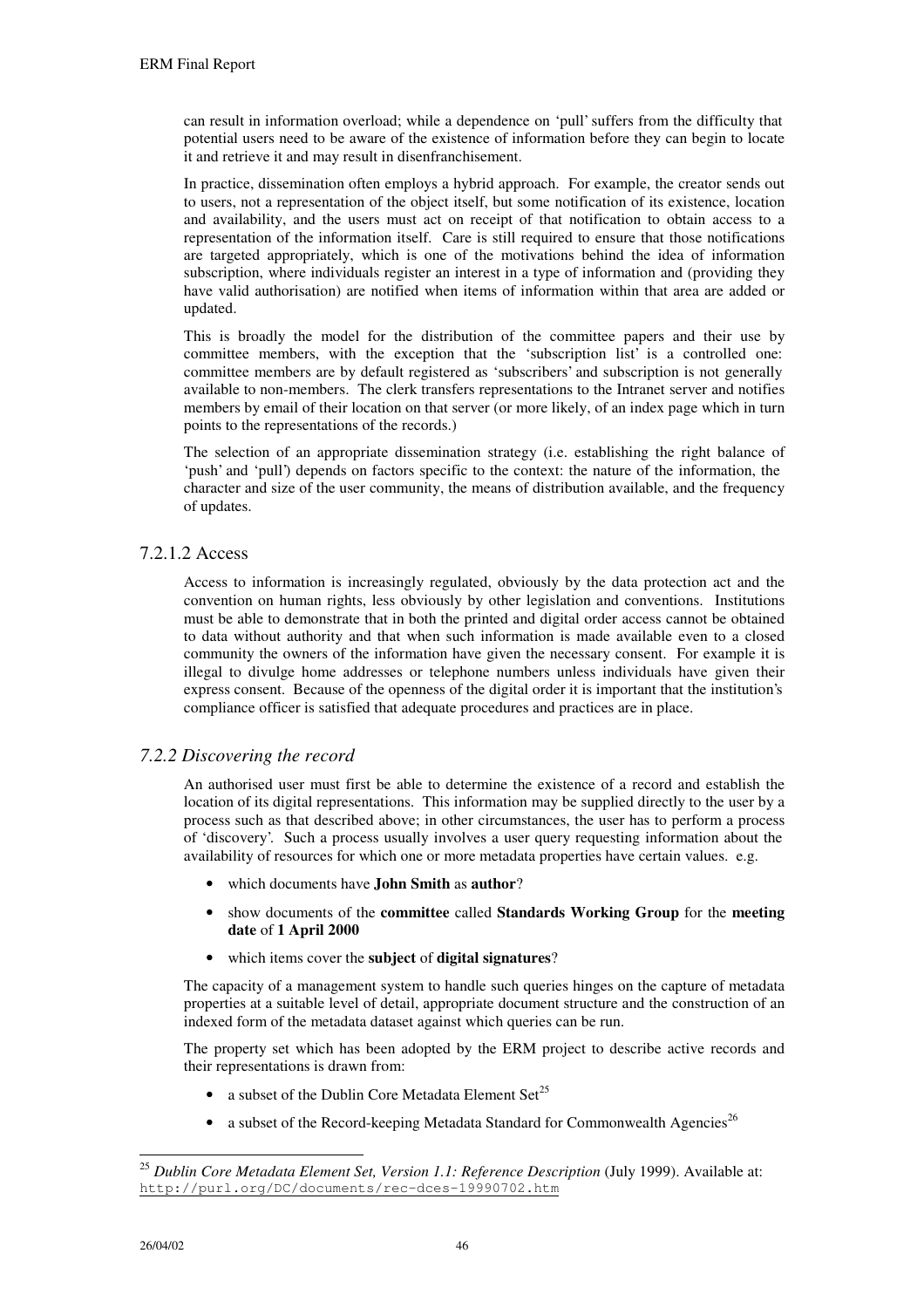(This approach is shown in detail in appendix 3).

Values are captured as part of the record creation and distribution process, and descriptions are stored as RDF-based XML-encoded documents. These descriptions provide a database describing the active records. That database supports both resource discovery and the management functions which must be performed on representations of the record to guarantee its preservation and continued access.

In response to their query, the user receives a (possibly empty) result set of those objects which meet their requirements, or, more likely, a result set made up of some descriptive/identifying properties which are sufficient for the user to make a selection.

In practice the development of a resource discovery tool which works on the metadata described above is a task which the ERM project has not addressed.

#### *7.2.3 Viewing the record*

Having performed a query, selected a (representation of a ) record from the result set, and retrieved that representation from the specified location, a user generally wishes to view the content, and so requires a program which can process that representational form and render it in some output medium, usually on a screen display or in printed form, or both.

Many record users are accustomed to the fact that desktop operating systems and software packages typically conceal this chain of associations between some property of a digital object and a program to process the object. Indeed they become aware of its existence only when it fails - when, for example, they receive a file and the desktop operating system is not configured to associate it with a suitable program.

When we begin to consider the longer term accessibility of the record, however, we face the challenge of supporting a wider range of representational forms and software to process those forms on a range of platforms. At any one point in time, those associations should be sustained in a manner which is as transparent as possible to the user of the record - and this is the case for the committee papers distributed via the Intranet where the association is made by the browser program on the basis of *Multipurpose Internet Mail Extensions* (MIME) type. The longer term management of these associations between representational form and rendition software is a critical part of the preservation process.<sup>27</sup>

#### *7.2.4 Referencing the record*

The creators of other information resources need the ability to refer to existing records, and possibly to component parts of records and to aggregations of records.

This is frequently done through the use of informal and unstructured forms of reference convention ('the report of the standards committee', 'the minutes of the previous meeting'). However such forms function effectively only because the 'scope' of the reference - the range of documents from which the specific target is to be identified - has already been limited in some way and because the human reader of the reference adds additional information drawn from the context of its use in order to determine its intended target.

If a computer program, be it a mechanism performing some process on the documents or simply a document viewer such as a web browser, is to be able to resolve such a reference effectively, then a greater degree of precision is required.

In order for a collection of documents, on whatever medium it is stored, to be useful as an information base, units of information require clear, consistent and unambiguous identifiers which can be used subsequently to refer to those units of information.

A clear distinction needs to be maintained here between the identification of the information units and the names given to the physical objects which constitute digital representations of

 $\frac{27}{27}$  See Chapter 8 for further discussion.

 $\overline{a}$ 

<sup>26</sup> National Archives of Australia, *Recordkeeping Metadata Standard for Commonwealth Agencies* (National Archives of Australia, 1999). Available at

http://www.naa.gov.au/recordkeeping/control/rkms/summary.htm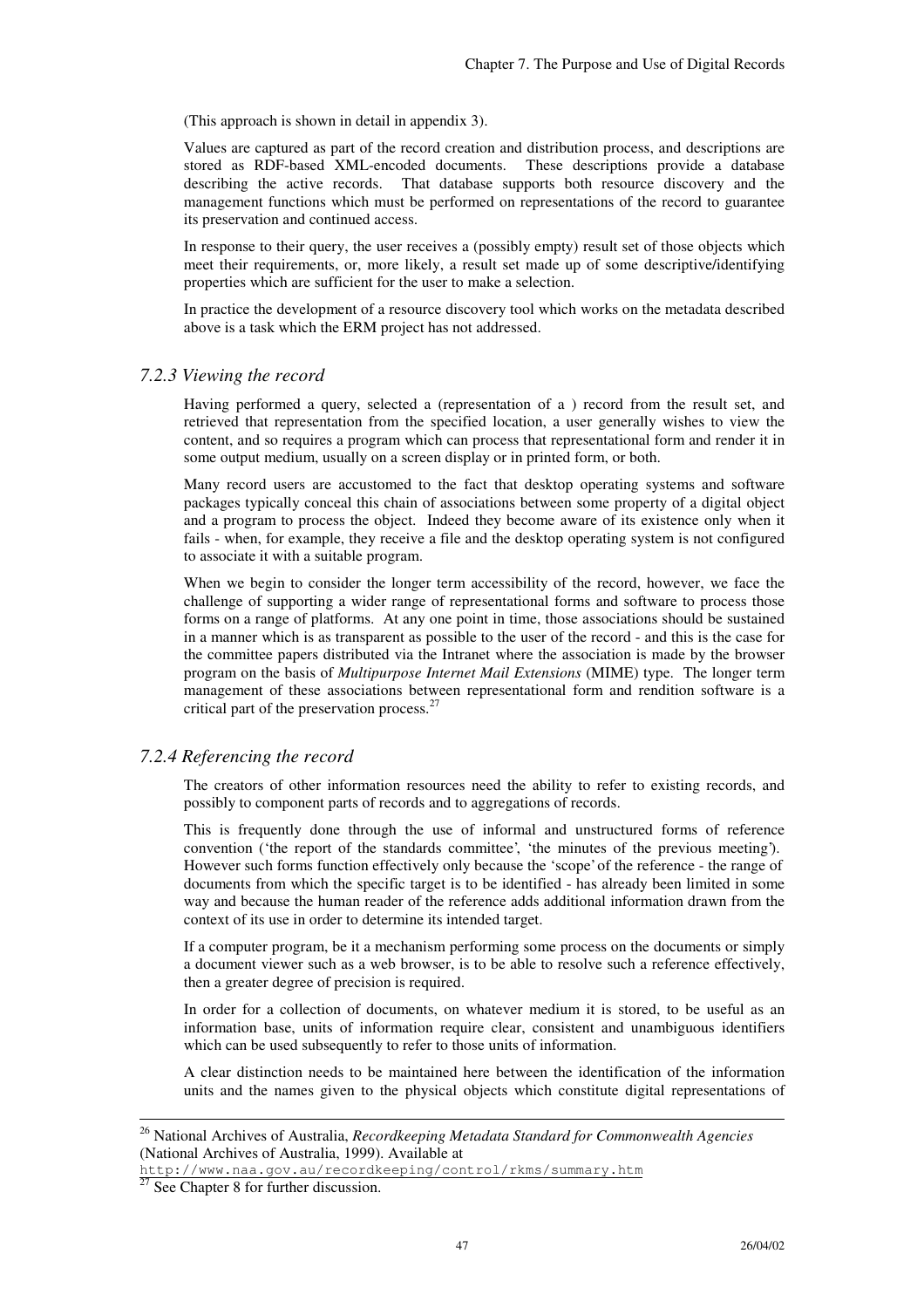those units. The latter is dependent on characteristics of the representational form, particularly those characteristics related to physical structure, and on characteristics of the system within which that representation is stored. The same record may take the form of a single *Microsoft Word* document or a set of several hundred *HyperText Markup Language* (HTML) documents. That set of HTML documents might be stored as a single bounded unit in the form of a 'zipped' file but not necessarily if the metadata provides the mechanism for joining them together logically. And any of these representations might be stored as units within a database management system. The 'names' used to manipulate these physical objects are contextdependent, quite possibly temporary (since physical storage structures are liable to change) and irrelevant to the end user.

The management system must, of course, incorporate a mechanism by which the use of a 'logical identifier' can be resolved into a pointer to the current physical location of the representation(s) of the record.

The ERM project has established a convention for the construction of a record identifier, on the principles that it should be easy for both a human author to construct and use and it should carry an indication of the origination and purpose of the record. The record creation tools incorporate the facility to generate identifiers for records on this basis. The project has not, however, addressed the implementation of a resolution mechanism, with the consequence that this identifier has not been used in the construction of references to existing records.

# *7.2.5 Navigating the record*

It was argued in section 2.3.3 that documents are composite objects, and that they have structural components which a user manipulates.

Various document viewers, most notably web browser programs make use of hypertext functionality to provide navigational features. This may be as simple as the generation of a table of contents or the resolution of cross-references, but it might extend to the traversal of a quite complex network of relationships between parts of the document and between other external entities.

The ERM project has done little to develop this aspect of document delivery for the committee papers. However the adoption of a structured approach to document creation provides a basis for doing so. The documents are not 'closed' objects, which can be manipulated only as units within themselves, and are intended primarily for display; they are structured dynamic information resources.

Furthermore, the association with contextual metadata, which establishes relationships with other records, means that each of these structured resources has the potential to be part of a larger digital information base.

# *7.2.6 Analysing the record*

Conceived in this manner, the content of a set of digital documents becomes available for processing in any way an application program may choose.

The complexity of such processing is restricted by the level of structural description applied to the documents. In the case of the ERM document creation tools, this is quite limited. It is sufficient, however, to make possible processes such as

- analyses of meeting attendance
- identification of members to whom actions are assigned, resulting in the triggering of reminder processes

# **7.3 Operations to support end-user activity**

Although the ERM project has done a limited amount to support end-user activity, this remains a high priority in adding value to the digital resource. Such features will be developed as necessary, though these tools take time and effort to build. In the paper order the navigational aids were both inconsistent and capricious. There was no consistent system of internal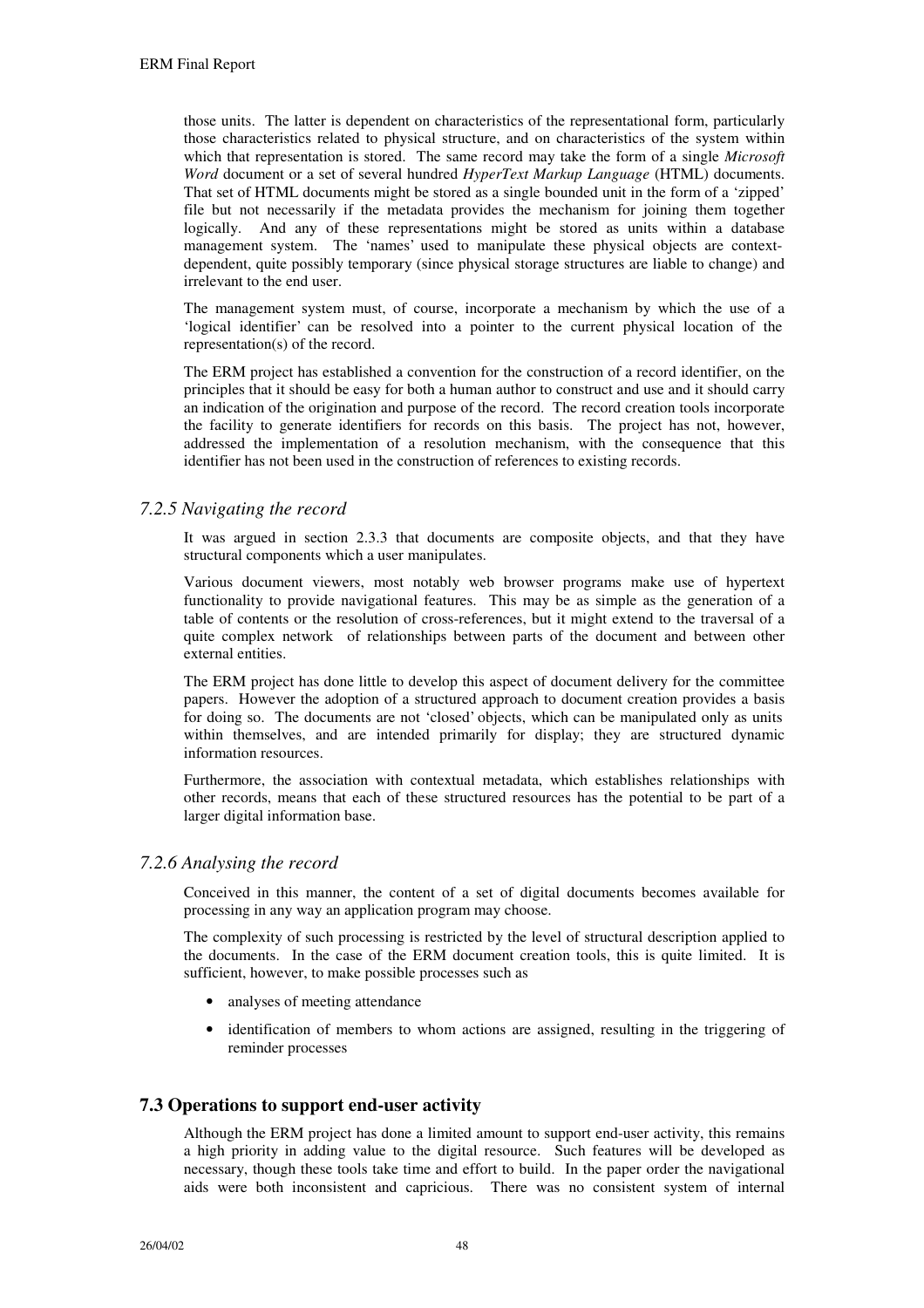referencing and such indexes as were provided were remarkable for their idiosyncrasy and incongruity. For example, in one year bequests might be referenced under bequests and in another under endowments or the professor of history under professor rather than history and so on. The problem is self-evidently an information issue, which must be resolved by rules irrespective of the media. Rules, which must embrace names, places, subjects and so on, have been debated by information professionals since the first index was compiled. In the paper order it is possible to get away without systematically codifying or applying rules as reading a document can often provide the clue to the method (if any) of referencing. This is much more difficult in the digital order particularly in instances where a document only exists virtually and the route into it may only be by exploring links which are themselves dependent on some external scheme of reference. In the digital world there are two approaches to the problem markup and metadata applied consistently from sets of given rules. In the future these will need to be used in conjunction.

# *7.3.1 Indexing*

All indexes require rules. At the most trivial level Sir Hannibal Hammer should be found under Hammer not Sir or Hannibal and the University of Glasgow under Glasgow not University. For retrieval to be automatic in the digital order the whole name needs to be marked up as a bounded personal name but the elements within it differentiated so it is possible to tell the difference between title, first or given name and surname. This is not such a difficult task. The more complex it is to ensure consistency, however and to differentiate between individuals of the same name the more likely this is to happen. In larger organisations it is especially important to be able to associate an individual with a position and an office. In a dynamic record keeping system this will change over time, someone starts their career as a research assistant and may become a professor. There may be several professors of chemistry at one time and many more over time. There may be only one called the Regius Professor but there will be a succession over time and minute takers will need to modify their practices so that there is no ambiguity over identity, otherwise retrieval will be problematic.

Ideally the names employed in the procedures developed by the ERM project should be drawn from a central database or thesaurus. The ERM team was involved in discussions about the need to create such a database of people associated with the university. This is not as straightforward as it may seem. Defining the group is fraught with difficulty as not all the staff are in fact paid by the university, some work for the health authorities, some for associated institutions, some are retired, some are volunteers who serve on committees, and some work for other universities. All have certain rights and privileges and can claim to be members of the university. The finance office is only interested in maintaining records of those whom they pay, while the library needs to know who can legitimately borrow books. This issue remains unresolved but it is one any institution seeking to emulate Glasgow's example will need to address.

Other naming conventions are equally problematic, particularly units within departments or inter-disciplinary groupings. There is little consistency and just as with personal names there is no central authority. There is hope that this will be resolved as an outcome of a project to put the university calendar on line, but the resulting thesaurus will have to be dynamic as departments merge and units dissolve and coalesce.

Much more problematic is subject indexing, essential for retrieval but the terms are difficult to define. The way forward is hard to determine but as in other domains it will require a collective approach, particularly as many terms are dictated by external bodies, the funding councils, Universities UK (previously CVCP). Unlike names, subject terms cannot be marked up as they are unlikely to appear in the text with sufficient frequency to be located by search devices. It is more likely that they will be embedded in the markup procedures.

#### *7.3.2 Work Flow*

In the physical order it is relatively easy, if the files have been properly constructed and preserved, to determine who was responsible for drafting various elements within a document and therefore in shaping policy. This issue has taxed computing scientists for some time and sophisticated software has been developed to allow workflow to be tracked. Such facilities are a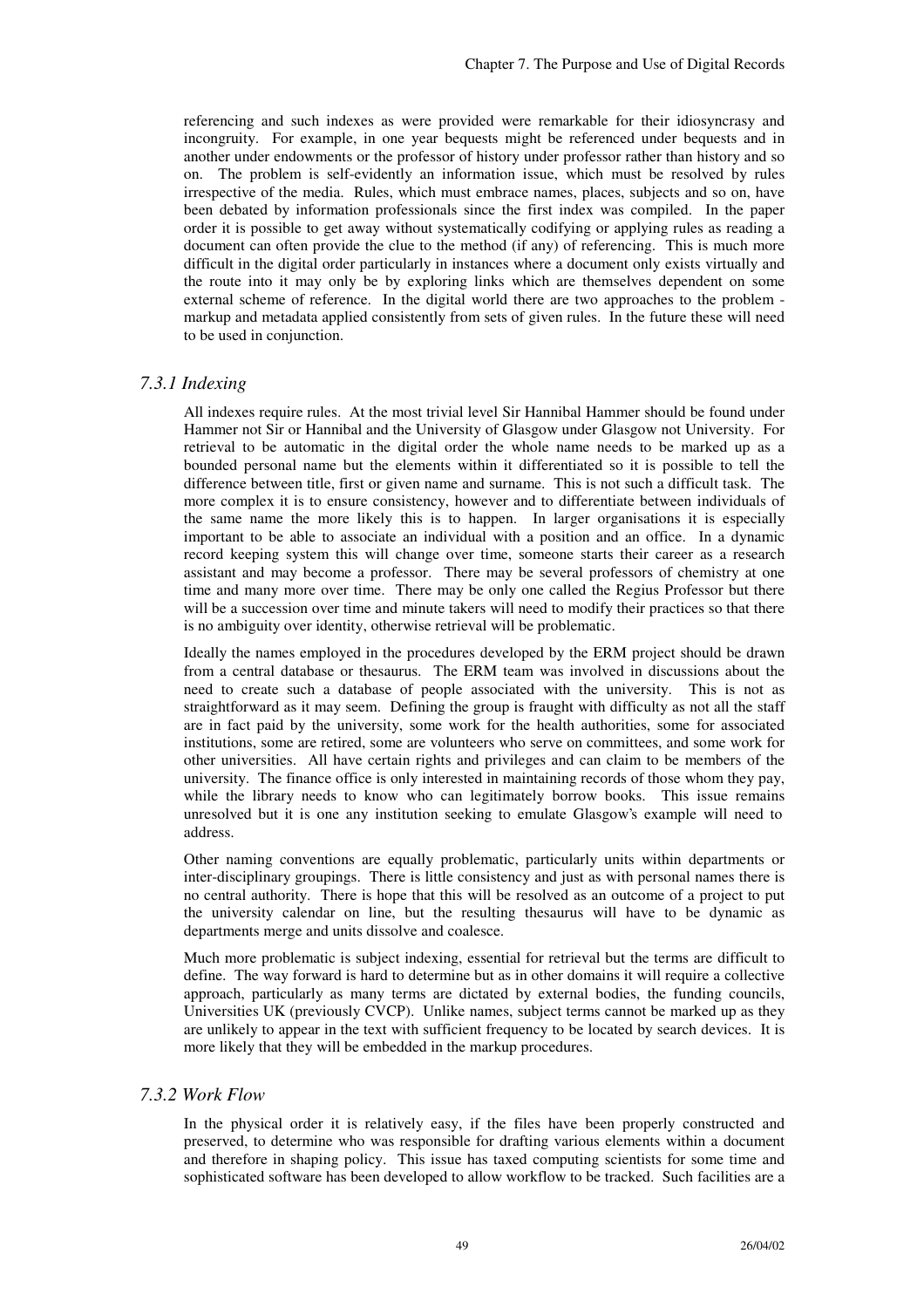feature of *Electronic Document Management systems* (EDMs) which have been reviewed for JISC by the INTRA project team at the University of Manchester<sup>28</sup>. The report makes much of this workflow capability, which it is claimed 'offers a significant opportunity for managers to both monitor work in progress and to see where resources would be best allocated in order to ensure a smooth flow of operations<sup>'29</sup>. As the report correctly suggests, such capability is best adapted to standard transactional records, for example student matriculations, claims for expenses and so on. It is less well suited, as that technology now stands, to the type of records that the ERM project addressed, committee minutes and so on. There are, however, text processing packages which do include such facilities. On the whole they are expensive to install and require common platforms and working practices (unusual in *Higher Education Institutions* (HEIs)). Moreover for most university minutes such elaborate procedures are probably unnecessary, unless there is some strong compliance requirement where policy development is as of equivalent interest to process (transactions).

The capability exists within the ERM approach to develop protocols to remind those who have been tasked by a meeting to carry out some specific instruction the outcomes of which they are required to report on a certain date. There is demand for such a facility and it will be implemented in the future. This information will allow the mapping of work flows and completion rates, increasingly necessary for effective project management and in determining the lifecycle of the associated documentation.

# *7.3.3 Transformation and Production of Representations*

A digital record is created in one representation and transformed into other representations for use, each medium of display requires a different representation. Changing from one representation to another is known as transformation (a document created in *Microsoft Word* may be transformed into HTML). Different representations have different attributes. A document is transformed into each representation as appropriate: for delivery, storage, longevity, etc. An example of this is in the production of the university Calendar. It needs to be made available not just as a printed, bound copy or *Portable Document Format* (PDF) but also in navigable form on the *World Wide Web* (WWW). The source document (say *Extensible Markup Language* (XML)) from which future representations will be generated is not necessarily the original representation (which is probably *Microsoft Word*).

A display of a representation is a rendition of it, for example, an HTML page is the representation and how it looks on a particular browser is a rendition (or view) of that representation, a different browser may produce a very different rendition of the same representation, depending on the type and version of the browser and the settings which the user has chosen. To manage committee papers in the digital world, it is necessary to have various views of the documents available, for example, there may be several views of the minute: decisions or actions, minutes that do not show reserved business and the full text for authorised committee members. An example of how one piece of software has migrated a manual process to the digital world is *Microsoft PowerPoint* which offers a variety of views of the presentation: edit view of each slide, outline view of the presentation, speaker's notes, handouts and thumbnails.

# *7.3.4 Migration of Media and Format*

In the physical order objects migrate regularly from one institution to another. For example an individual or family may keep their books and papers in their attic or strong room for generations. They may decide to deposit them in a library or archive or sell them. The library or archive may subsequently merge with another. The objective of such migration is preservation even when a sales takes place as nothing guarantees long term custody more than the price mechanism. In the paper order much of the migration is by happenstance whereas the same will not be true in the digital order where migration will need to be planned to ensure that

 $\overline{a}$ <sup>28</sup> *A Meta-Evaluation of Electronic Document Management Systems* University of Manchester (August 2000). http://www.man.ac.uk/intra/subproj/proj17.htm

<sup>&</sup>lt;sup>29</sup> A Meta-Evaluation of Electronic Document Management Systems University of Manchester (August 2000), section 2.1.9. http://www.man.ac.uk/intra/subproj/proj17.htm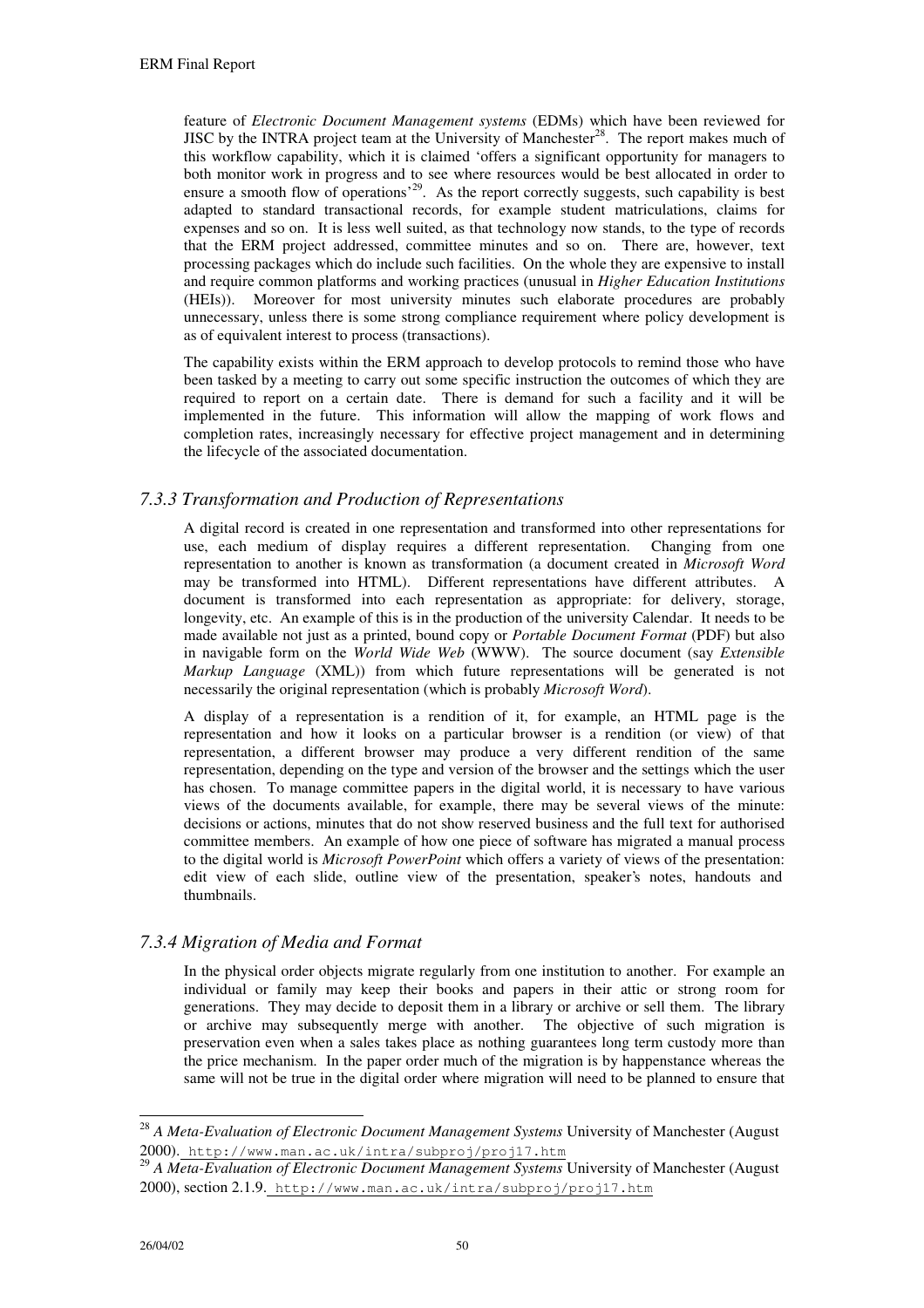content is preserved as platforms are upgraded and operating systems evolve. There are significant issues bound up in such migration, which are not present in the paper order. As has been discussed the image of the document does not reflect the underlying content or structure that is simply a bit stream, for which there is no analogy in the paper order. However it may be important to preserve the representational form. For example it may be useful to know in a form how large the instructions were or the precise positioning of the elements as these may have an effect on user choice and could be the subject of subsequent litigation. The simplest solution to representational forms may be to preserve a physical rendition, but in many cases there is no physical rendition such as form only available on the WWW. In a court of law counsel will wish to establish from a representational form if it was the one that a witness saw or filled in. They certainly will never have seen the underlying database, let alone the structure of its relationship. This is a notoriously difficult area and one where counsel can easily demolish a defence even in the physical order. It is well known this is one of the reasons that the *National Health Service* (NHS) and the armed services have great difficulty in defending cases. What is needed is guidance from the courts in the shape of precedent but many lawyers are at present unfamiliar with the implications of the digital order for evidence. The best institutions can do is to second guess areas of sensitivity which may in an increasingly litigious society give rise to complaint and where it is cost effective to invest or at least explore the necessary migration infrastructure. In the case of HEIs the student record is an obvious area where both for business reasons and risk avoidance such investment is necessary. In any case HEIs will need to develop migration procedures for the large quantities of enduring academic information they generate and wish to retain and where a guarantee of integrity is essential<sup>30</sup>.

#### *7.3.5 Management of Metadata*

Applying metadata at the point of creation is not sufficient in itself. Metadata is dynamic in both the paper and digital order. In the paper order cataloguing conventions change and as a result books are often allocated new references. The same is true for records. Collections of documents in an archive are often recatalogued as time and money allow. With changes in use different aspects of the content may acquire different significance. Functions and therefore naming conventions change and control vocabularies need to be updated. For example in most old established HEIs faculties of arts spawned faculties of social science in the 1960s and 1970s and users of their records need to know when and how this came about. When recataloguing librarians and archivists record old reference systems as these are likely to have been cited elsewhere. Moreover scholars keen to establish the authenticity of a book or document want to be certain about provenance. How did it come to be in such and such an archive, who were the previous owners, was the book or document part of a larger whole that has now been lost, and so on? *Mutatis mutand*i the same will be true for the digital order but more so. With changes in technology the data will need to be migrated to new platforms and this process will need to be documents for precisely the same reason along with checks on integrity and so on. Access rights may change, reflecting societal and legal constraints or the removal of them, associated documentation may be destroyed and so on. All this information will need to be included within the metadata. This process will become much more elaborate than before is because paradoxically in the digital order far more information can be stored and supposedly preserved, and this when coupled with the compliance environment demands far greater transparency. Not all institutions will be able to afford such elaboration but there are social and political pressures for any institution in the public domain to adopt such policies and procedures.

# **7.4 Testing claims of integrity and authenticity**

 $\overline{a}$ 

Records are evidence of activity within an organisation. Their evidential quality depends on their integrity and authenticity, which may be established by technical and/or procedural means.

It is instructive to examine how integrity and authenticity are established in the paper world, before considering how these means may be mapped onto their digital equivalents.

<sup>&</sup>lt;sup>30</sup> For discussion about rules of evidence see *Information technology law*; Ian J. Lloyd (London: Butterworths, 2000 3rd ed.)pp.237-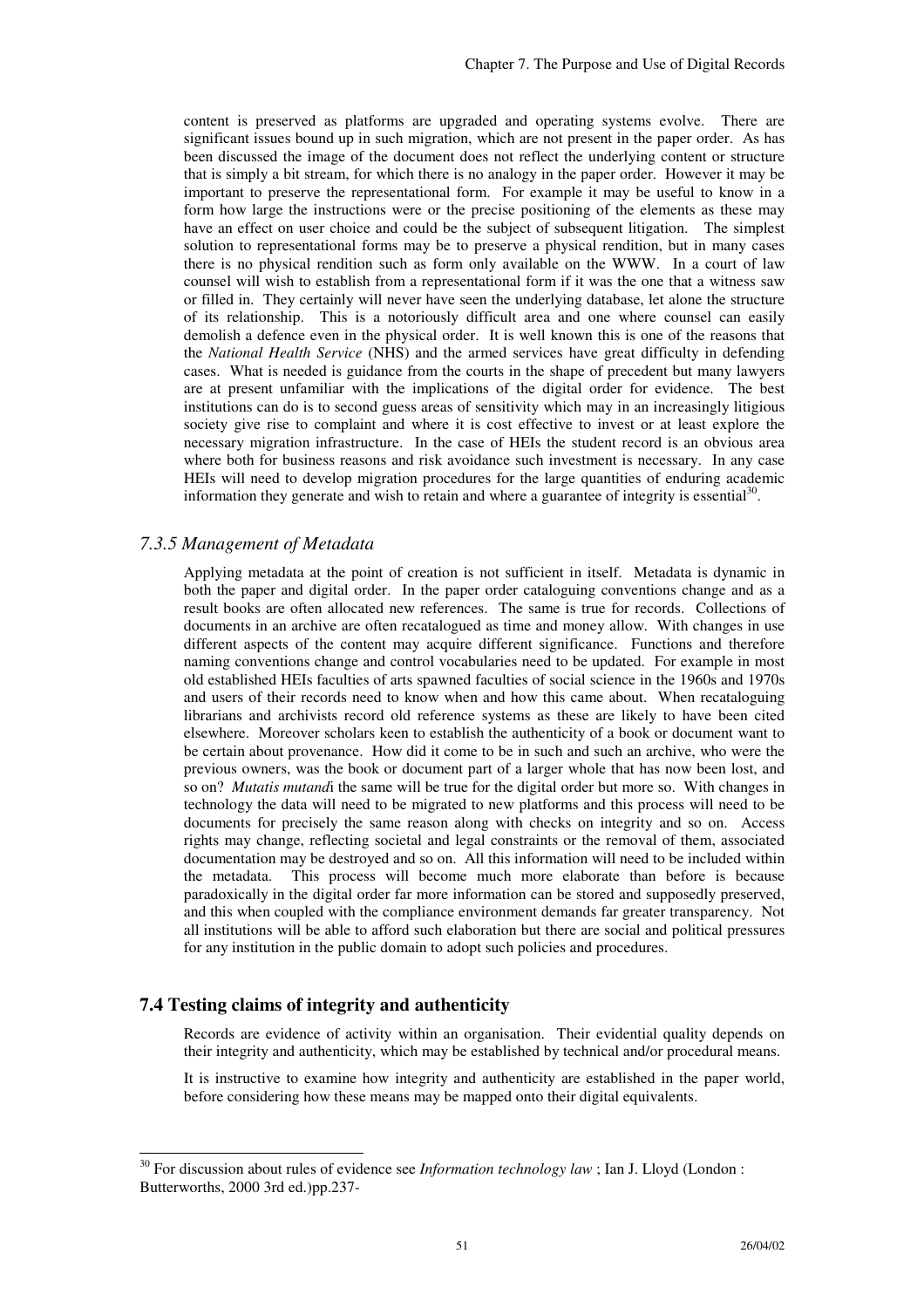# *7.4.1 Authenticity and Integrity in the Paper World*

There are five facets to authenticity and integrity in the paper world $31$ 

- The Circumstances of Creation
- Evidence of Changes
- Who Keeps  $it^{32}$
- Where it is Kept
- Signatures, Seals, etc.

The first concerns the know facts about who created the record, when and where they did it and the purpose for which they did it. This information is essentially metadata concerning the record creation and some of it may be included as part of the record itself, whilst other elements may be found in other 'supporting' records. Records which have this documented provenance are more 'believable' than those which do not.

The second concerns finding clues as to changes or inconsistencies in the paper record. These may include such things as: crossing out, rubbing out, different ink or handwriting. In a paper original these may be readily discernible, but in a world of photocopiers, much of this evidence can be disguised. For this reason, photocopies of documents which are not counter-signed with a 'top-copy' signature are often not acceptable (e.g. wills, power of attorney declarations, etc.).

Traditionally, the weight that might be attached to a record would depend on both where the document had been stored and who had been its keeper. Such issues as who deposited the record with the keeper and who might have had access to it during it storage were very important. If a will was deposited with a solicitor or in a bank safety deposit box, where only the owner (and trusted third parties such as the solicitor) had access to it, then there might be less risk of a challenge to its authenticity than if it had been kept in an unlocked desk draw, accessible to anyone who visited the house.

The final element concerns signatures and seals. Signatures and seals are special 'devices' which are intended to do three things:-

- Assert identity authentication
- Attest to it being unaltered integrity
- Stop denial non-repudiation

A signature is an endorsement, which (in theory), may only be put on a document by one person and is a unique 'mark' made by that person. Signatures on very important documents are often witnessed, to attest to the fact that the signature really does belong to the person concerned, but also that they have signed of their own free will and not under duress. A seal on the other hand involves the application of a unique physical object to the document. In theory the seal could be applied by anyone, but its security comes for the fact that it is stored in such a way that only the true 'user' can get access to it.

Placing a signature or seal on a document makes it very difficult to forge and if (in the case of a seal) it is also used to 'close' the document, it makes it very difficult to alter after it has been sealed.

 $\overline{a}$ 

<sup>&</sup>lt;sup>31</sup> Jeff Rothenberg argues for a universal concept of authentication based on 'suitability for purpose' in his paper "Preserving Authentic Digital Information", in *Authenticity and Integrity in the Digital Environment* (Council on Library and Information Resources, May 2000). Available at http://www.clir.org/pubs/abstract/pub92abst.html

 $32$  See for example Clifford Lynch's article "Authenticity and Integrity in the Digital Environment: an Exploratory Analysis of the Central Role of Trust", in *Authenticity and Integrity in the Digital Environment* (Council on Library and Information Resources, May 2000). Available at http://www.clir.org/pubs/abstract/pub92abst.html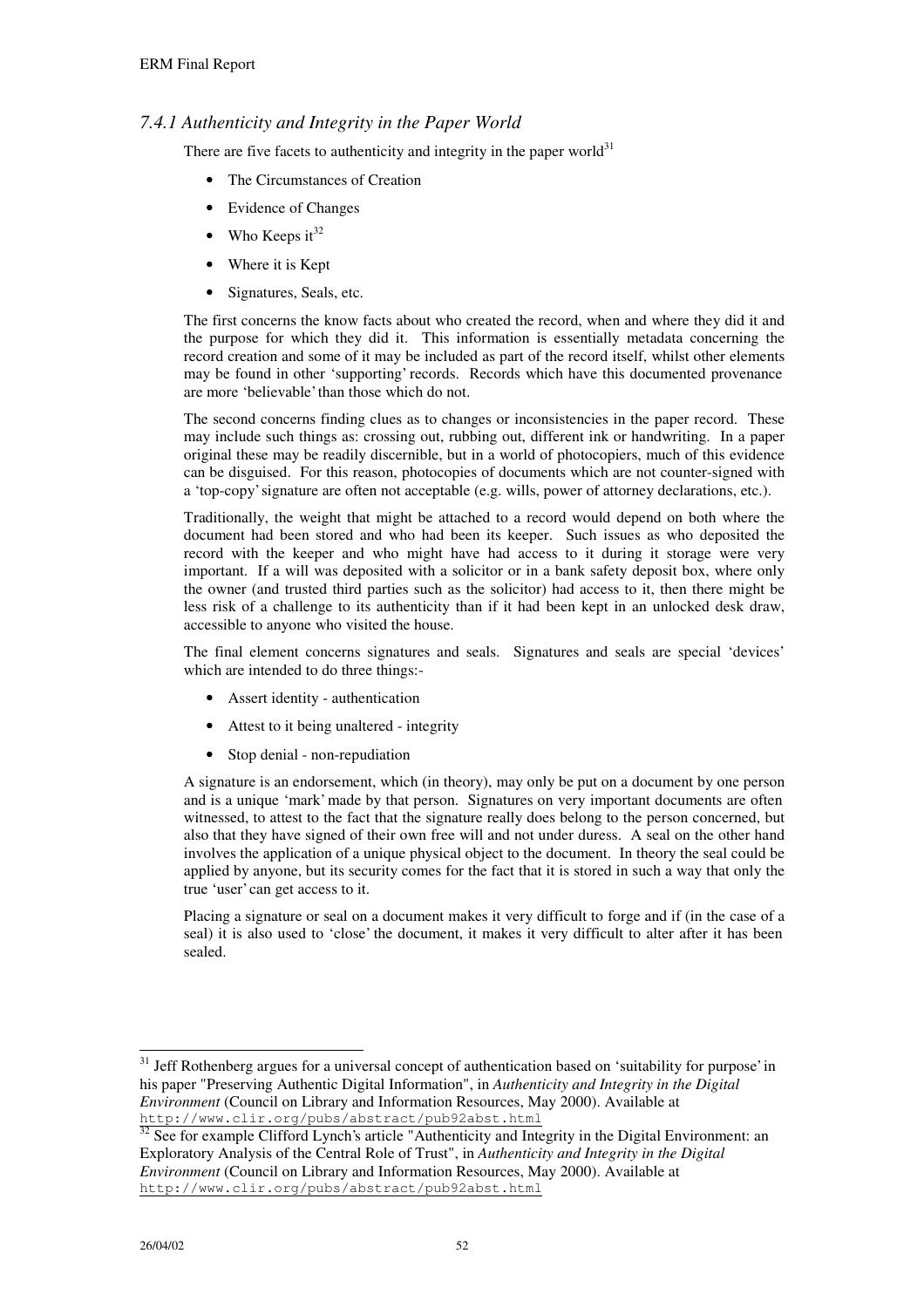# *7.4.1 Authenticity and Integrity in the Digital World*

There are considerable problems with records in the current digital world, as many of the longestablished facets of the paper world have yet to be incorporated in digital form in the way that we work with digital documents.<sup>33</sup> The main problems are:

- The circumstances of creation rarely accompany the digital document (there is inadequate metadata about the creation)
- Changes in digital documents are very difficult, if not impossible, to detect
- Copies of digital documents are identical to the original $3<sup>34</sup>$
- Digital signatures or seals are rarely used
- Date and time information attached to files in the form of modification date and time are easily falsified and therefore unreliable

# *7.4.3 Digital Signatures*

 $\overline{a}$ 

Digital signatures are essentially an encryption of identity information, date and time information and a fingerprint (or digest) of the state of the document at that time. The last of these is very important because it allows one to check the integrity of the information contained in the record as the signature will be invalidated by any change to the file after it has been signed. It should be noted that a digital signature actually has more in common with a seal than a hand-written signature. Digital signatures employ encryption technologies with the following components:-

- a private key used to encrypt the signature information, this key belongs to the signatory and is kept securely by them
- a public key which is used to decrypt the signature information, this is made widely available so that anyone who wants to verify the signature and the integrity of the document may do so
- software to produce signatures from the document digest, identity information and date and time



#### **A schematic diagram illustrating digital signatures**

In a similar way to a seal, digital signatures employ a private 'device' called a key to which only the authorised user should have access and which is used to encrypt information concerning the identity of the signer and a digest of the state of the file being signed. The signature is verified

 $33$  These problems are well explored in Peter Hirtle's article "Authenticity in a Digital Environment", in *Authenticity and Integrity in the Digital Environment* (Council on Library and Information Resources, May 2000). Available at http://www.clir.org/pubs/abstract/pub92abst.html

<sup>&</sup>lt;sup>34</sup> See David Levy's article "Where's Waldo? Reflections on Copies and Authenticity", in *Authenticity and Integrity in the Digital Environment* (Council on Library and Information Resources, May 2000). Available at http://www.clir.org/pubs/abstract/pub92abst.html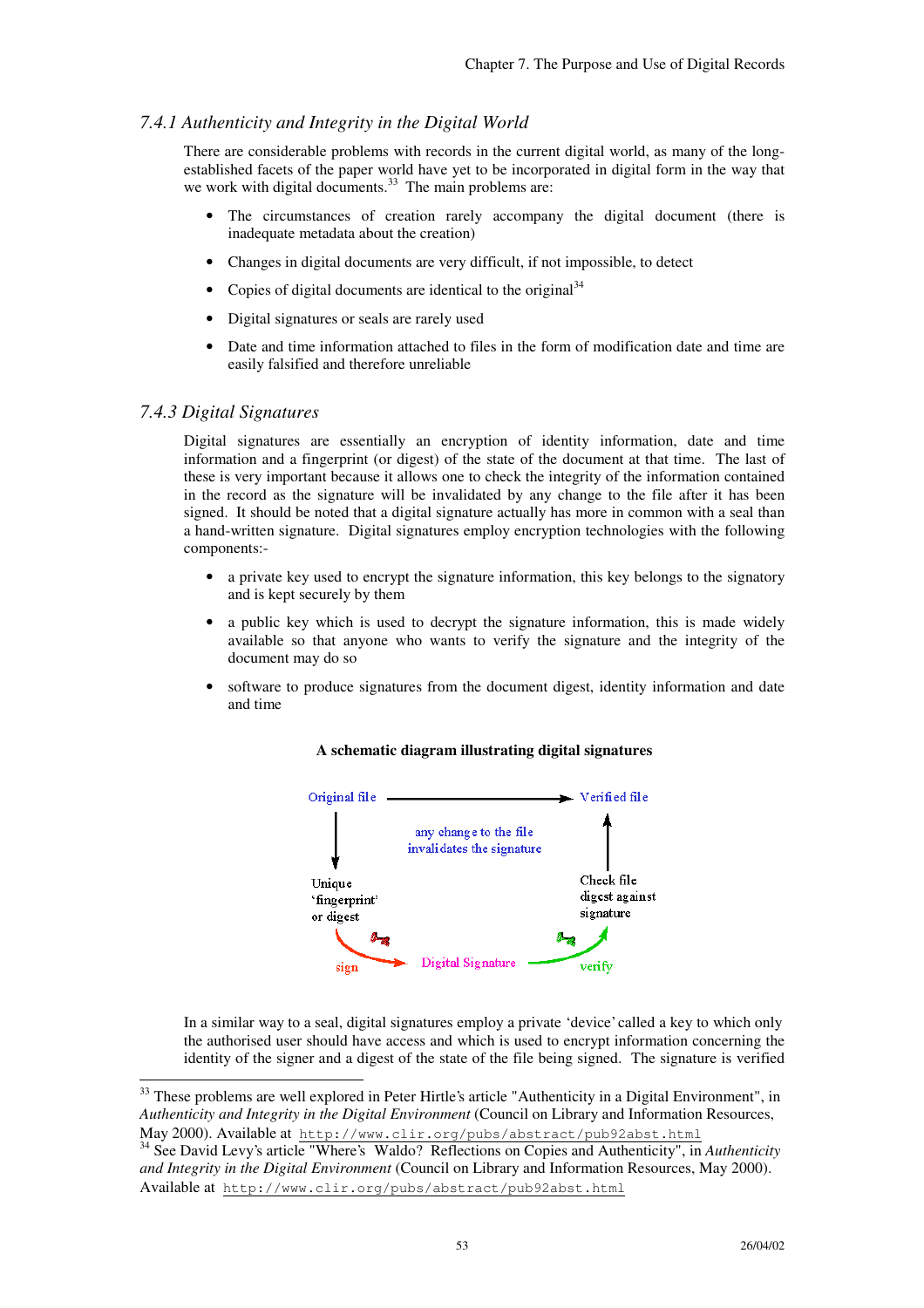by decrypting with a public key which is made widely available. A good account of the technology involved is given in 'An Introduction top Cryptography' which is included as part of the free encryption and signature package 'Pretty Good Privacy' (PGP)<sup>35</sup>.

For digital signatures to be widely adopted, the community using them needs:

- a proper environment for issuing the necessary keys, so that people accepting the signatures can have confidence that the 'keys' belong to who they say they do
- proper procedures as to who signs and under what circumstances
- verified date and time on the machines on which signing takes place
- a system for the storage of public 'keys' for verification of signatures
- software to verify digital signatures using the public 'keys'
- signatories must understand the need for safe storage of the private 'keys'

There are two significant problems with the use of digital signature:

- What exactly do we Sign?
- What do we do about Migration?

The first of these is relatively easy, it simply requires an informed decision. We can sign either a particular form (or all forms) of the document itself or a 'canonical' form of the document (that is a form that can be used to create all the other forms needed) it could be DOC, PDF, RTF, XML, HTML, etc. and the conversion/transformation process by which the other forms are produced from the canonical form (i.e. all the programs and control files).

The second is more problematic and will be discussed further in Chapter 8 under the general heading of migration in the context of long-term retention. In summary there is a simple choice:-

- Find the original signatory and get (s) he to sign the migrated version after carefully checking that they are the same
- Get a 'custodian' to verify the original signature prior to migration and then sign the migrated version to say that it is the same as the original (after careful checking)

Given that even the best migration strategies will result in a small amount of change in at least the layout and presentation of a digital record, the main question is how much difference can be tolerated after the migration?

# *7.4.4 The Way Ahead for Digital Integrity and Authenticity*

Essentially the means that have been used for centuries to establish authenticity and integrity in the paper world can, for the most part be adapted to the digital world.

- The Circumstances of Creation include adequate metadata with each digital document at the time of creation, which gives the necessary information concerning the circumstances of its creation (who, when, why, etc.).
- Evidence of Changes the only solution to this problem is to employ digital signatures which attest to the state of a document at a particular time. If the document has been changed, it will not be possible to tell exactly how it has changed, simply that it has been changed and cannot be relied on.
- Who Keeps it documents of record must be entrusted to a 'trusted custodian' or third party who can be relied on to keep the record where only those who have legitimate business accessing it can do so.
- Where it is Kept the custodian needs to run a secure well managed repository where security, access and ensuring that technological progress and media failure does not render the record inaccessible are all taken care of.

 $\overline{a}$ 

<sup>35</sup> *Pretty Good Privacy* http://www.pgpi.org/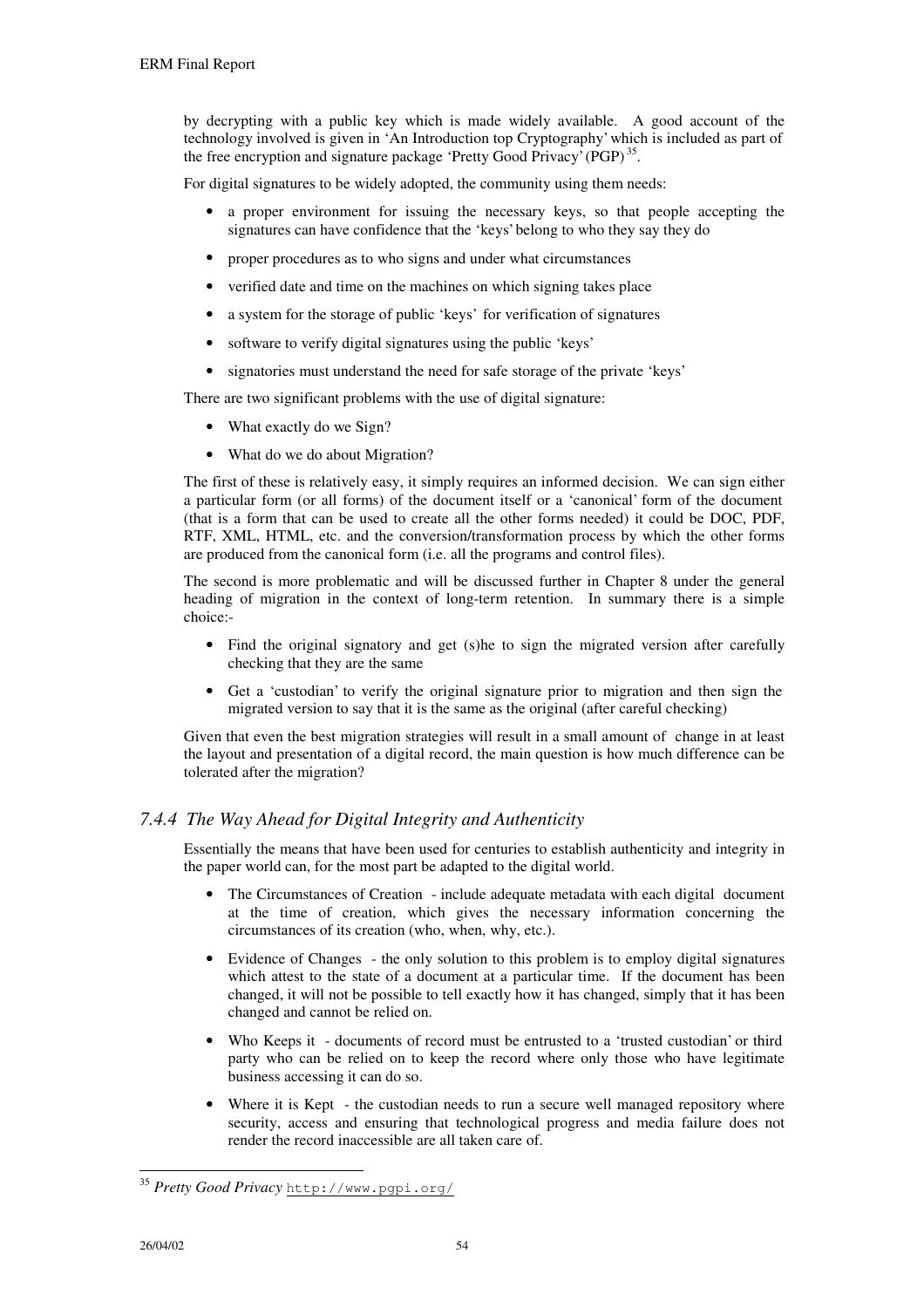• Signatures, Seals, etc. should be applied at deposit, with validation and resigning at each migration to give added confidence in the authenticity and integrity of the record.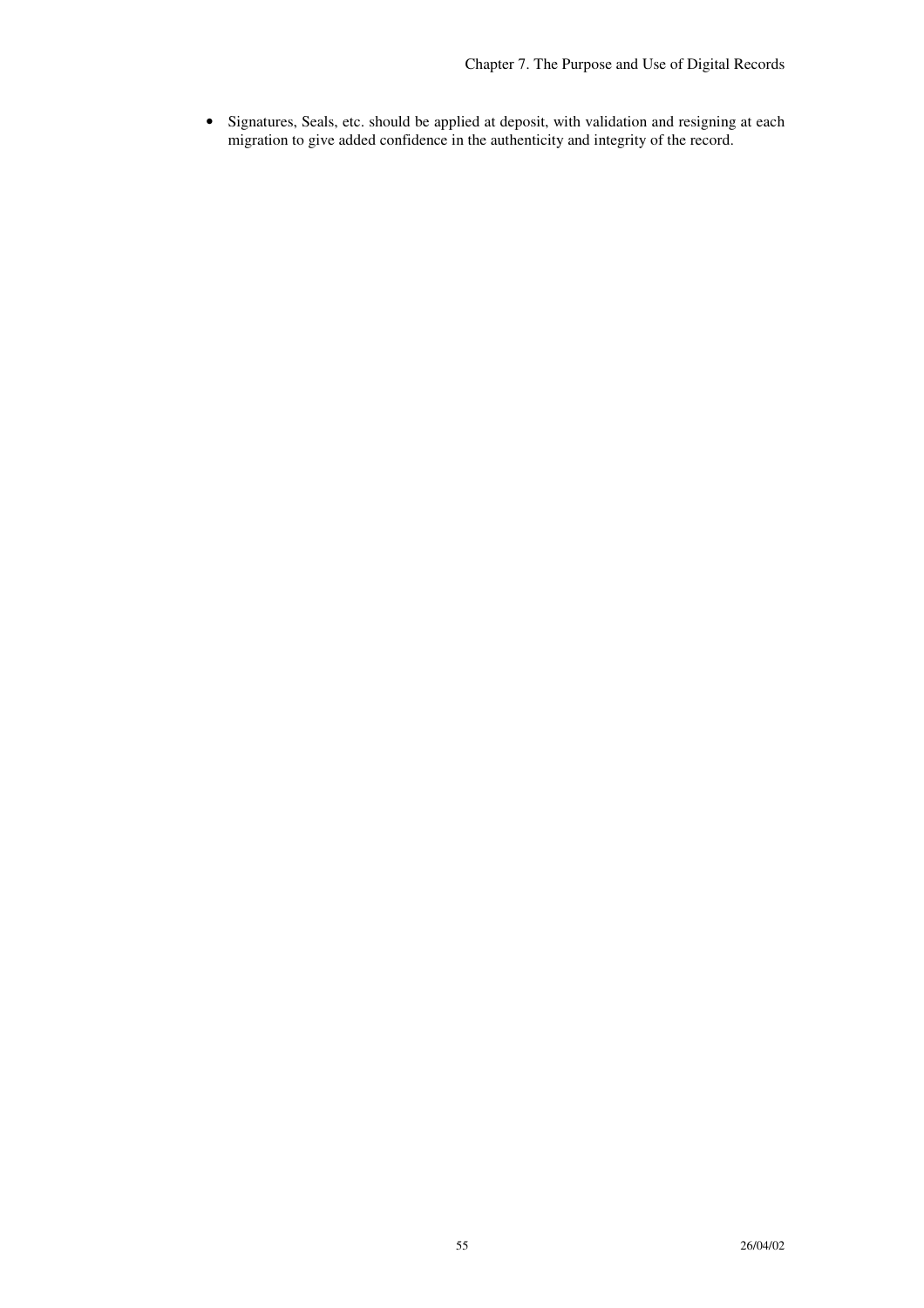ERM Final Report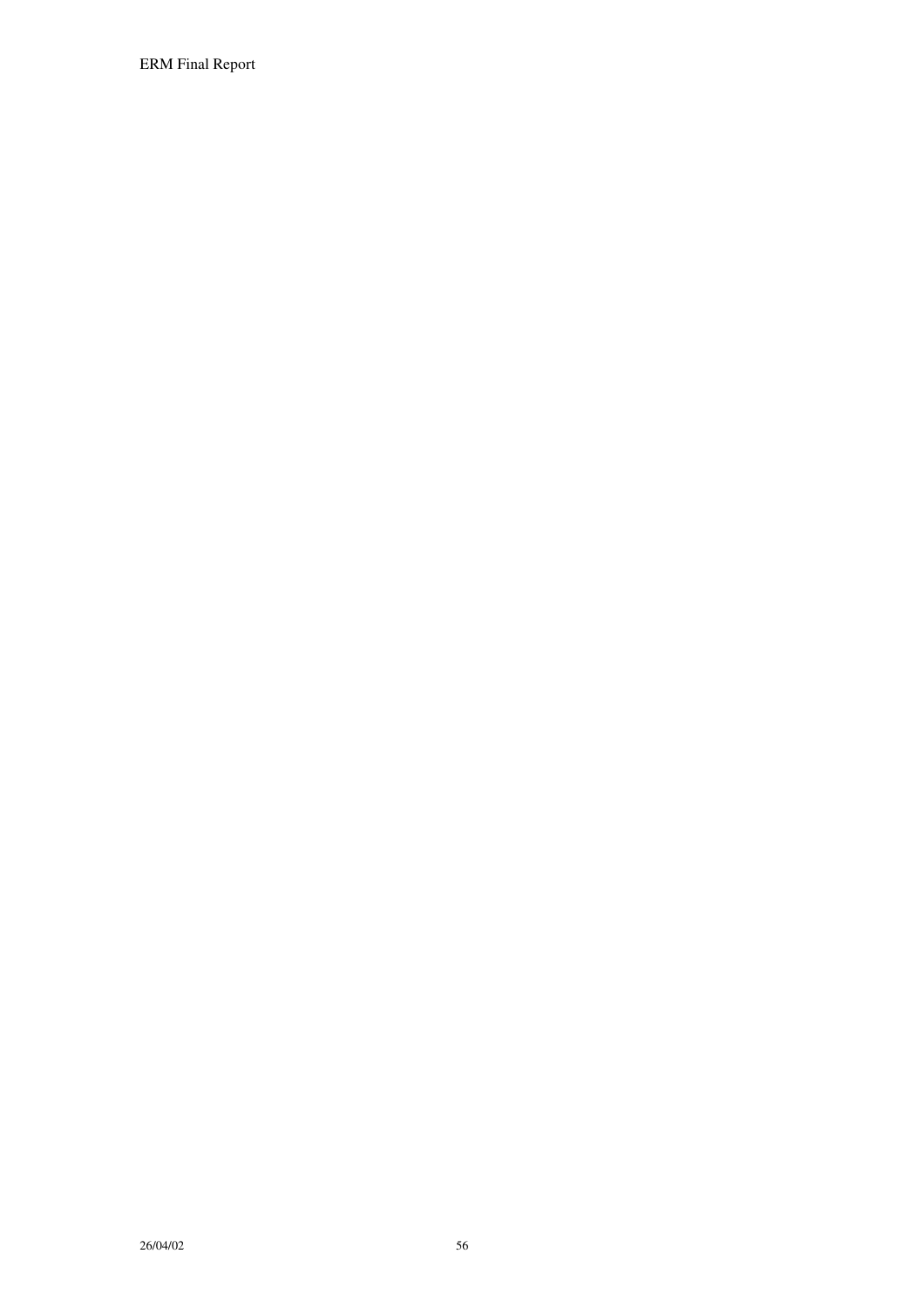# 8. The Management and Preservation of Digital Documents

# **8.1 Introduction**

The creation of a digital archive was not a fundamental part of the remit of the ERM project. However, one of the implications of the previous two chapters is that decisions about the creation of any digital object can only be made in the context of what uses will be made of that object. For the case of the digital record, at least some of these objects will be destined for permanent preservation, and that is another specific 'use' which conditions creation procedures.

This chapter argues that the preservation of a digital record is a complex process, some aspects of which are still not well understood, and that effective preservation strategies carry considerable resource implications. This is not to suggest that the preservation of paper records is cost free. However, the nature of the digital environment means that the locus of those costs may be different for the digital record and there may be a corresponding shift in some of the roles and responsibilities associated with the agents involved.

It has been argued that the circumstances of creation of a representation of a digital record are critical to its preservation. While this is true for the case of the paper record also, the 'preserver' of the digital record has a clear interest in shaping those circumstances to meet their requirements and gaining the co-operation of the 'creator' in that process. In some senses, the interests of the preserver might be regarded as different to those of the 'creator'/'user' - consider the case where the preserver wishes to ensure that complete contextual description/metadata is captured while the creator wishes to distribute the record to a user constituency as quickly as possible. One of the key challenges is to reconcile such conflicts.

The characteristics of the digital environment create a demand for a pro-active approach to the management of the record: doing nothing and hoping to recover later is no longer a viable strategy because of the high risk that access to the information content of an object will be lost within a short period of time. Furthermore, preservation in the digital environment is not a 'oneoff' cost: it will require investments of resources for a potentially infinite period into the future.

# **8.2 How the digital record is different**

Summarising briefly from chapter 2, the digital record differs from the paper record in the following fundamental ways:

- a user's 'experience' of any digital object is a complex product of the data itself and the operations performed on that data by software tools which enable it to be viewed
- the durability of digital objects is circumscribed by the limitations of storage media and the rapid change in hardware and software technologies
- a digital record may exist in many different representational forms each of which is appropriate for a particular use purpose
- almost any use of a digital record requires the making of a copy

As was noted above in Chapter 2, these factors have profound implications for how the digital record is managed (including how it is stored for long periods of time) and particularly how questions of the record's integrity and authenticity are addressed.

A digital object which is a representation of a record exists not as a single discrete unit but as an entity within a complex network of relationships:

- with the software agents which enable a human user to obtain access to the information content
- with other digital representations of the same record
- with other records (which may or may not have digital representations), or aggregates of records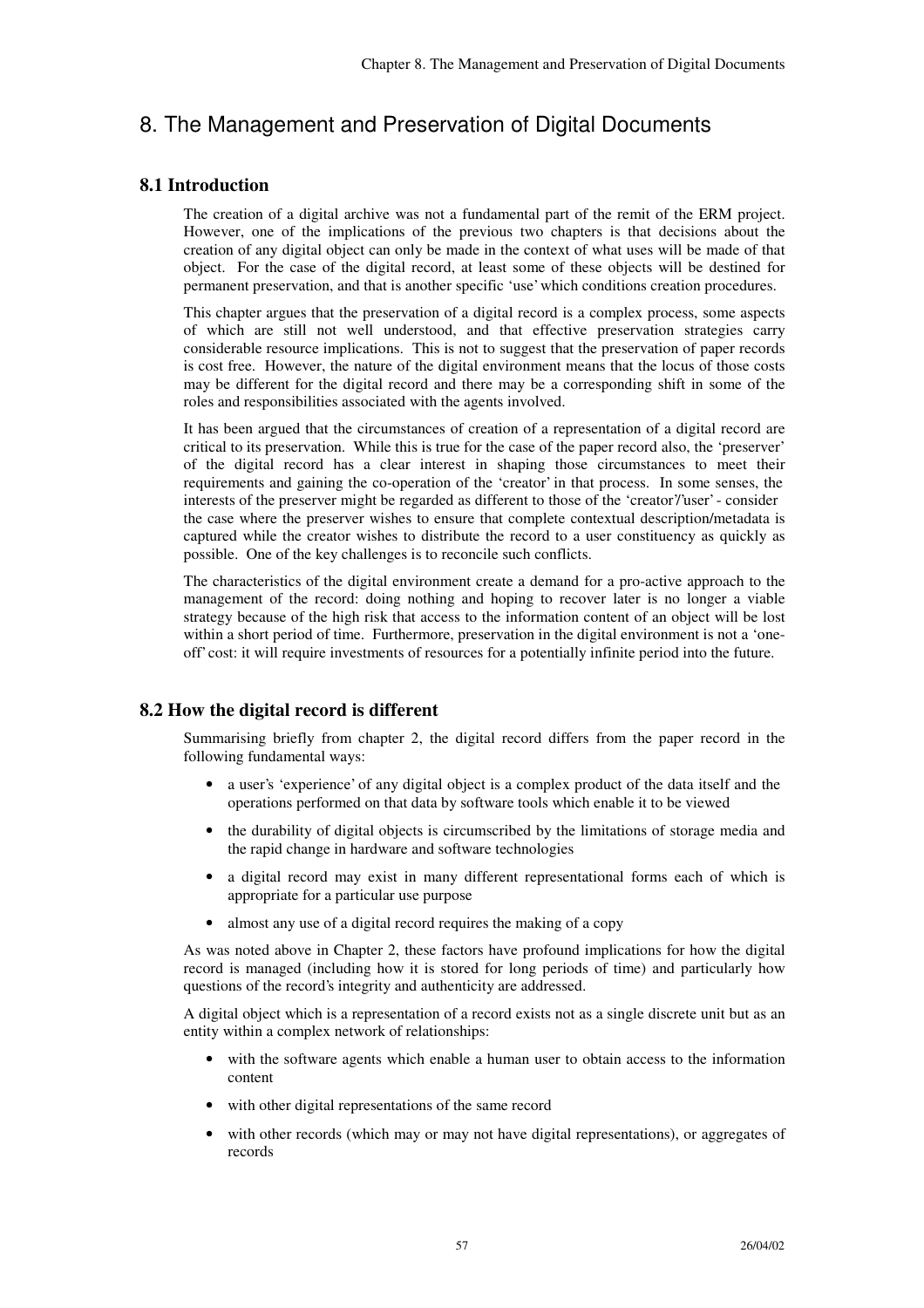with the agents (individuals or organisations) who had a role in its creation and use, and with functions and activities performed by those agents

In order for the object to continue to have value as a record, the conservation and maintenance of these relationships is as important as that of the digital object itself.

# **8.3 Strategies for digital preservation**

The strategies proposed to address the problem of digital preservation fall into three classes $^{36}$ .

- **technology preservation**: retaining the obsolete hardware and software technologies which provide access to the digital object
- **technology emulation:** developing new hardware and software to replicate the behaviour of obsolete technologies
- migration: the transfer of digital data to new technologies before the current ones become obsolete, in a manner which preserves the significant elements of content and functionality

The selection of an appropriate preservation strategy depends in part on the nature of the digital object.

The user's experience of a digital object is always 'mediated': it is the product of the data itself and the operations performed on that data by hardware and software tools. If it is thought possible to comprehend the 'original user experience' of the object, it must be decided how significant that experience is to the value of the object. In the physical world the 'look and feel' of a newspaper is valued by any user and cannot be replicated in other media. The experience of some classes of digital object is highly dependent on their processing. In the case of objects like games software, for example, the behaviour of the hardware platform is possibly as important as the content/structure of the data object. In such cases, it would seem as if only technology preservation or emulation can deliver this.

# *8.3.1 Selection of a suitable strategy*

The strategy which is appropriate for one type of digital object or collection of digital objects may be totally inappropriate for another<sup>37</sup>. To arrive at a suitable strategy a careful evaluation of the experience of using the digital objects must be carried out.

One of the features of discussion preservation strategy in the literature is the rather absolutist stance taken by some authors. As in many academic debates this appears to stem from the fact that different authors come from different backgrounds/cultures and are addressing different issues. Appropriate technological solutions will differ depending on the nature of the digital object. For example, a multimedia representation will require an element of technology preservation coupled with emulation for it to work, whereas a database can be normally be migrated to a new platform.

At present there are no definitive solutions to which preservation strategies are appropriate. Even for the digital documents considered in this report.

# *8.3.2 A preservation strategy for digital documents*

For the case of the record in the form of a digital document, it has already been argued that the experience of the record by two individuals with the same software tool is unlikely to be identical, as a result of different settings and different hardware components (screen resolutions, printers, etc.). As a result, the creator of a record cannot know the experience of the record

-

 $36$  It is not the primary purpose of this study to evaluate the relative merits of these strategies. The migration approach is generally considered to be the most promising, but it is acknowledged that the complexity and costs, and indeed the risks, of the process are variable and context-dependent - and, to a large extent, still unknown for the longer term.

<sup>&</sup>lt;sup>37</sup> See Seamus Ross *Changing trains at Wigan*...for a synthesis of the current situation.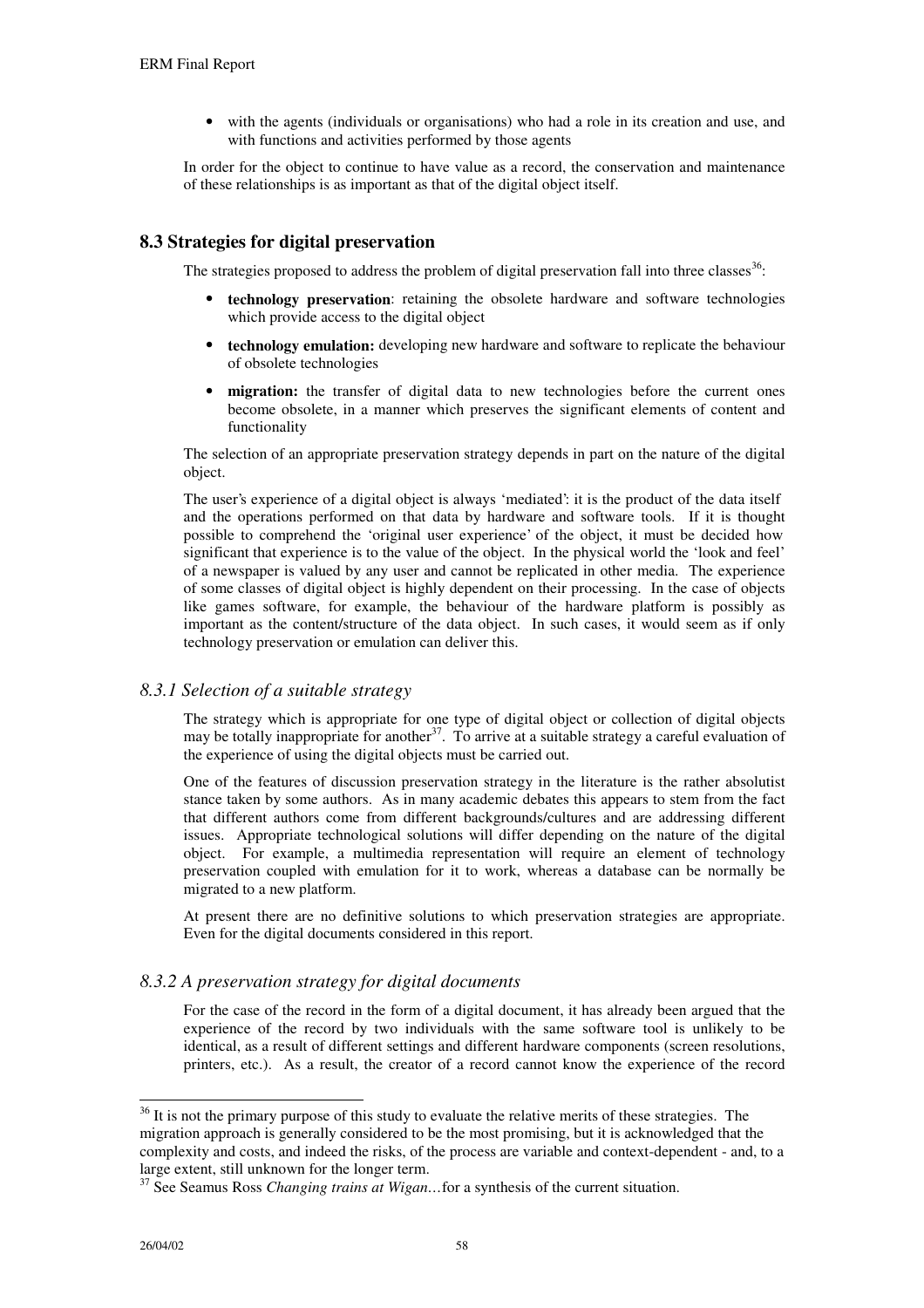which others have even at the time of creation, let alone the experience which people might have in the future with different versions of software and on different hardware.

In addition, even in the short term, it is likely that an individual instance **must** exist in multiple representational forms as required for specific uses (editing, printing, browsing, etc.) and each of these representations may be regarded as an equally valid form of the record.

That is: a representation of the document created using one software tool can be transformed into another representation for use by another software tool, without **significantly** affecting the user's 'experience' of the record in the two cases any more than the differing experience of users using the same tool. This factor suggests that migration is at least a **feasible** strategy for the preservation of the document.

It is still the case that there has been less work conducted on emulation than on migration, and at least for the case of simple digital documents a migration-based approach to preservation may be appropriate.

Migration is not the only strategy but for our purposes migration seems to be suitable at present for preserving digital documents.

### **8.4 Migration as a preservation strategy**

If it is accepted that migration is a **feasible** preservation strategy for digital records, this allows one of the major technological problems to be addressed - the fact that technology is constantly changing and thus representational formats have a limited lifespan. This however only moves us one step along the road to a preservation strategy.

As indicated in the previous chapter, maintenance of the authenticity of digital records has much in common with the maintenance of authenticity of paper records. It should therefore come as no surprise that the same principle applies to preservation. The main differences come from the fact that all experience of a digital record is mediated through computer hardware and software rather than being a direct experience of the record as it is in the paper case. This would not in itself be a problem if these technologies were relatively static, but as is well known, the pace of technological change is very rapid and is likely to remain so into the future.

#### *8.4.1 Common features*

In the paper world, the archivist/records manager needs to establish:

- appropriate environmental controls
- security
- periodic integrity checking

It is unsurprising that in the digital world these are equally important. Additionally, since even small amounts of loss of integrity can render the digital object inaccessible, there is additionally a need for:

• backup

These features are required irrespective of the preservation strategy selected, they are common features of all strategies.

#### *8.4.2 Aims of migration*

Migration is required to:

- combat media degradation
- combat technological obsolescence,
- improve cost-effectiveness
- meet new use/access requirements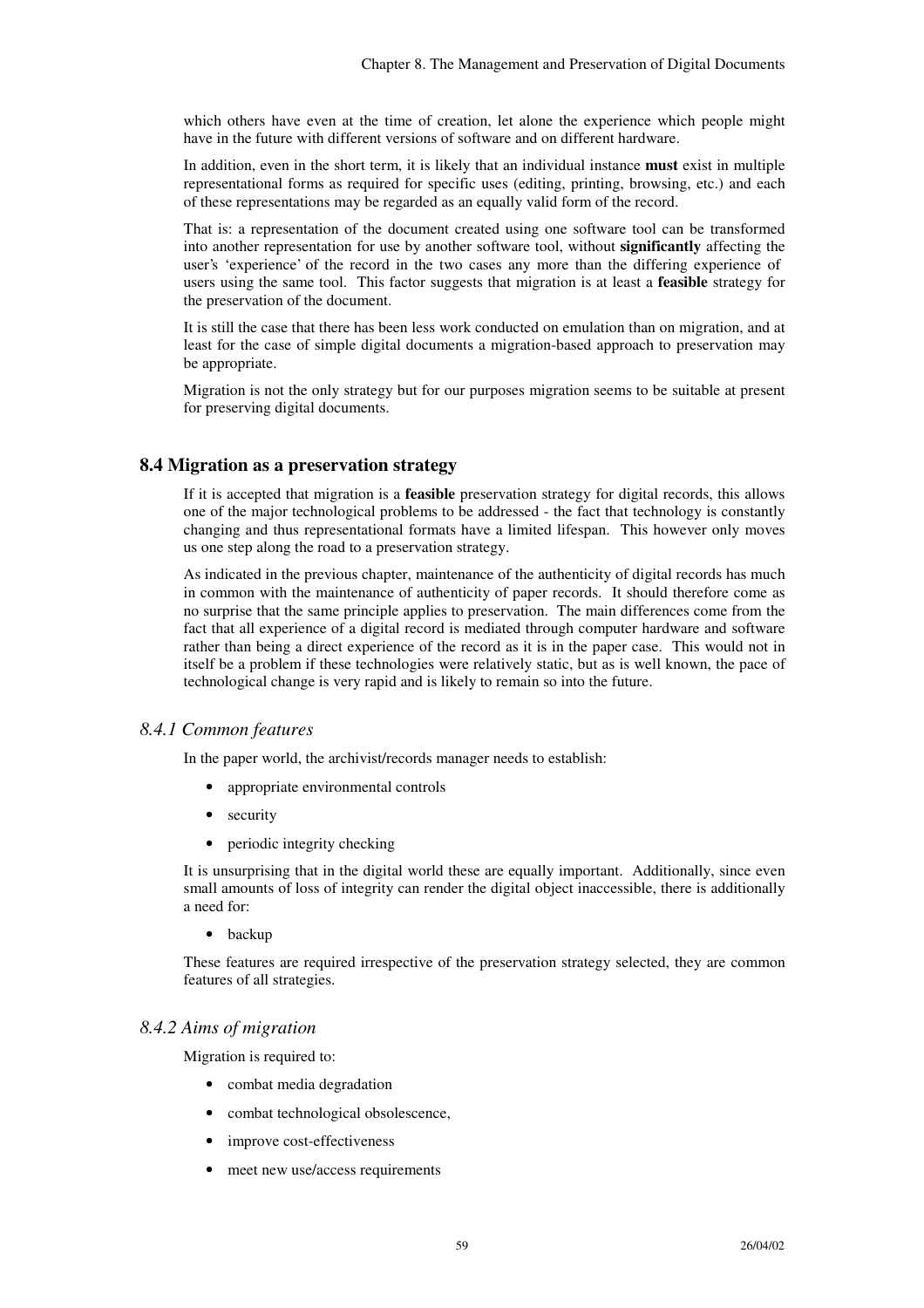The first two are much discussed in the literature<sup>38</sup> and although both costly and infrequently implemented in organisations, are reasonably well understood. The aim is not simply to ensure that access is to the information contained within our documents in the future. Since preservation is an inherently costly activity, it is essential to add value to the records by virtue of the way in which they are curated and by facilitating new uses or modes of access that are not practical in a paper-based archive.

The idea of adding value to documents by migration is not new. It has long been argued that an appropriate strategy for database migration is to preserve the data in an accessible form, together with details as to how it was accessed, rather than preserve the system (or an emulation of it) which allowed user access. In the future new means of access may be developed which will allow use of the data in ways that were not possible when it was created. There are of course methodological problems associated with such re-purposing.

# *8.4.3 Types of migration*

The four migration aims listed in the previous section translate into three types of activity:

- refreshment: copy to another media instance of same type, without altering bits of representation or associated descriptive data
- replication: copy to a media instance of a different type, without altering bits of representation or associated descriptive data
- transformation: process which generates a new representational form while attempting to preserve information content

These types of activity represent, to an extent, a scale of increasing risk to the integrity of the information contained in the record, which must be of concern to curators. Assuming that there has not already been media degradation, the first represents little if any risk to the content. In the second case there is a slightly increased risk. This is less so if all the contextual information is contained in the 'associated descriptive data' and there is no reliance on information content in either the file names or the filestore structure which may be modified by replication.

The final case will almost inevitably result in some information loss. Most people will have experienced, for example, a change in some aspect of a word processed document when transferring it from one version of a word processing program to another or from one package to another. The extent of change may be minor, but there is a risk that it will not be and an important part of a migration strategy is careful checking of, at least, a sample of files migrated.

Many discussions of digital preservation recommend representations encoded in accordance with standards such as SGML and XML for long term storage, on the grounds that they are not only free of the limitations and dependencies inherent in the use of proprietary encoding formats, but they are by their very nature less volatile/more durable and the requirement for risky migration is minimised. While both of these claims are true, it must be recognised that

- **No** standard format is guaranteed to be permanent: at some time it will be necessary to migrate a representation of a record from one long-term storage format to another
- Transformations **will** be required to generate other representations from the long-term storage format and any event the range of 'delivery formats' required for user access will vary through time

It should be remembered that in this context archivists mean by 'time' long periods extending over at least a thousand years.

# **8.5 A functional model of an archival system**

Irrespective of the preservation strategy, the objects to be preserved need to be maintained within some sort of framework which provides both the features needed for maintenance of

-

<sup>38</sup> See DLM-Forum *Guidleines on best practices for using electronic information* 1997, chapter 5 and T.Hendley, *Comparison of methods and costs of digital preservation*, (London, The British Library, 1998).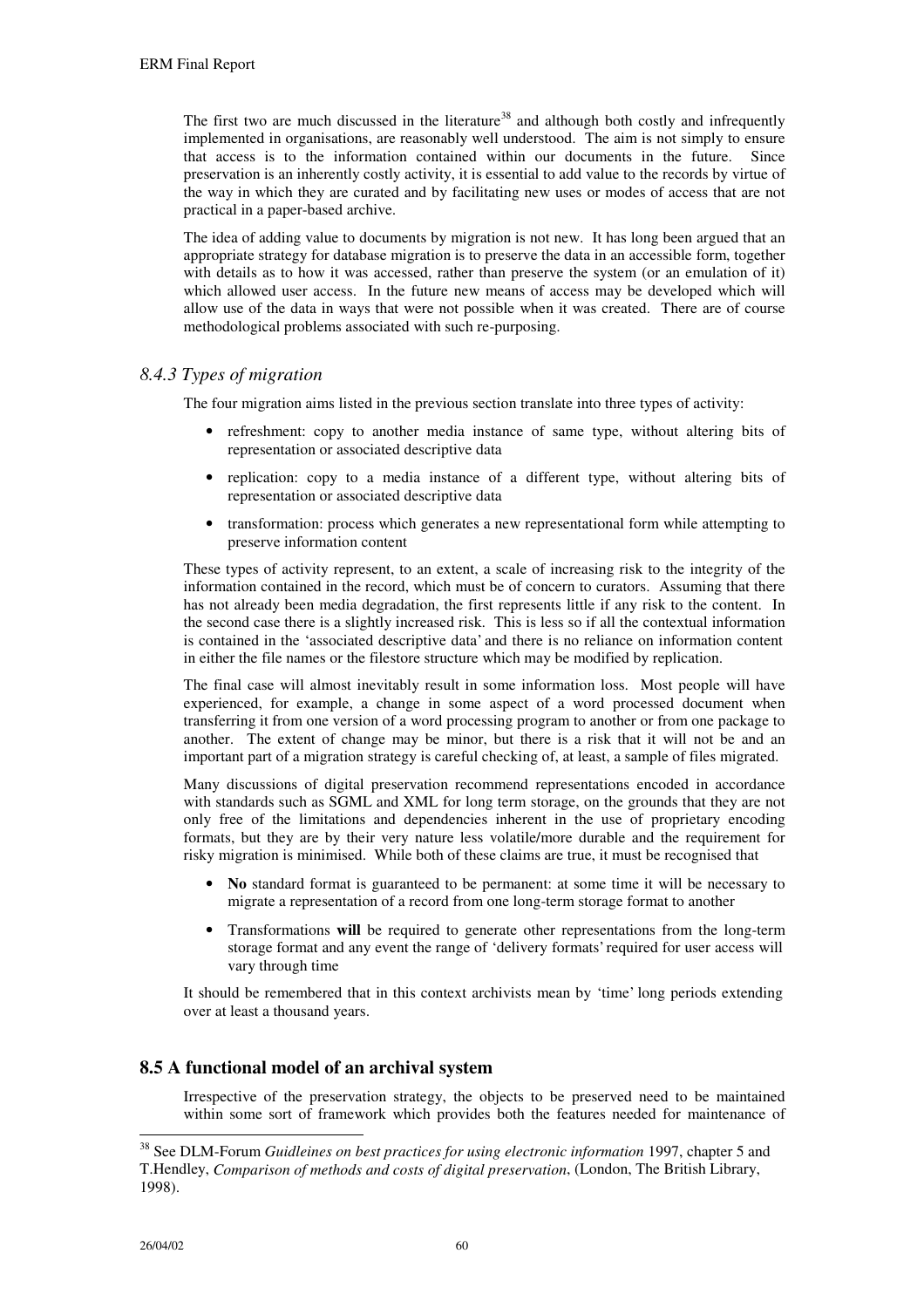authenticity and integrity discussed in the previous chapter and ensures that necessary migration tasks to counter media degradation and technological obsolescence discussed in the previous section are carried out.

Faced with the problem of 'archiving' the very large amount of digital and physical objects collected and produced by the US space programme, the Consultative Committee for Space Data Systems put together a Model for an Open Archival Information System, which has been either adopted or adapted by many organisations and research activities around the world.

# *8.5.1 Reference Model for an Open Archival Information System*

The Open Archival Information System (OAIS) reference model<sup>39</sup> has been developed by the Consultative Committee for Space Data Systems and is a set of recommendations concerning space data systems. That is not to say that it is applicable only to digital systems, data or space exploration. It has sufficient generality to cover the 'archiving' of digital, paper and other physical artifacts. It arose out of the need to ensure 'permanent or indefinite long-term' preservation of the vast quantities of digital data collected by the space programme. The people concerned in developing it were not, on the whole, professional archivists, but they clearly understood the problems of long-term digital preservation against a background of rapid technological change.

The OAIS work has been acknowledged as a useful model by people from a wide range of disciplines and is currently going through the ISO standards approval process.

The reference model defines the range of functions to be performed by any archive and aims to provide a common terminology and conceptual framework. It does not however specify any details of how such a framework might be implemented.

The reference model has been adopted/adapted by the:-

- Networked European Deposit Library (NEDLIB)<sup>40</sup>- whose core metadata is based on it.
- The National Library of Australia<sup>41</sup>
- Harvard University who have set up an archive for thesis material based on it.

In addition it has shaped the CEDARS 'Metadata for Digital Preservation' specification which has produced a practical implementation of an archive for long-term digital preservation.

# *8.5.2 OAIS concepts*

The draft OAIS reference model is a fairly complex and lengthy document. This section outlines the basic concepts and the next how they fit together. Inevitably such a simplification will be imperfect, but the aim is to give a clear view of the ideas behind the model and how they relate to the work of the ERM project.

# 8.5.2.1 Information Object

l

An Information Object is composed of two components:-

<sup>40</sup> A good outline of the NEDLIB project and its approach is given in the article by Titia van der Werf-Davelaar in *D-Lib Magazine* (Volume 5 Number 9) (September 1999) to be found at:http://www.dlib.org/dlib/september99/vanderwerf/09vanderwerf.html

The NEDLIB homepage is at:-

<sup>&</sup>lt;sup>39</sup> *Reference Model for an Open Archival Information System (OAIS)* Draft Recommendation for Space Data System Standards. Consultative Committee for Space Data Systems - CCSDS 650.0-R-1 RED BOOK (May 1999) http://www.ccsds.org/documents/pdf/CCSDS-650.0-R-1.pdf

http://www.nla.gov.au/padi/metafiles/resources/130.html

<sup>&</sup>lt;sup>41</sup> The National Library of Australia digital preservation site provides a wealth of international information on digital preservation and related issues. at:- http://www.nla.gov.au/padi/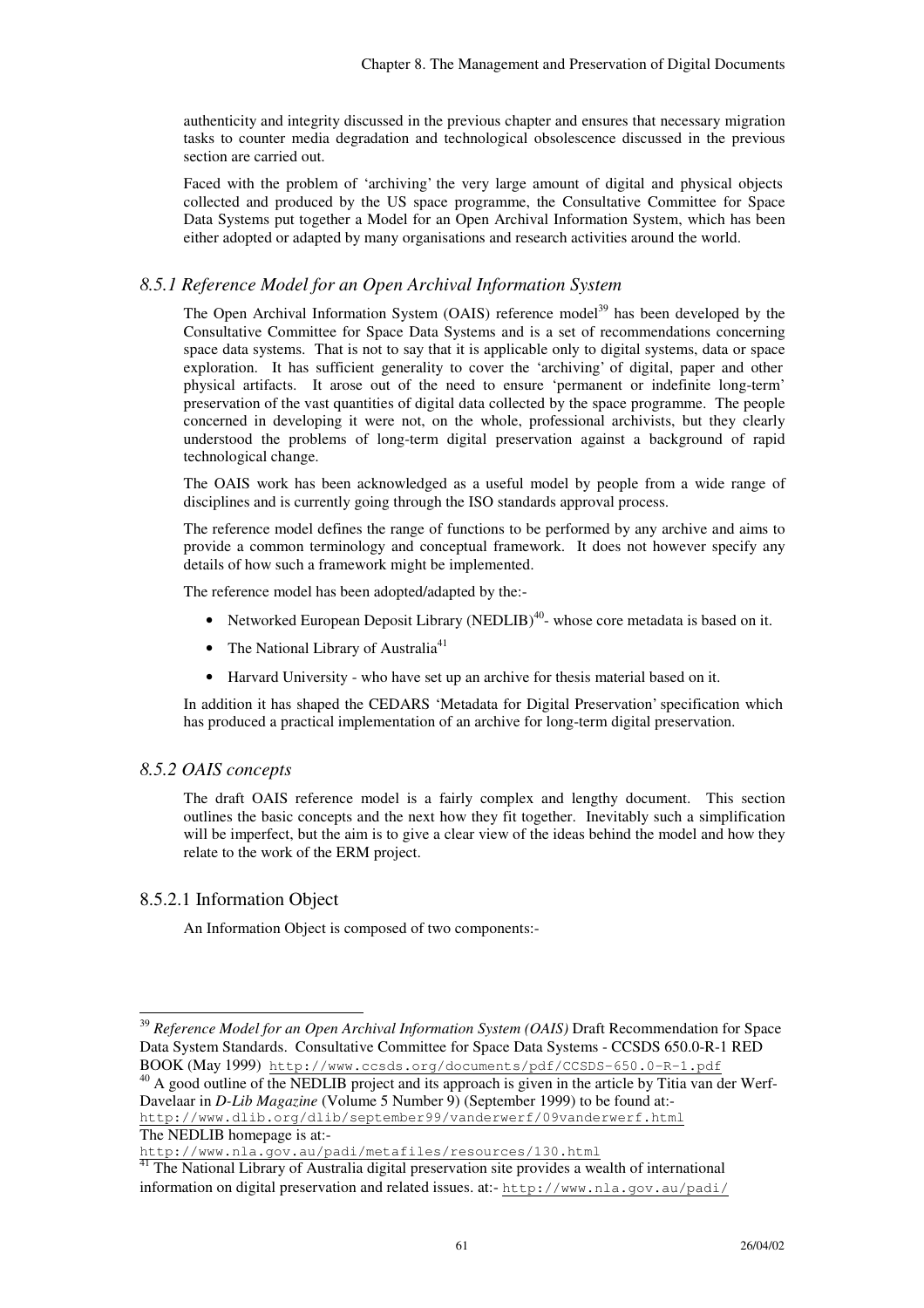# *Data Object*

This is the actual information that was the focus of the ERM project. In the case of a digital *Data Object*, this is the digital file. An example might be a *Microsoft Word* file containing the minutes of a particular meeting.

#### *Representation Information*

This is the information which is required to be able to access the *Data Object*. In the example above, this includes the fact that it is a *Microsoft Word 97* format file. The information must be sufficient to enable the data object to be interpreted and its content rendered in an intelligible form. In our case there must be a reference to either a full description of the file format (at the bit level) or a means of rendering it, which is available to users of the archive (for as long as the data object must be accessible).

Representation Information may involve 'indirection' in that the *Representation Information* actually stored with our *Microsoft Word* file needs to identify it as that type of file but may point elsewhere in the archive to the detailed description of the format which needs to be recorded only once for each file type. Initially the detailed description may indicate where a copy of the software may be found, but this may be changed later if that software is no longer available and other approaches need to be taken.

There is of course a recursive element to *Representation Information*. The *Representation Information* itself will be stored (as a *Data Object*) in some file format (perhaps as *ASCII* text) and there must be *Representation Information* for that also.

#### 8.5.2.2 Information Object Relationships

The relationship between the *Data Object* and *Representation Information* may be summarised as:-

**Data Object** -- *interpreted by* --> **Representation Information** -- *yields* --> **Information Object**

#### 8.5.2.3 Types of Information Object

Two types of *Information Object are considered*.

#### *Content Information*

An *Information Object* containing content information is perhaps the primary information of interest. The *Content Information* is an *Information Object* which therefore contains a *Data Object* (in our example, the minutes themselves) and their *Representation Information*.

#### *Preservation Description Information*

In order for the *Content Information* to make sense, it is necessary to have additional information about the content (minutes), which will enable readers in the future to understand their context and the degree of confidence they may have in the content. These 'metadata' are termed *Preservation Description Information* in the OAIS model. They provide information in four areas:-

- **Reference** identifies what the content is basic description and metadata
- **Provenance** describes the creation environment of the content (who, why, when, where), and the management history from creation to archiving, etc.
- **Context** describes the relationships that the content has with other content and organisational structures etc., so that users of the content can gain an understanding of where it fits in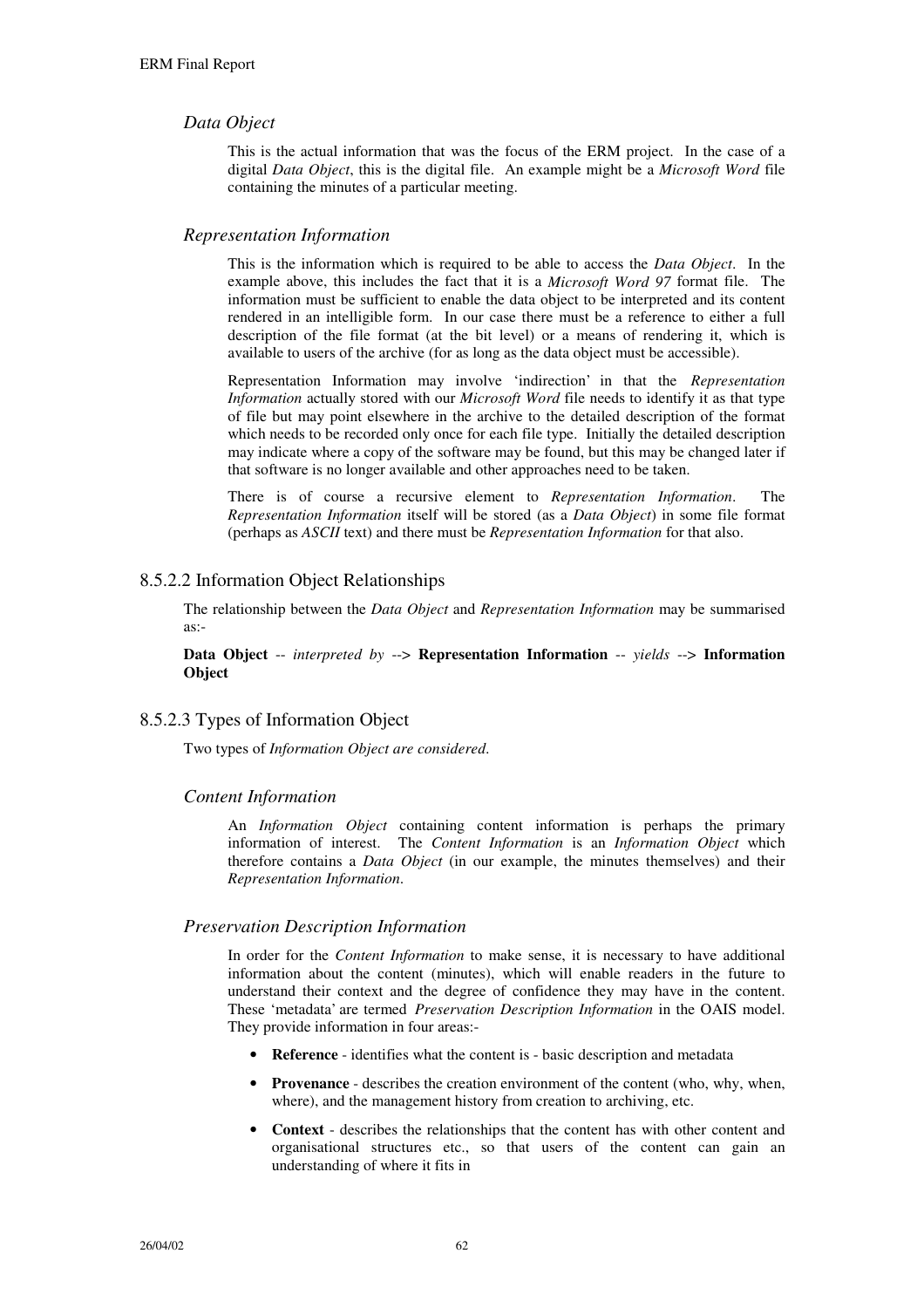**Fixity** - describes the ways in which content may be verified and its authenticity established - through for example checksums or digital signatures.

The ERM metadata is designed to serve as *Preservation Description Information* for *Content Information* created in the ERM testbed system.

#### 8.5.2.4 Information Packages

An *Information Package* is a container for

- *Content Information*
- *Preservation Description Information*

*Packaging Information* relates the *Content Information* and *Preservation Description Information* and provides the information necessary to identify where the actual files concerned are. The *Information Package* is the 'unit' which archival finding aids identify and which are then of interest to users.

# 8.5.2.5 Types of Information Package

# *Submission Information Package*

The *Information Package,* which is deposited with the archive, will be in the format in which the producer or creator of the information holds it. The archive is likely to make certain stipulations regarding minimum standards of *Representation Information* (what form is the Data Object in?) and *Preservation Description Information* (details of description, creation environment, context and fixity) that are required as a condition of deposit.

### *Archival Information Package*

The information stored in the archive is likely to be stored in a different arrangement to that of the submissions. The submissions may be single items submitted serially over time, whereas the *Archival Information Packages* may be aggregations of submissions. A single submission may be added to a number of *Archival Information Packages*. These decisions will be made according to the policies of the particular archive.

# *Dissemination Information Package*

When a request for information is made to an archive, the materials required to meet the request must be assembled and prepared for the consumer/user as a *Dissemination Information Package* or Packages. These will be assembled from *Archival Information Packages* and may be constructed to exclude information to which the consumer in question has no right of access.

# *8.5.3 Reference Model for Open Archival Information System*

The Open Archival Information System (OAIS) presents views of the archive (and archival process) at different levels. At its highest level, it may be viewed as a black box receiving content from producers and sending content to consumers. At this level it is of little interest what happens inside the box, except that the producers can make deposits, safe in the knowledge that their content will be looked after and consumers are presented with a variety of archival finding aids, so that they are able to locate the content of interest and can then be supplied with it (including information about it or the means to render it).

Inside the black box there are a number of processes, which transform the material received into an archival form, manage the archive and transform material into suitable outputs for users. These processes are:-

Ingest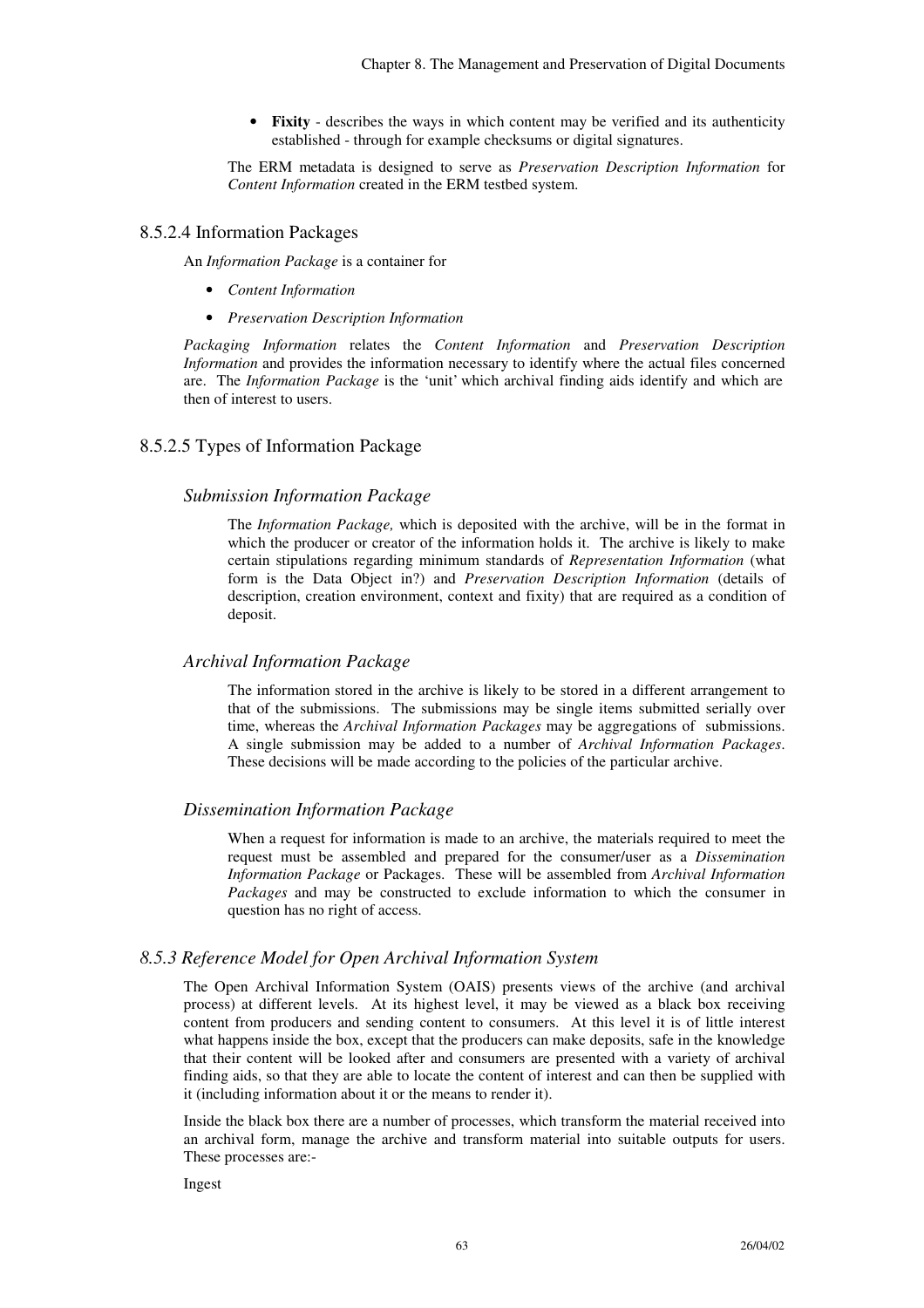- accept submissions from Producers (as *SIP*s)
- prepares submission for archival storage (transformation to *AIP*s)

Archival storage

• stores, maintains, retrieves archived objects (*AIP*s)

Data management

• populates, maintains, accesses descriptive data and administrative data

Administration

• general services to other functions

Access

• make information available to Consumers (via *DIP*s)

The relationship between these is best summarised in a diagram reproducing figure 4-1 in the OAIS draft..



**figure 8.1 - OAIS Functional Entities**

*Note* SIP (Submission Information Package), AIP (Archival Information Package), DIP (Dissemination Information Package)

Reviewers of OAIS model have requested that an explicit preservation function be added to the it, as this is an important function which needs to be a well planned process and is likely to require considerable resources.

# *8.5.4 OAIS, CEDARS, ERM*

The ERM project has studied the OAIS model and the work of the CEDARS<sup>42</sup> project, particularly the metadata specification. What does this model mean for ERM in practice?

The OAIS model as described in the preceding sections provides a framework of what is required to construct a digital archive. Armed with the model one can test designs against it and explicitly address the components of the model or reject them as 'not required' in the application in question.

The CEDARS project is building on OAIS model to develop both examples of how it might be implemented and also detailed specifications of the metadata required for digital preservation (in the form of *Preservation Description Information* properties 43 .

j

 $^{42}$  The Cedars project can be found at:-  $\text{http://www.leads.ac.uk/cedars/}$ 

<sup>&</sup>lt;sup>43</sup> The CEDARS paper "Metadata for Digital Preservation: the CEDARS project outline specification can be found at:- http://www.leeds.ac.uk/cedars/documents/Metadata/cedars.html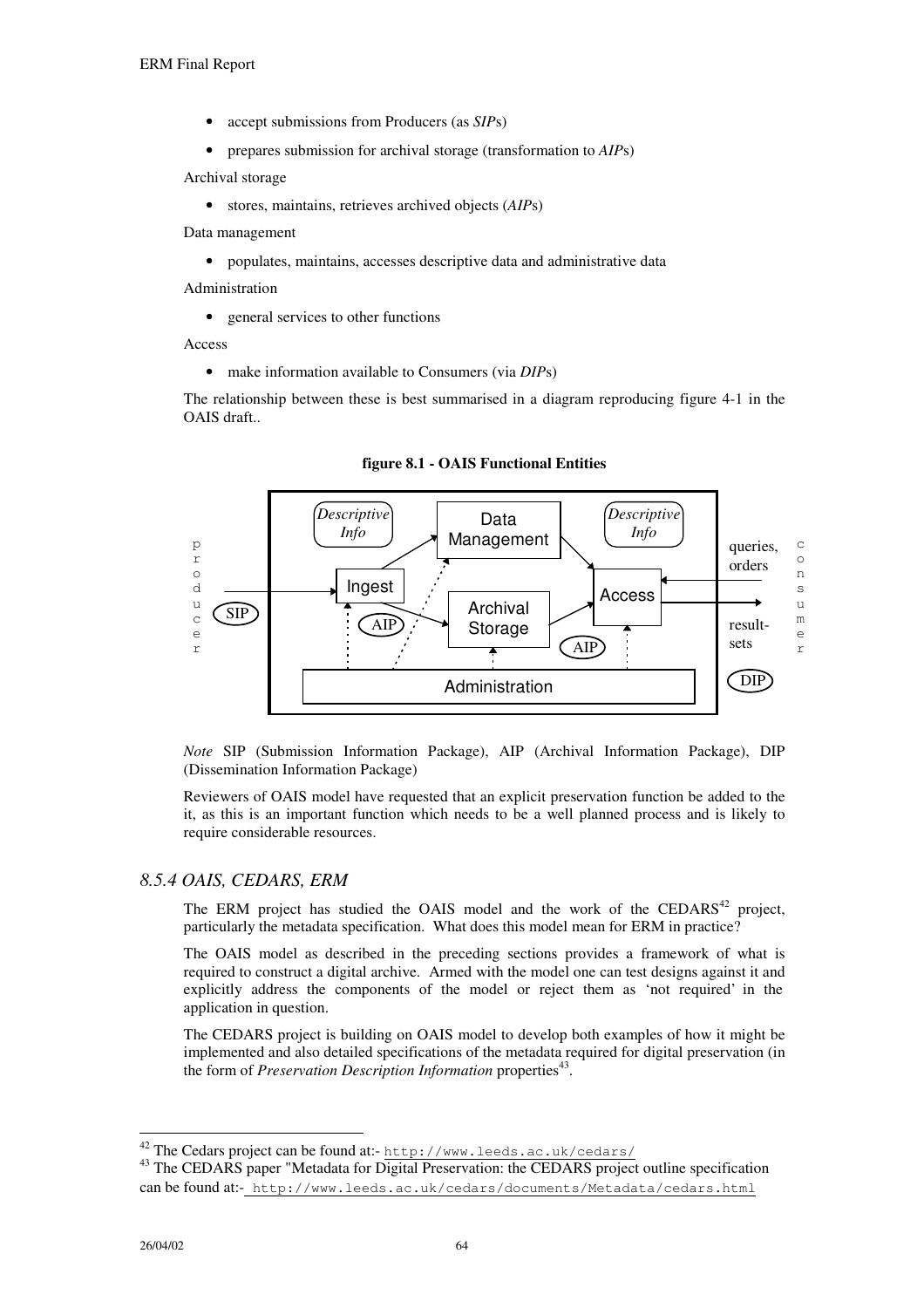In the ERM project, considerable work has gone in to modelling the ingest process. There are two cases:

### 8.5.4.1 ERM Template Documents

Documents produced in the *Microsoft Word* based creation environment for committee documents have a set of *Preservation Description Information* produced at creation time. The standard set of *Data Objects* produced by the upload transformations for these document types, described in chapter 5, can very simply have *Representation Information* sets added to form *Content Information Objects*. These taken together with the *Preservation Description Information* carried through the upload process and converted to an *XML RDF* object to form *Preservation Description Information Objects* form the basis for well described *Submission Information Packages*. The formation of the *Submission Information Packages* during document upload is termed 'pre-ingest' in figure 8.2 below.

There is little need for work on these *Submission Information Packages* before they can be accepted as *Archival Information Packages*, save the addition of fixity information.

Some work is needed to establish correspondences between ERM representations (outside archive) and OAIS objects (inside archive), but again this is of a relatively minor nature.

The project has demonstrated a mapping from ERM metadata packages (RDF) to the Cedars metadata schema using XSLT stylesheets to perform the transformation.

#### **figure 8.2 - Ingest for documents created with ERM templates accompanied by DC/ERM metadata**



#### 8.5.4.2 Other Committee Documents

Some documents handled by the testbed committee system had to be accepted as they arrived from the body that submitted them to the committee, rather than being created or converted using the templates. With these documents the metadata required to satisfy the requirements of *Representation Information* is supplied by the upload process which uses standard transformations. The information requirements of the *Preservation Description Information Objects* need to be met by the person submitting the document supplying a basic set of metadata. It is then possible to combined this with the *Content Information* to form the *Submission Information Packages*. The formation of the *Submission Information Packages* during document upload is again termed 'pre-ingest' in figure 8.3 below.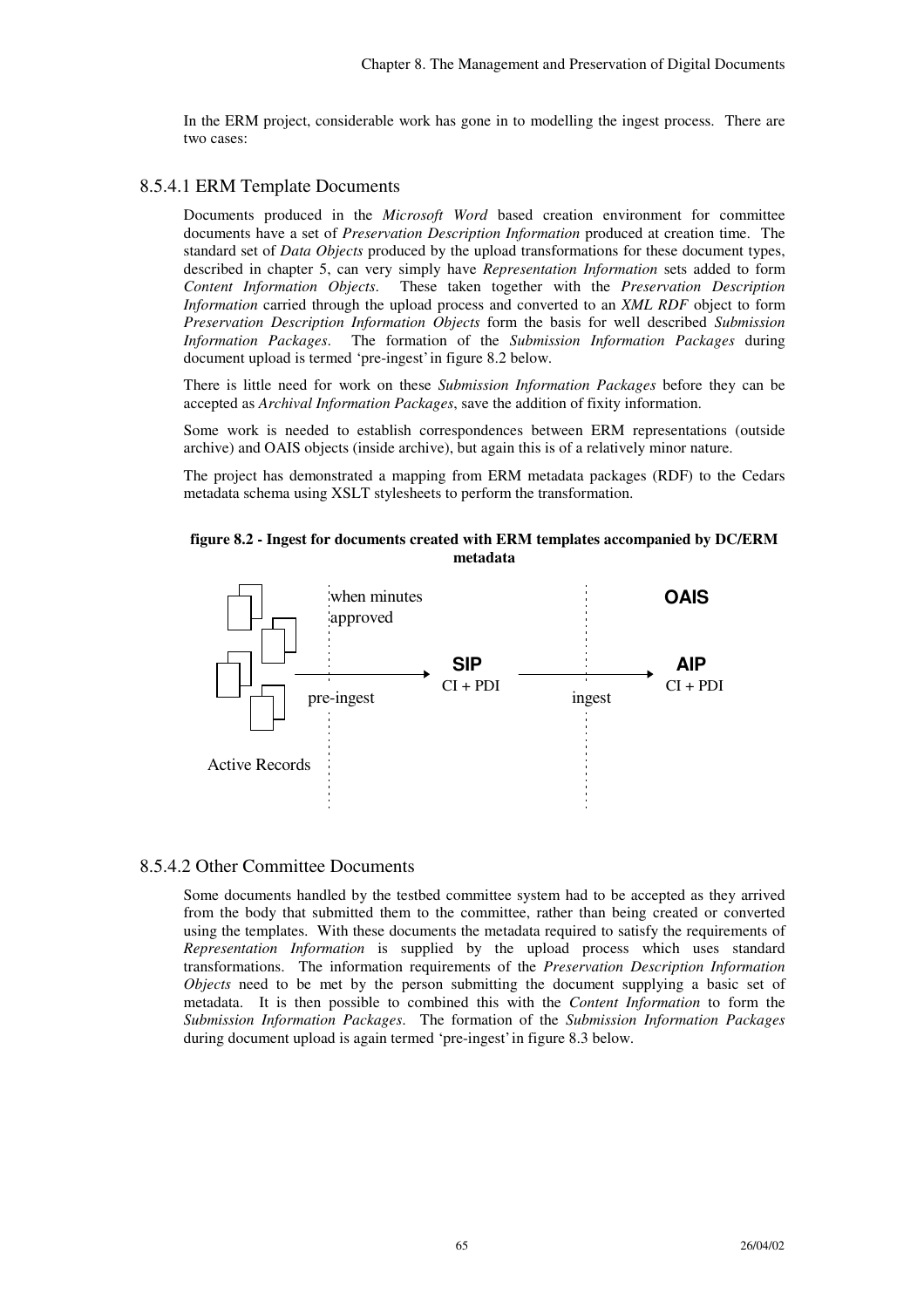

# **figure 8.3 - Ingest for documents not created with ERM templates metadata added manually**

# **8.6 Conclusions**

Effective records management requires that attention is given to the organisation and preservation of the record. The processes involved are not well understood in the digital world, although the archive and records management professions have developed practice and procedure for managing these process in the paper world. It should be noted that 'archiving', in the sense in which computer people use it, is more concerned with placing digital objects in offline storage than with the custodianship issues with which the archive profession concerns itself.

The digital record is different from paper in that whilst in the paper world, the record is experienced directly with the senses, in the digital the experience is always 'mediated' through the use of computer software. Since technology is constantly changing, there is a very real risk that the digital files will, without 'active management', become unuseable within a short space of time. A number of strategies are available for dealing with this 'creeping obsolescence', but none is without its difficulties.

Faced with these problems, the 'Space Industry' has developed the OAIS. The OAIS provides a functional model of what an archive should do. It does not provide any indication of how such a model might be implemented, nor the strategy to employ. This work does emphasise that much of the work associated with digital preservation is not about the technology, but about managing the processes involved. Well-managed processes don't come cheap and it has certainly been suggested that the archiving of digital material is rather more expensive than for paper. These ideas are neatly summarised by Clifford Lynch:-

> "The fundamentally hard things about managing bits into the future mostly aren't technical; they're economic and organisational. Bits need care and feeding. They don't do well with benign neglect. This means that we need to come up with financial models to keep these bits cared for and healthy as they are migrated into the future. We don't lose a lot of bits to technical failures in a well managed environment, but we lose a lot due to financial and organisational failures to maintain that well-managed, caring environment on a continual basis." Clifford Lynch (2000)

The CEDARS project has produced specifications, built on the OAIS model, of what is required in particular areas, particularly the area of metadata.

The ERM project has not implemented a digital archive, however the procedures it has implemented are shaped by the models and strategies discussed in this chapter, which are emerging to support that objective.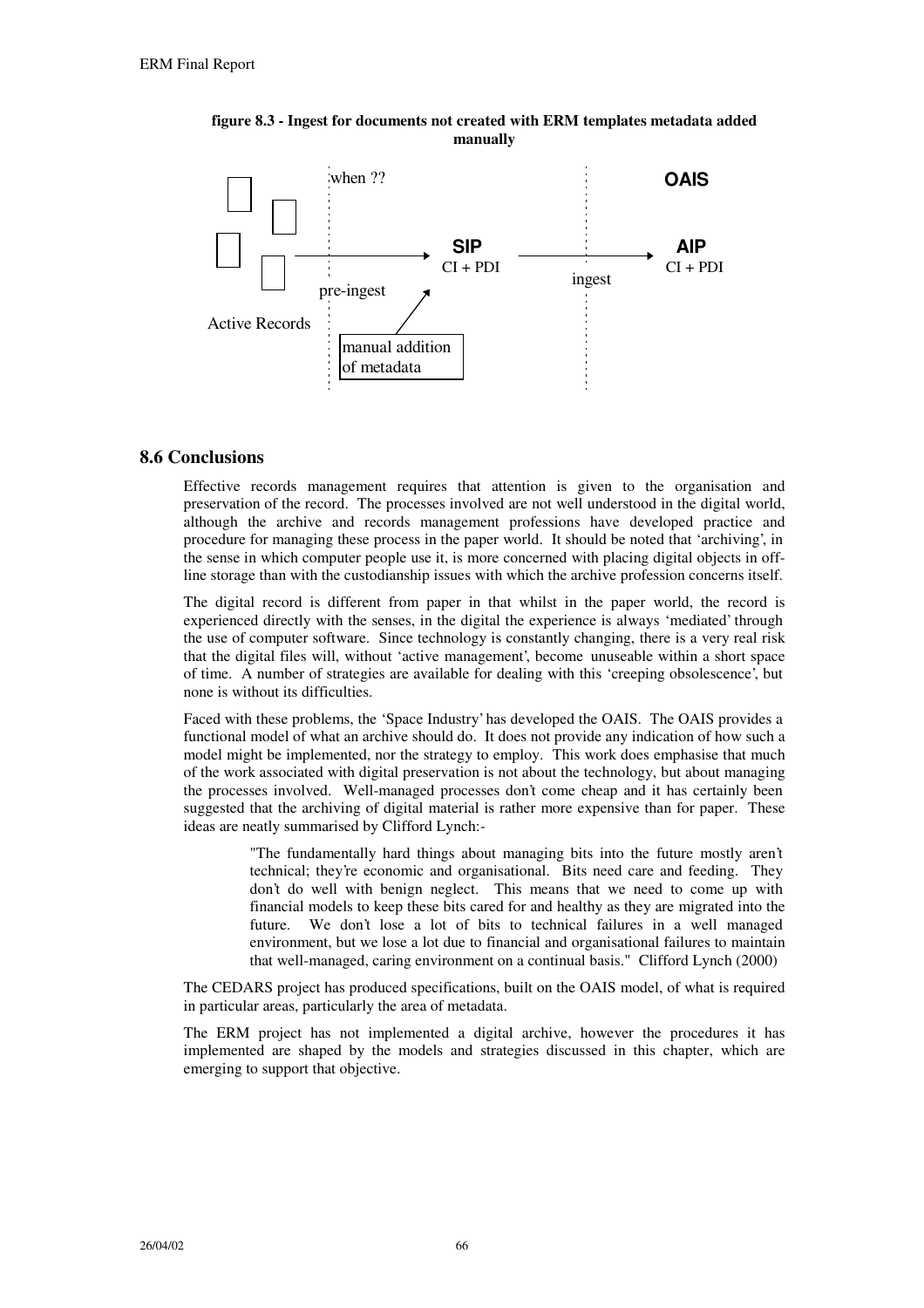# **Glossary**

#### **archiving**

An administrative procedural system established by an organisation to achieve economy, efficiency and effectiveness in the **selection, maintenance, preservation, access and use** of that portion of the records that has been selected or is designated for permanent preservation in other words 'forever'.

### **authentication**

Is checking the assertion of identity, of persons or documents, to establish it is what it purports to be and has not been altered or corrupted at any time. This issue has both technological and procedural strands. 'An authentic record is one that can be proven to be what it purports to be, to have been created or sent by the person identified, and created or sent at the time purported' (ISO 15489-1:2001, 7.2.2).

#### **authenticity**

The condition of being authentic, trustworthy, or genuine. Attaining this in the paper order is dependent on procedures, involving where, how and by whom the paper record is stored, how it got there and who submitted it for storage.

#### **compliance**

Fulfilling official and legislative requirements, in this context the usual record keeping requirements relate to the Data Protection Act, Companies Act, Taxes Management Act, Freedom of Information.

#### **curate (v)**

Caring for an object, whether physical or digital, of historical significance in a managed environment forever. At present there is no agreement about preservation of certain objects for limited periods.

#### **digital**

When applied to information, documents, etc. - information stored in a form, based not on human readable symbols but on a binary encoding, which can be manipulated by computers (and thereby made readable by humans).

#### **digital order**

An environment that uses digital media as the output and the mechanism of record creation.

#### **diplomatics**

The study of the genesis, forms and transmission of archival documents; their relation to the facts represented in them and their relationship to their creator to identify, evaluate and communicate their true nature (Duranti 1998). It helped shape the legal theories of evidence, developed during the nineteenth century.

#### **DSSSL**

Document Style Semantics and Specification Language - is the international standard for the processing of SGML documents; mostly to format them for output to different media.

#### **DTD**

The part of the SGML document that defines its structure in terms of the elements and other structures that it contains.

#### **evidence**

In the archival sense can be defined as the passive insight into the processes, activities and events that led to their creation for legal, historical, archaeological and other purposes. The integrity of evidential value is demonstrated through the unbroken chain of custody (CLIR report - The Archival Paradigm).

#### **finding aid**

These are devices, such as subject guides and catalogues, which provide the key means of access to the collection. An inventory of record series within an archival collection is the principal finding aid as it combines arrangement information with that of content.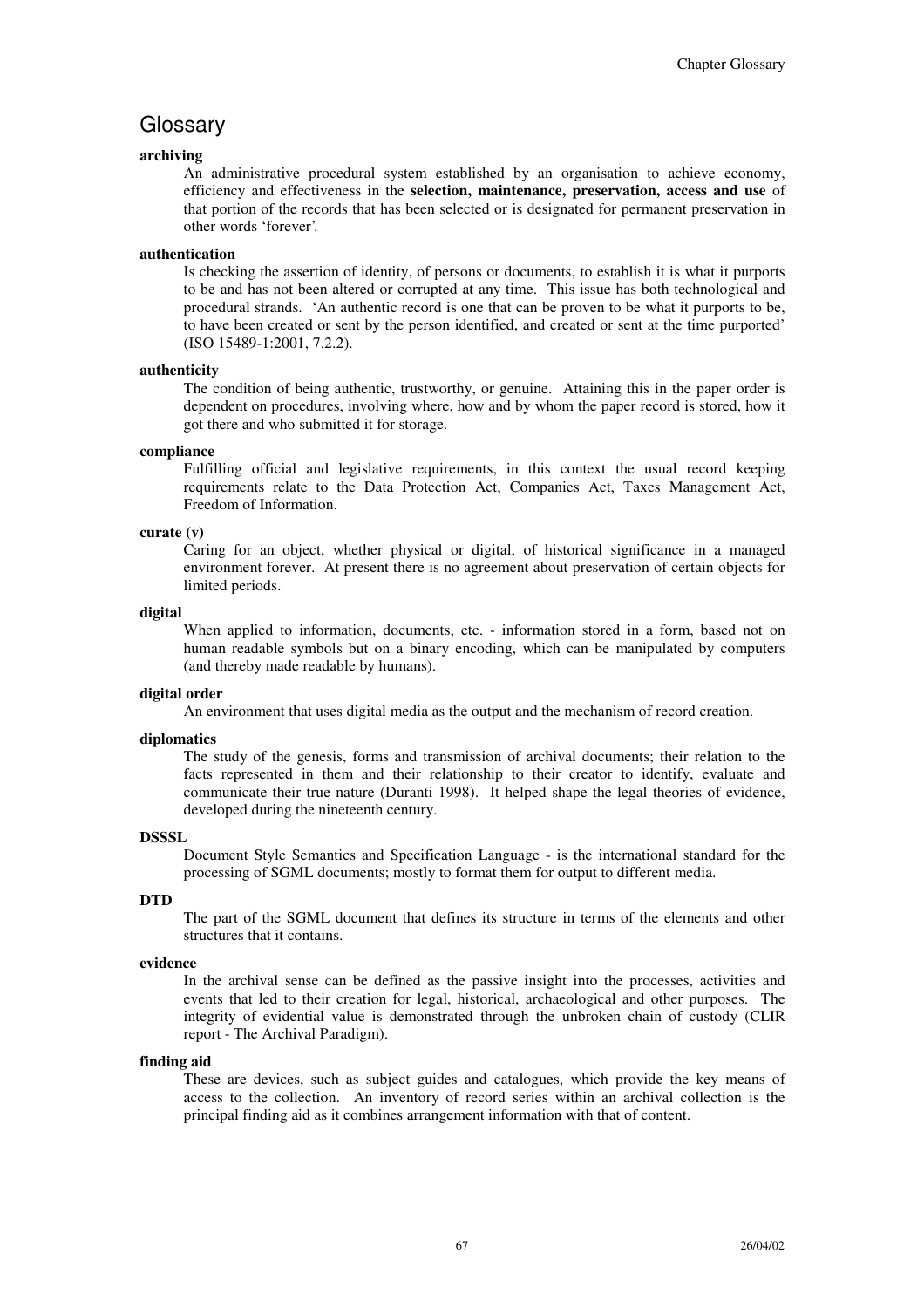### **HTML**

Hyper-Text Mark-up Language. A system for tagging various parts of a Web document that tells the Web client programs how to display the document's text, links, graphics and attached media.

#### **integrity**

Facilitates and ensures the ability to 'construct and maintain a history of intellectual dialog and to refer to that history over long periods of time' (Lynch 1994). In a digital environment this concern has two aspects - checking and certifying data integrity and identifying the intellectual qualities of information that make it authentic.

#### **mark-up**

A system (as HTML or SGML) for marking or tagging a document that indicates its logical structure (as paragraphs) and gives instructions for its layout on the page for electronic transmission and display.

#### **medium**

Material in or on which information can be represented, in either permanent or erasable form. For example, paper, microfilm, magnetic tape, magnetic disc, optical disc etc.

#### **metadata**

A term used for such a succinct description of the content of an information resource - a document, book, database, film and so on through the use of specific data elements.

#### **migration**

In this context it refers to the movement of data from one medium, or system, to another while maintaining the records' authenticity, integrity, reliability and usability.

#### **paper order**

An environment that uses paper as the output and possibly the medium of record creation.

#### **provenance**

An archival principle that aims to ensure that records remain, as much as possible, as they were originally created. In complex organisations it may involve viewing the business function through which a record came into being as the records provenance rather than the office or individual creating the record (CLIR report - The Archival Paradigm).

#### **record**

'information created, received and maintained as evidence and information by an organization or person, in pursuance of legal obligations or in the transaction of business' (ISO 5489-1:2001)

### **rendition**

It's the way in which information is presented to you, on screen or paper etc. It's conditioned by the material itself and the machine setting, software in use, output device, style sheets etc.

#### **representation**

The format used for the document / material e.g. RTF, XML, MS Word 97, LaTeX, TIF, JPG.

#### **sealing register**

A bound volume open to inspection in which entries of legally binding transactions (for example land sales and agreements) are recorded formally and verified by witnesses.

#### **SGML**

Standard Generalised Mark up Language. An ISO standard language for specifying the structure of documents and tagging various parts of a document.

#### **standardisation**

This has many meanings, some of which are mutually exclusive, in the migration of data from a paper based system to a digital system the main standardisation tends to be the normalisation of entities to permit retrieval, for example personal names and places. In a document management system, such as the ERM project was concerned with, standardisation usually means the creation of standardised formats and procedures. In the digital world it is essential that professionals from different backgrounds or perspectives have a clear understanding of standardisation in any given context.